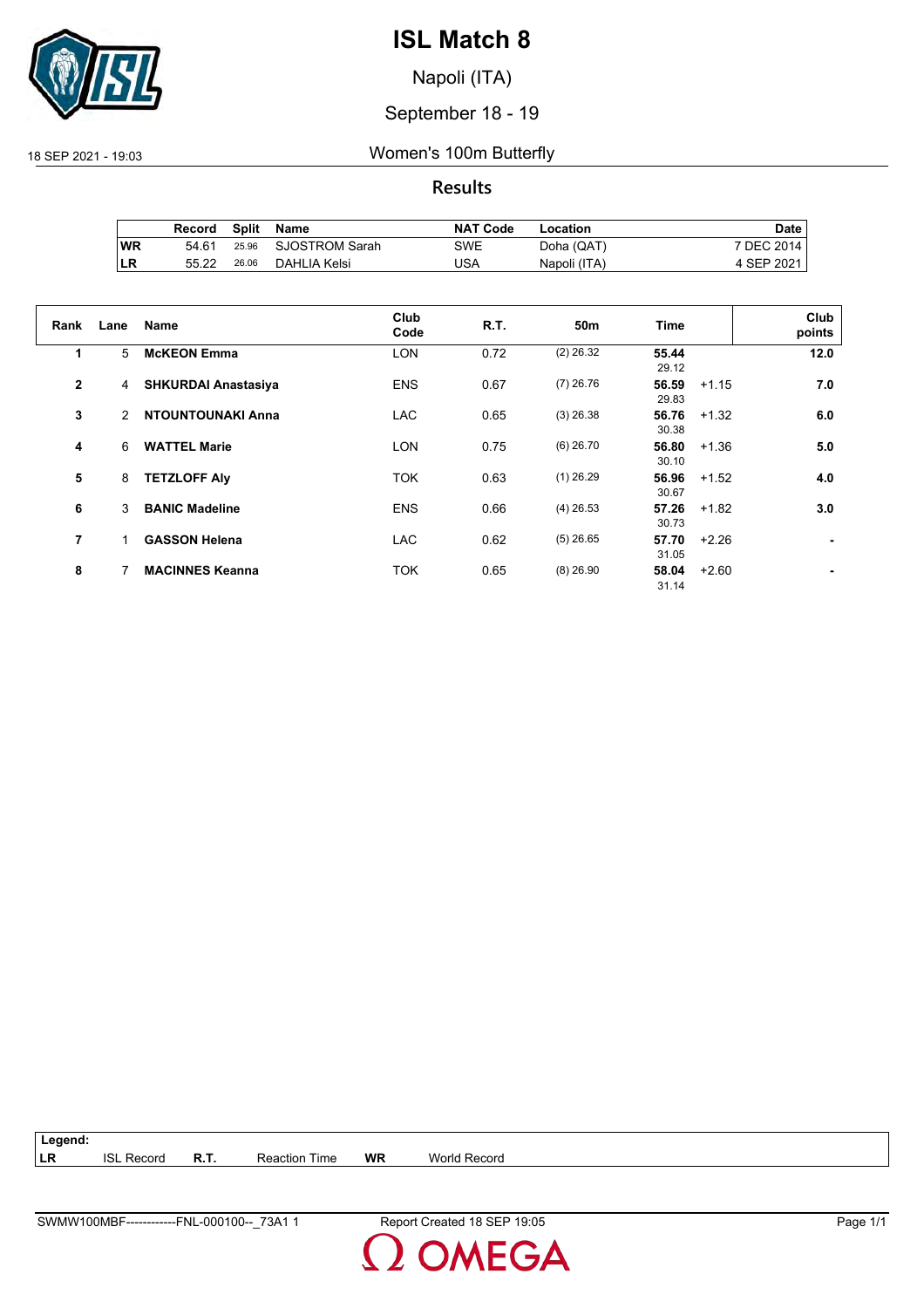

Napoli (ITA)

September 18 - 19

18 SEP 2021 - 19:07 Men's 100m Butterfly

**Results**

|           | Record | Split | Name           | <b>NAT Code</b> | Location       | Date i      |
|-----------|--------|-------|----------------|-----------------|----------------|-------------|
| <b>WR</b> | 47 78  | 22.44 | DRESSEL Caeleb | JSA             | Budapest (HUN) | 21 NOV 2020 |
| LR        | 47 78  | 22.44 | DRESSEL Caeleb | JSA             | Budapest (HUN) | 21 NOV 2020 |

| Rank           | Lane | Name                    | Club<br>Code | <b>R.T.</b> | 50m         | Time           |         | Club<br>points |
|----------------|------|-------------------------|--------------|-------------|-------------|----------------|---------|----------------|
| 1              | 1    | <b>SHIELDS Tom</b>      | <b>LAC</b>   | 0.72        | $(1)$ 22.65 | 48.90<br>26.25 |         | 12.0           |
| $\overline{2}$ | 3    | le CLOS Chad            | <b>ENS</b>   | 0.60        | $(2)$ 23.23 | 49.58<br>26.35 | $+0.68$ | 7.0            |
| 3              | 2    | <b>HVAS Tomoe</b>       | <b>LAC</b>   | 0.64        | $(4)$ 23.50 | 50.24<br>26.74 | $+1.34$ | 6.0            |
| 4              | 8    | <b>KAWAMOTO Takeshi</b> | <b>TOK</b>   | 0.64        | $(3)$ 23.41 | 50.25<br>26.84 | $+1.35$ | 5.0            |
| 5              | 5    | <b>LANZA Vini</b>       | <b>LON</b>   | 0.67        | $(5)$ 23.63 | 50.44<br>26.81 | $+1.54$ | 4.0            |
| 6              | 6    | <b>MORIMOTO Teppei</b>  | <b>LON</b>   | 0.63        | $(7)$ 23.97 | 50.78<br>26.81 | $+1.88$ | 3.0            |
| 7              | 4    | <b>ZHILKIN Andrey</b>   | <b>ENS</b>   | 0.64        | $(6)$ 23.80 | 51.06<br>27.26 | $+2.16$ |                |
| 8              |      | <b>SPAJARI Pedro</b>    | <b>TOK</b>   | 0.65        | $(8)$ 24.19 | 52.32<br>28.13 | $+3.42$ |                |

**Legend: LR** ISL Record **R.T.** Reaction Time **WR** World Record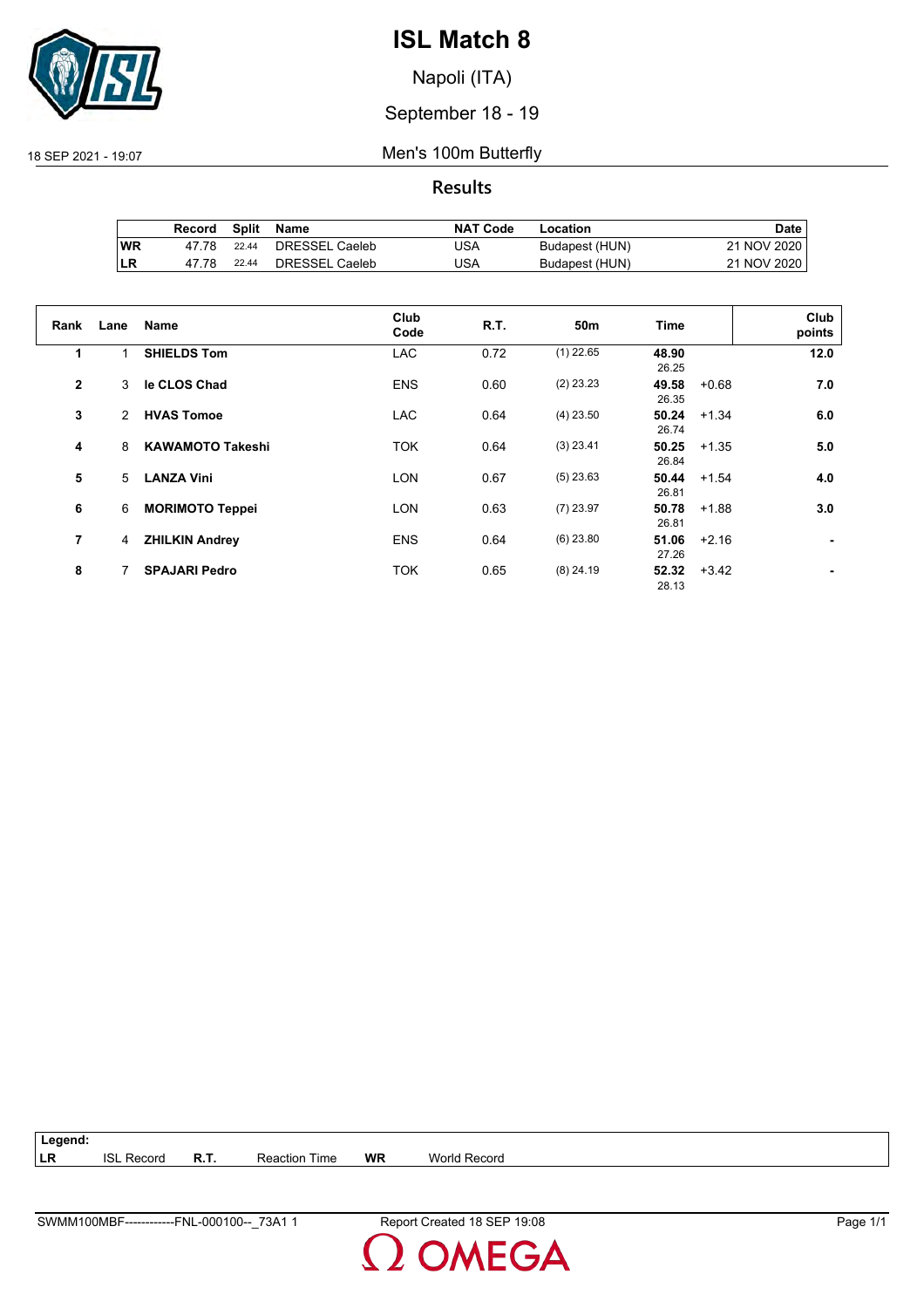

Napoli (ITA)

## September 18 - 19

18 SEP 2021 - 19:13 Women's 200m Backstroke

**Results**

|           | Record  |       | Splits |         | Name           | <b>NAT Code</b> | -ocation             | Date        |
|-----------|---------|-------|--------|---------|----------------|-----------------|----------------------|-------------|
| <b>WR</b> | 1:58.94 | 28.40 | 58.59  | 1:29.00 | McKEOWN Kaylee | AUS             | Different Area (AUS) | 28 NOV 2020 |
| LR        | 1:59.25 | 27.62 | 57.75  | 1:28.65 | ATHERTON Minna | AUS             | London (GBR)         | 23 NOV 2019 |

| Rank           | Lane | Name                      | Club<br>Code | R.T. | 50m         | 100m          | 150m          | <b>Time</b> |         | Club<br>points |
|----------------|------|---------------------------|--------------|------|-------------|---------------|---------------|-------------|---------|----------------|
| 1              |      | <b>WILM Ingrid</b>        | LAC          | 0.66 | $(3)$ 29.37 | (5) 1:01.60   | $(3)$ 1:32.87 | 2:02.26     |         | 12.0           |
|                |      |                           |              |      |             | 32.23         | 31.27         | 29.39       |         |                |
| $\mathbf{2}$   | 5    | <b>ATHERTON Minna</b>     | LON          | 0.62 | $(1)$ 28.72 | $(1)$ 59.78   | $(1)$ 1:31.28 | 2:02.54     | $+0.28$ | 7.0            |
|                |      |                           |              |      |             | 31.06         | 31.50         | 31.26       |         |                |
| 3              | 4    | <b>HARVEY Mary-Sophie</b> | <b>ENS</b>   | 0.64 | $(2)$ 28.80 | $(3)$ 1:01.05 | $(5)$ 1:33.18 | 2:04.12     | $+1.86$ | 6.0            |
|                |      |                           |              |      |             | 32.25         | 32.13         | 30.94       |         |                |
| 4              | 8    | <b>DELOOF Gabby</b>       | TOK          | 0.72 | $(5)$ 29.71 | $(2)$ 1:00.93 | (2) 1:32.27   | 2:04.17     | $+1.91$ | 5.0            |
|                |      |                           |              |      |             | 31.22         | 31.34         | 31.90       |         |                |
| 5              | 6    | <b>SHANAHAN Katie</b>     | LON          | 0.75 | $(4)$ 29.70 | (4) 1:01.20   | (4) 1:33.07   | 2:04.87     | $+2.61$ | 4.0            |
|                |      |                           |              |      |             | 31.50         | 31.87         | 31.80       |         |                |
| 6              |      | <b>MADDEN Paige</b>       | TOK          | 0.71 | $(6)$ 30.46 | $(6)$ 1:02.05 | (6) 1:33.66   | 2:05.68     | $+3.42$ | 3.0            |
|                |      |                           |              |      |             | 31.59         | 31.61         | 32.02       |         |                |
| $\overline{7}$ | 3    | <b>GUNES Viktoriya</b>    | <b>ENS</b>   | 0.84 | $(7)$ 30.96 | $(7)$ 1:04.46 | $(7)$ 1:38.03 | 2:10.86     | $+8.60$ |                |
|                |      |                           |              |      |             | 33.50         | 33.57         | 32.83       |         |                |
|                | 2    | <b>FRANCESCHI Sara</b>    | LAC          |      |             |               |               | <b>DNS</b>  |         | $-4.0$         |
|                |      |                           |              |      |             |               |               |             |         |                |

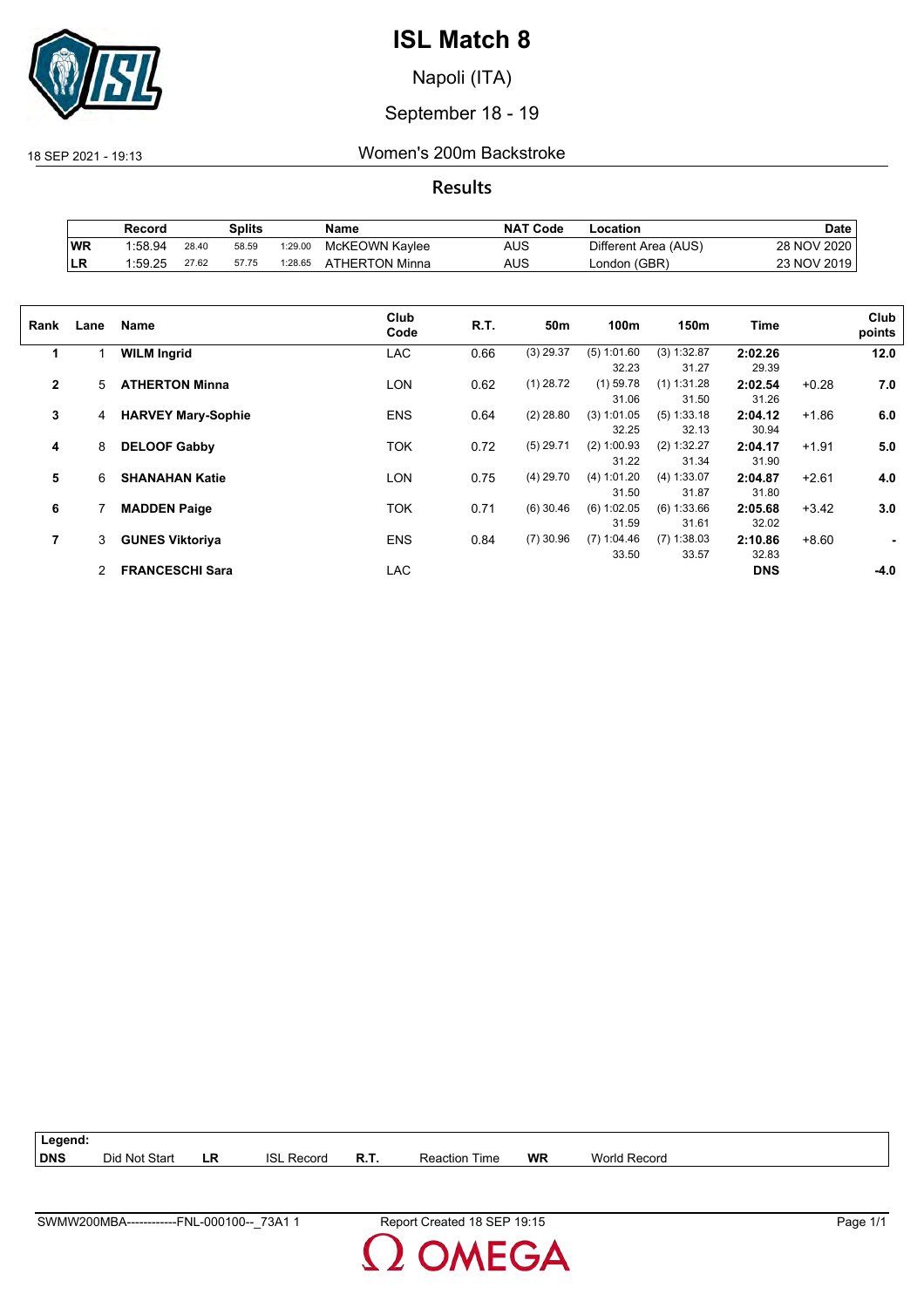

Napoli (ITA)

September 18 - 19

18 SEP 2021 - 19:17 Men's 200m Backstroke

**Results**

|     | Record  |       | Splits |         | Name                | <b>NAT Code</b> | ∟ocation       | <b>Date</b>            |
|-----|---------|-------|--------|---------|---------------------|-----------------|----------------|------------------------|
| WR  | 1:45.63 | 24.46 | 51.35  | 1:18.42 | LARKIN Mitchell     | AUS             | Sydney (AUS)   | ' NOV 2015<br>77       |
| ∣LR | 1.46.37 | 25.15 | 51.77  | 1:18.81 | <b>RYLOV Evgeny</b> | RUS             | Budapest (HUN) | <b>NOV 2020</b><br>ኅ 1 |

| Rank           | Lane | Name                      | Club<br>Code | R.T. | 50m         | 100m                 | 150m                   | Time             |         | Club<br>points |
|----------------|------|---------------------------|--------------|------|-------------|----------------------|------------------------|------------------|---------|----------------|
| 1              | 6    | <b>DIENER Christian</b>   | LON          | 0.61 | $(1)$ 25.20 | $(1)$ 52.71<br>27.51 | $(1)$ 1:20.96<br>28.25 | 1:50.12<br>29.16 |         | 9.0            |
| $\overline{2}$ | 4    | <b>RYLOV Evgeny</b>       | <b>ENS</b>   | 0.56 | $(7)$ 26.77 | $(7)$ 55.70<br>28.93 | $(5)$ 1:23.38<br>27.68 | 1:50.49<br>27.11 | $+0.37$ | 7.0            |
| 3              | 5    | <b>GREENBANK Luke</b>     | <b>LON</b>   | 0.60 | $(6)$ 26.56 | $(6)$ 55.10<br>28.54 | (6) 1:23.44<br>28.34   | 1:50.51<br>27.07 | $+0.39$ | 6.0            |
| 4              |      | <b>ACEVEDO Javier</b>     | <b>LAC</b>   | 0.58 | $(4)$ 26.53 | (4) 54.69<br>28.16   | (3) 1:23.10<br>28.41   | 1:51.47<br>28.37 | $+1.35$ | 5.0            |
| 5              | 8    | <b>TARASEVICH Grigory</b> | TOK          | 0.57 | $(5)$ 26.54 | (5) 54.81<br>28.27   | (4) 1:23.35<br>28.54   | 1:51.55<br>28.20 | $+1.43$ | 4.0            |
| 6              | 2    | <b>ROONEY Maxime</b>      | <b>LAC</b>   | 0.75 | $(2)$ 25.93 | $(2)$ 53.96<br>28.03 | (2) 1:22.63<br>28.67   | 1:52.24<br>29.61 | $+2.12$ | 3.0            |
| 7              |      | <b>BOHUS Richard</b>      | TOK          | 0.59 | $(3)$ 26.23 | (3) 54.65<br>28.42   | $(7)$ 1:23.75<br>29.10 | 1:52.53<br>28.78 | $+2.41$ | 2.0            |
| 8              | 3    | <b>MAHONEY Travis</b>     | <b>ENS</b>   | 0.66 | $(8)$ 27.29 | (8) 56.40<br>29.11   | $(8)$ 1:24.95<br>28.55 | 1:53.50<br>28.55 | $+3.38$ | 1.0            |

| $\vert$ Legend: |                   |                      |    |                     |
|-----------------|-------------------|----------------------|----|---------------------|
| LR              | <b>ISL Record</b> | <b>Reaction Time</b> | WR | <b>World Record</b> |

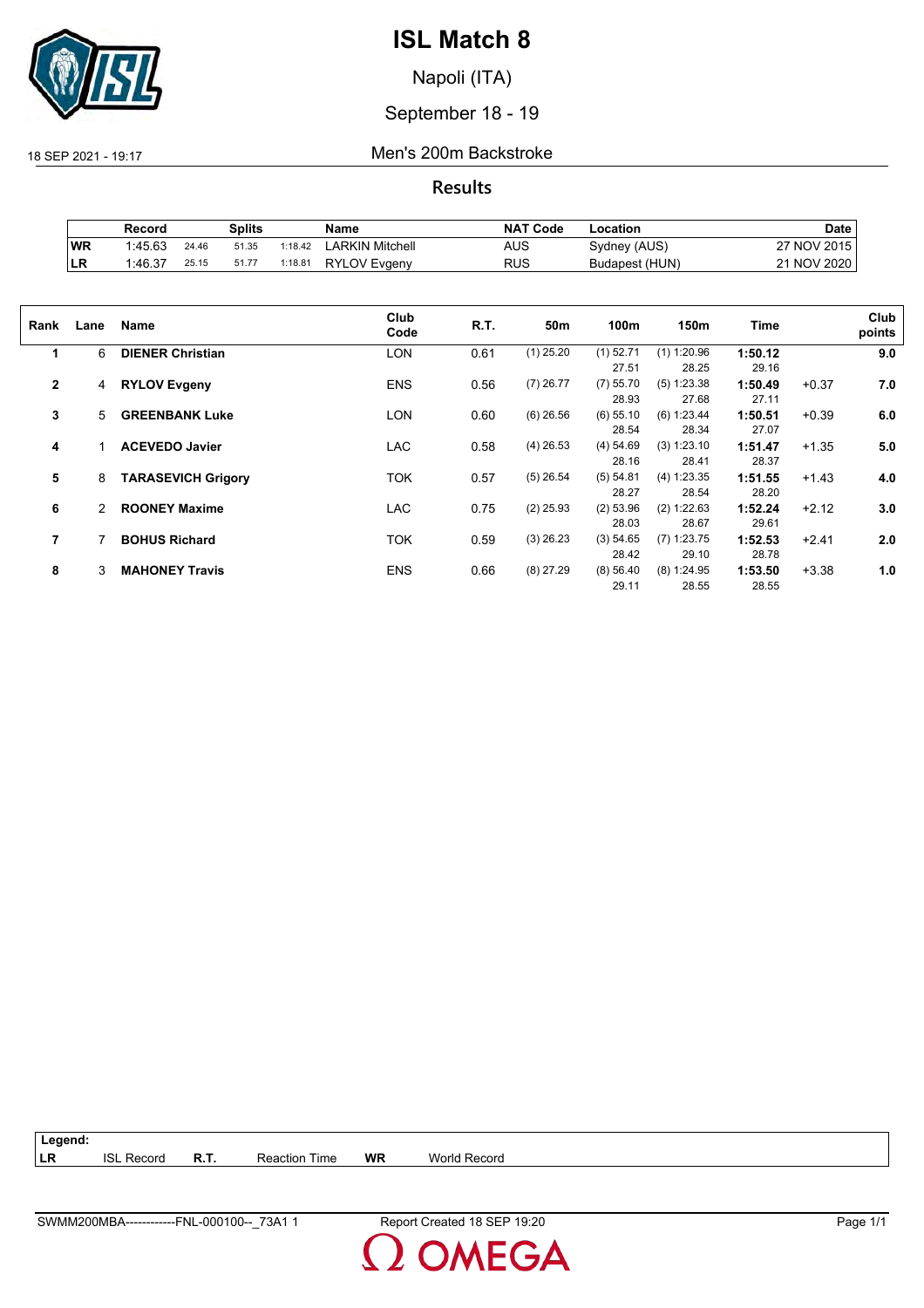

Napoli (ITA)

September 18 - 19

18 SEP 2021 - 19:24 Women's 200m Breaststroke

**Results**

|           | Record  |       | Splits  |         | Name                | <b>NAT Code</b> | Location         | <b>Date</b> |
|-----------|---------|-------|---------|---------|---------------------|-----------------|------------------|-------------|
| <b>WR</b> | 2:14.57 | 31.05 | 1:05.18 | 1:40.00 | <b>SONI Rebecca</b> | USA             | Manchester (GBR) | 18 DEC 2009 |
| ILR       | 2:15.56 | 30.25 | 1:04.99 | 1:40.76 | <b>KING Lilly</b>   | USA             | Budapest (HUN)   | 21 NOV 2020 |

| Rank           | Lane | Name                       | Club<br>Code | R.T. | 50m         | 100m                   | 150m                   | Time             |         | Club<br>points |
|----------------|------|----------------------------|--------------|------|-------------|------------------------|------------------------|------------------|---------|----------------|
| 1              | 4    | <b>CHIKUNOVA Evgenia</b>   | <b>ENS</b>   | 0.73 | $(1)$ 31.70 | $(1)$ 1:07.58<br>35.88 | (2) 1:43.42<br>35.84   | 2:18.44<br>35.02 |         | 12.0           |
| $\overline{2}$ | 8    | <b>WATANABE Kanako</b>     | <b>TOK</b>   | 0.71 | $(3)$ 32.22 | $(2)$ 1:07.62<br>35.40 | $(1)$ 1:43.19<br>35.57 | 2:18.70<br>35.51 | $+0.26$ | 7.0            |
| 3              | 5    | <b>LAZOR Annie</b>         | LON          | 0.71 | $(4)$ 32.38 | (3) 1:07.87<br>35.49   | (3) 1:43.44<br>35.57   | 2:19.33<br>35.89 | $+0.89$ | 6.0            |
| 4              |      | <b>TUCKER Miranda</b>      | <b>TOK</b>   | 0.69 | $(7)$ 32.82 | $(8)$ 1:09.39<br>36.57 | (6) 1:45.90<br>36.51   | 2:22.39<br>36.49 | $+3.95$ | 5.0            |
| 5              | 3    | <b>VALL Jessica</b>        | <b>ENS</b>   | 0.67 | $(6)$ 32.62 | (4) 1:08.39<br>35.77   | (5) 1:45.10<br>36.71   | 2:22.46<br>37.36 | $+4.02$ | 4.0            |
| 6              |      | <b>TETEREVKOVA Kotryna</b> | <b>LAC</b>   | 0.67 | $(2)$ 32.17 | (5) 1:08.40<br>36.23   | (4) 1:44.99<br>36.59   | 2:22.66<br>37.67 | $+4.22$ | 3.0            |
| 7              | 6    | <b>LAHTINEN Laura</b>      | <b>LON</b>   | 0.72 | $(8)$ 33.04 | $(6)$ 1:09.28<br>36.24 | $(7)$ 1:46.37<br>37.09 | 2:24.61<br>38.24 | $+6.17$ | ٠              |
| 8              | 2    | <b>SEBASTIAN Julia</b>     | <b>LAC</b>   | 0.66 | $(5)$ 32.57 | $(7)$ 1:09.37<br>36.80 | $(8)$ 1:47.48<br>38.11 | 2:26.27<br>38.79 | $+7.83$ |                |

| $ $ Legend: |                   |                      |    |              |
|-------------|-------------------|----------------------|----|--------------|
| <b>LR</b>   | <b>ISL Record</b> | <b>Reaction Time</b> | WR | World Record |

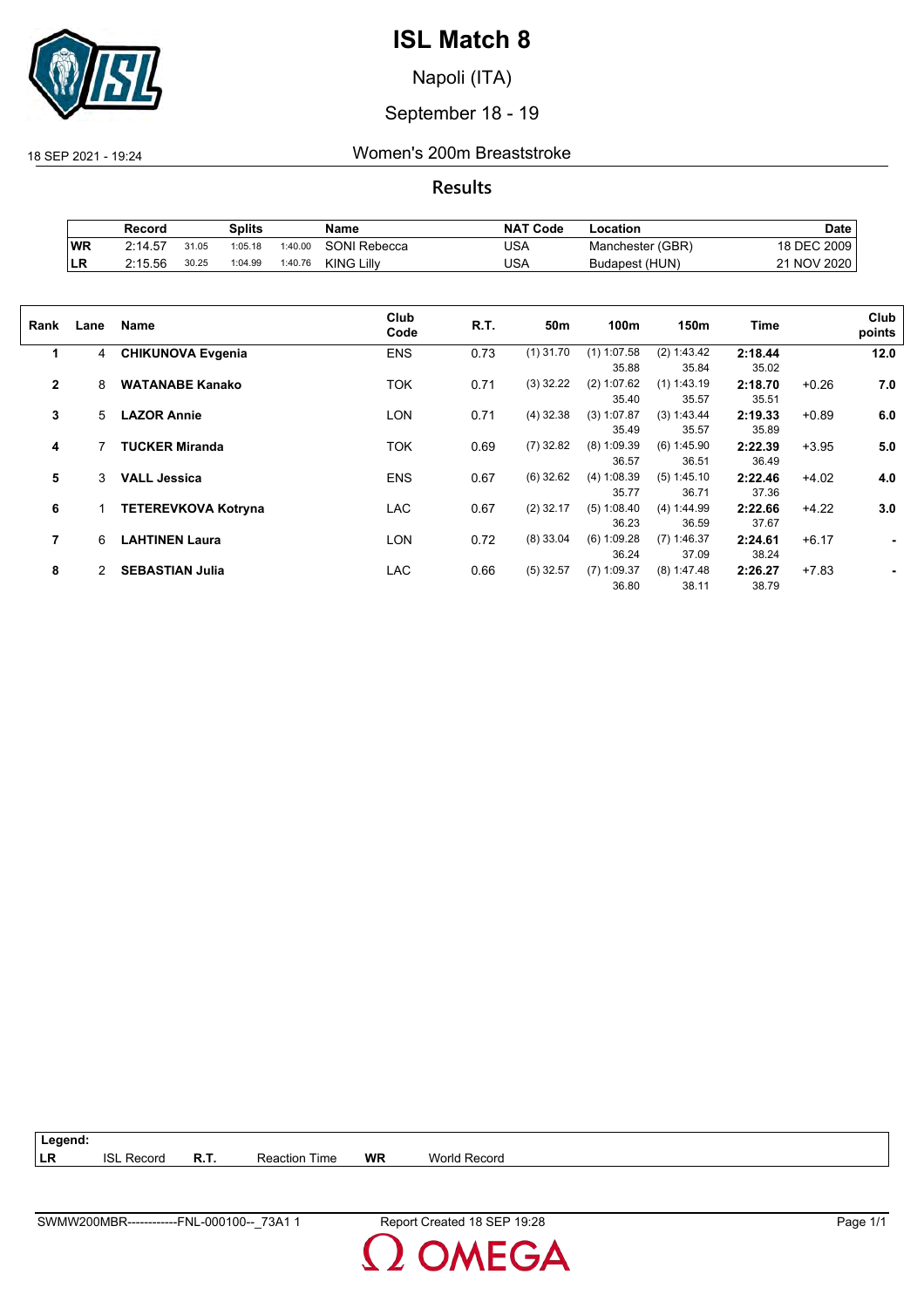

Napoli (ITA)

## September 18 - 19

18 SEP 2021 - 19:29 Men's 200m Breaststroke

**Results**

|           | Record  |       | Splits |         | Name                  | <b>NAT Code</b> | ∟ocation       | Date        |
|-----------|---------|-------|--------|---------|-----------------------|-----------------|----------------|-------------|
| <b>WR</b> | 2:00.16 | 27.01 | 57.62  | 1:28.75 | <b>PRIGODA Kirill</b> | RUS             | Hangzhou (CHN) | 13 DEC 2018 |
| ∣LR       | 2:00.58 | 27.64 | 58.61  | 1:29.40 | KOCH Marco            | GER             | Budapest (HUN) | 1 NOV 2020  |

| Rank         | Lane           | Name                         | Club<br>Code | R.T. | 50m         | 100m          | 150m          | Time       |         | Club<br>points |
|--------------|----------------|------------------------------|--------------|------|-------------|---------------|---------------|------------|---------|----------------|
| 1            | 4              | <b>SHYMANOVICH IIva</b>      | <b>ENS</b>   | 0.66 | $(2)$ 28.14 | $(1)$ 59.47   | $(1)$ 1:30.86 | 2:02.10    |         | 12.0           |
|              |                |                              |              |      |             | 31.33         | 31.39         | 31.24      |         |                |
| $\mathbf{2}$ |                | <b>SETO Daiya</b>            | TOK          | 0.61 | $(5)$ 28.55 | (3) 59.98     | (3) 1:31.89   | 2:02.83    | $+0.73$ | 7.0            |
|              |                |                              |              |      |             | 31.43         | 31.91         | 30.94      |         |                |
| 3            | $\overline{2}$ | <b>ROTHBAUER Christopher</b> | LAC          | 0.67 | $(1)$ 28.11 | $(2)$ 59.67   | (2) 1:31.65   | 2:04.34    | $+2.24$ | 6.0            |
|              |                |                              |              |      |             | 31.56         | 31.98         | 32.69      |         |                |
| 4            | 8              | <b>KOSEKI Yasuhiro</b>       | TOK          | 0.65 | $(3)$ 28.29 | (4) 1:00.09   | (4) 1:32.72   | 2:05.32    | $+3.22$ | 5.0            |
|              |                |                              |              |      |             | 31.80         | 32.63         | 32.60      |         |                |
| 5            | 6              | <b>MURDOCH Ross</b>          | LON          | 0.65 | $(6)$ 28.70 | $(6)$ 1:00.81 | $(6)$ 1:33.32 | 2:06.42    | $+4.32$ | 4.0            |
|              |                |                              |              |      |             | 32.11         | 32.51         | 33.10      |         |                |
| 6            | 3              | <b>SWANSON Charlie</b>       | <b>ENS</b>   | 0.67 | $(4)$ 28.53 | (5) 1:00.46   | (5) 1:33.21   | 2:06.43    | $+4.33$ | 3.0            |
|              |                |                              |              |      |             | 31.93         | 32.75         | 33.22      |         |                |
| 7            | 5              | <b>WILLIAMSON Sam</b>        | LON          | 0.67 | $(7)$ 29.00 | $(7)$ 1:01.51 | $(7)$ 1:34.36 | 2:08.34    | $+6.24$ |                |
|              |                |                              |              |      |             | 32.51         | 32.85         | 33.98      |         |                |
|              |                | <b>DEVINE Abrahm</b>         | <b>LAC</b>   |      |             |               |               | <b>DSQ</b> |         | $-2.0$         |
|              |                |                              |              |      |             |               |               |            |         |                |

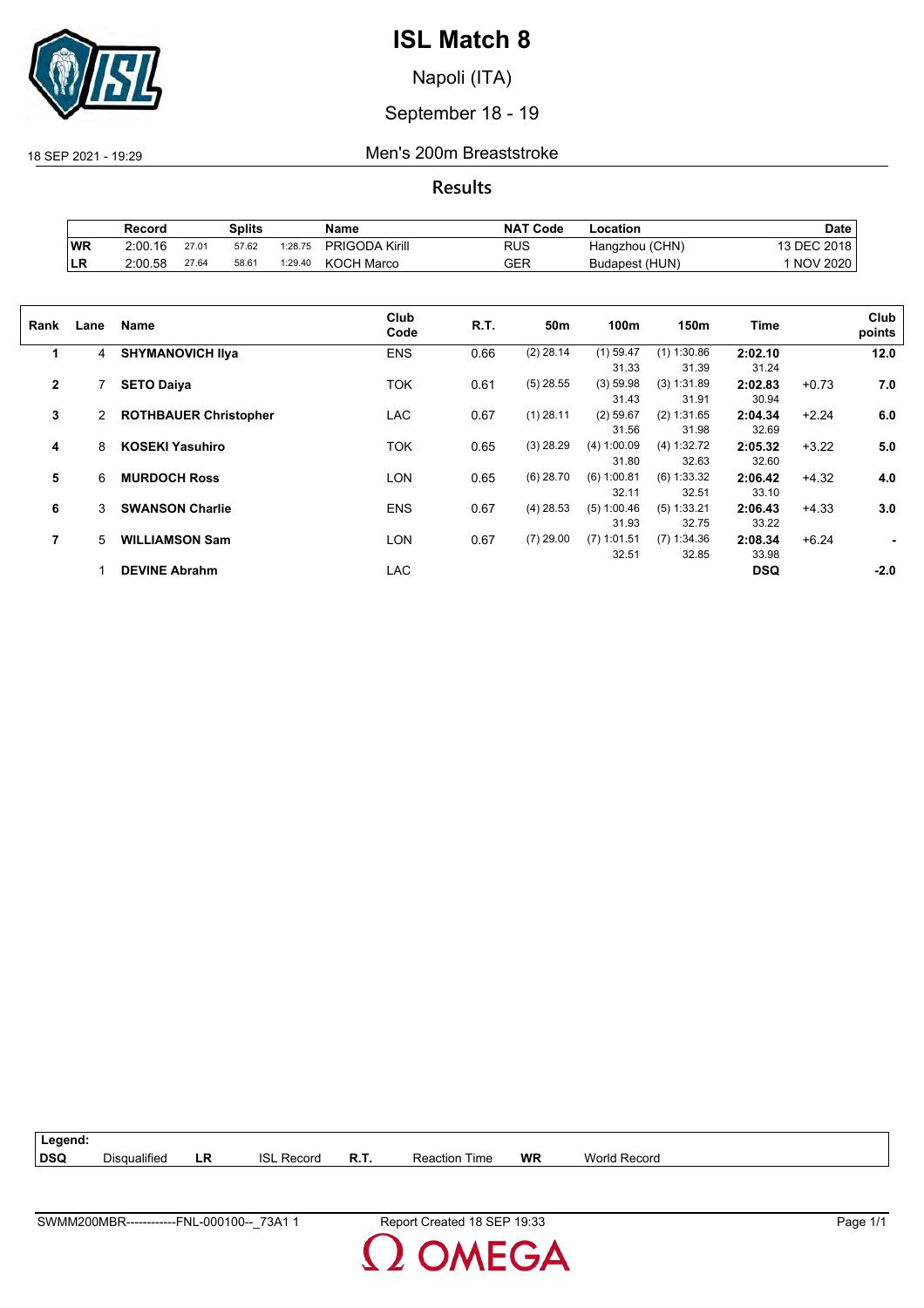

Napoli (ITA)

## September 18 - 19

18 SEP 2021 - 19:34 Women's 4x100m Freestyle

## **Results**

|            | Record  |       | Splits  |         | NAT (Relay)           | Location       | Date        |
|------------|---------|-------|---------|---------|-----------------------|----------------|-------------|
| <b>WR</b>  | 3:26.53 | 52.39 | 1:42.97 | 2:35.52 | NED - Netherlands     | Doha (QAT)     | 5 DEC 2014  |
| <b>ILR</b> | 3:25.37 | 50.94 | 1:42.53 | 2:33.82 | ENS - Energy Standard | Budapest (HUN) | 21 NOV 2020 |

| Rank                 | Lane           | Club / Name                   | R.T. | 50m   | 100m  | <b>Time</b>   |          | Club<br>points |
|----------------------|----------------|-------------------------------|------|-------|-------|---------------|----------|----------------|
| $\blacktriangleleft$ | $\overline{4}$ | <b>ENS - Energy Standard</b>  |      |       |       | 3:27.65       |          | 38.0           |
|                      |                | <b>HAUGHEY Siobhan</b>        | 0.70 | 24.73 | 51.32 | $(1)$ 51.32   |          |                |
|                      |                | <b>HEEMSKERK Femke</b>        | 0.23 | 24.46 | 51.63 | $(1)$ 1:42.95 |          |                |
|                      |                | <b>TEIJONSALO Fanny</b>       | 0.20 | 25.07 | 52.91 | $(1)$ 2:35.86 |          |                |
|                      |                | <b>SJOSTROM Sarah</b>         | 0.29 | 24.71 | 51.79 |               |          |                |
| $\mathbf{2}$         | $\overline{7}$ | TOK - Tokyo Frog Kings        |      |       |       | 3:29.49       | $+1.84$  | 14.0           |
|                      |                | <b>DELOOF Catie</b>           | 0.68 | 25.49 | 52.31 | (3) 52.31     |          |                |
|                      |                | <b>COMERFORD Mallory</b>      | 0.19 | 25.13 | 52.29 | (3) 1:44.60   |          |                |
|                      |                | <b>MEYNEN Julie</b>           | 0.38 | 25.15 | 52.72 | $(3)$ 2:37.32 |          |                |
|                      |                | <b>IGARASHI Chihiro</b>       | 0.12 | 25.11 | 52.17 |               |          |                |
| 3                    | 6              | <b>LON - London Roar</b>      |      |       |       | 3:29.71       | $+2.06$  | 12.0           |
|                      |                | McKEON Emma                   | 0.72 | 25.24 | 51.66 | $(2)$ 51.66   |          |                |
|                      |                | <b>WATTEL Marie</b>           | 0.13 | 24.74 | 52.10 | (2) 1:43.76   |          |                |
|                      |                | <b>MUREZ Andi</b>             | 0.38 | 25.30 | 52.97 | $(2)$ 2:36.73 |          |                |
|                      |                | <b>TOUSSAINT Kira</b>         | 0.15 | 24.85 | 52.98 |               |          |                |
| 4                    | $\mathbf{1}$   | <b>LAC - LA Current</b>       |      |       |       | 3:31.26       | $+3.61$  | 10.0           |
|                      |                | <b>GORBENKO Anastasia</b>     | 0.66 | 25.59 | 52.57 | $(4)$ 52.57   |          |                |
|                      |                | <b>WEITZEIL Abbey</b>         | 0.32 | 24.80 | 52.17 | (4) 1:44.74   |          |                |
|                      |                | <b>GASTALDELLO Beryl</b>      | 0.23 | 25.14 | 52.95 | $(4)$ 2:37.69 |          |                |
|                      |                | <b>DUMONT Valentine</b>       | 0.27 | 25.85 | 53.57 |               |          |                |
| 5                    | 8              | <b>TOK - Tokyo Frog Kings</b> |      |       |       | 3:34.72       | $+7.07$  |                |
|                      |                | <b>AOKI Tomomi</b>            | 0.61 | 25.79 | 53.80 | $(6)$ 53.80   |          |                |
|                      |                | <b>GINGRICH Leah</b>          | 0.17 | 25.85 | 53.92 | (6) 1:47.72   |          |                |
|                      |                | <b>MADDEN Paige</b>           | 0.10 | 25.69 | 53.95 | $(6)$ 2:41.67 |          |                |
|                      |                | <b>DELOOF Gabby</b>           | 0.28 | 25.55 | 53.05 |               |          |                |
| 6                    | 5              | <b>LON - London Roar</b>      |      |       |       | 3:36.63       | $+8.98$  |                |
|                      |                | <b>BUSCH Kim</b>              | 0.75 | 25.55 | 53.78 | (5) 53.78     |          |                |
|                      |                | <b>ANDERSON Freya</b>         | 0.48 | 25.20 | 52.70 | (5) 1:46.48   |          |                |
|                      |                | <b>BIANCHI Ilaria</b>         | 0.37 | 26.26 | 55.11 | $(5)$ 2:41.59 |          |                |
|                      |                | <b>ATHERTON Minna</b>         | 0.34 | 26.27 | 55.04 |               |          |                |
| $\overline{7}$       | $\overline{2}$ | <b>LAC - LA Current</b>       |      |       |       | 3:37.20       | $+9.55$  | $-2.0$         |
|                      |                | <b>DAHLKE Mikaela</b>         | 0.73 | 26.04 | 54.19 | (8) 54.19     |          |                |
|                      |                | NTOUNTOUNAKI Anna             | 0.40 | 26.28 | 54.89 | $(8)$ 1:49.08 |          |                |
|                      |                | <b>GASSON Helena</b>          | 0.30 | 25.74 | 54.23 | $(7)$ 2:43.31 |          |                |
|                      |                | <b>WILM Ingrid</b>            | 0.10 | 25.81 | 53.89 |               |          |                |
| 8                    | 3              | <b>ENS - Energy Standard</b>  |      |       |       | 3:37.77       | $+10.12$ | $-2.0$         |
|                      |                | SEGEL Janja                   | 0.70 | 25.98 | 53.97 | $(7)$ 53.97   |          |                |
|                      |                | <b>BANIC Madeline</b>         | 0.30 | 25.76 | 54.21 | $(7)$ 1:48.18 |          |                |
|                      |                | <b>KUBOVA Simona</b>          | 0.34 | 26.46 | 55.16 | $(8)$ 2:43.34 |          |                |
|                      |                | ROSENDAHL BACH Helena         | 0.12 | 26.12 | 54.43 |               |          |                |

| Legend: |               |      |                  |           |                 |
|---------|---------------|------|------------------|-----------|-----------------|
| LR      | isl<br>Record | R.T. | Time<br>Reaction | <b>WR</b> | World<br>Record |
|         |               |      |                  |           |                 |

**OMEGA**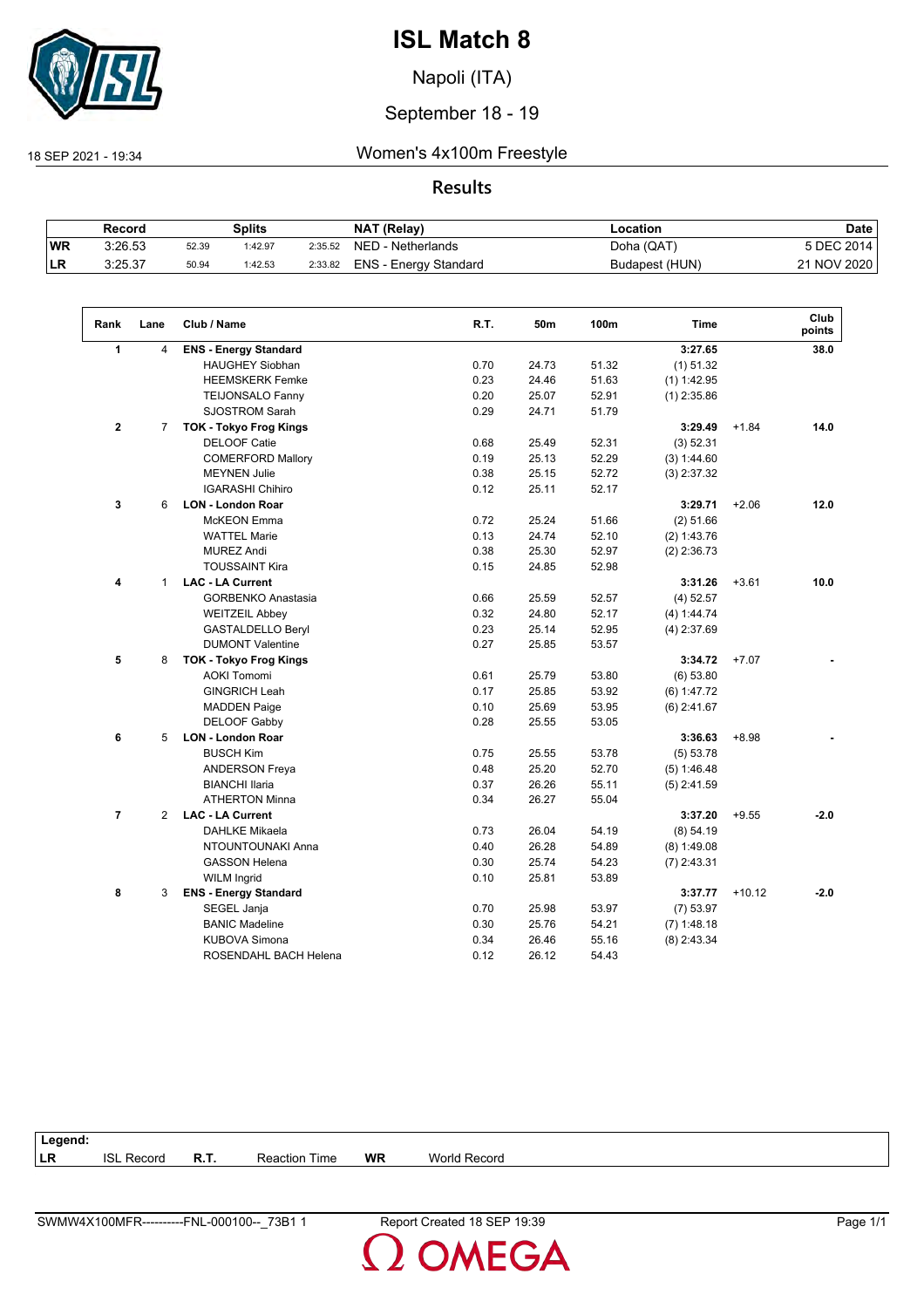

Napoli (ITA)

## September 18 - 19

18 SEP 2021 - 19:46 Men's 50m Freestyle

**Results**

|           | Record Name |                      | <b>NAT Code</b> | Location       | Date,       |
|-----------|-------------|----------------------|-----------------|----------------|-------------|
| <b>WR</b> |             | 20.16 DRESSEL Caeleb | <b>USA</b>      | Budapest (HUN) | 21 NOV 2020 |
| LR        |             | 20.16 DRESSEL Caeleb | USA             | Budapest (HUN) | 21 NOV 2020 |

| Rank | Lane | Name                    | <b>Club Code</b> | R.T. | Time  |         | Club points |
|------|------|-------------------------|------------------|------|-------|---------|-------------|
| 1    | 5.   | <b>CHALMERS Kyle</b>    | <b>LON</b>       | 0.65 | 20.80 |         | 9.0         |
| 2    | 4    | <b>PROUD Ben</b>        | <b>ENS</b>       | 0.59 | 21.04 | $+0.24$ | 7.0         |
| 3    | 8    | <b>MOROZOV Vladimir</b> | <b>TOK</b>       | 0.64 | 21.26 | $+0.46$ | 6.0         |
| 4    |      | <b>SPAJARI Pedro</b>    | <b>TOK</b>       | 0.63 | 21.41 | $+0.61$ | 5.0         |
| 5    |      | <b>BUKHOV Vladislav</b> | LAC              | 0.67 | 21.45 | $+0.65$ | 4.0         |
| 6    | 6    | <b>NAKAMURA Katsumi</b> | <b>LON</b>       | 0.72 | 21.50 | $+0.70$ | 3.0         |
| 7    | 2    | <b>HELD Ryan</b>        | <b>LAC</b>       | 0.63 | 21.51 | $+0.71$ | 2.0         |
| 8    |      | <b>BILIS Simonas</b>    | <b>ENS</b>       | 0.67 | 21.59 | $+0.79$ | 1.0         |

**LR** ISL Record **R.T.** Reaction Time **WR** World Record

**Legend:**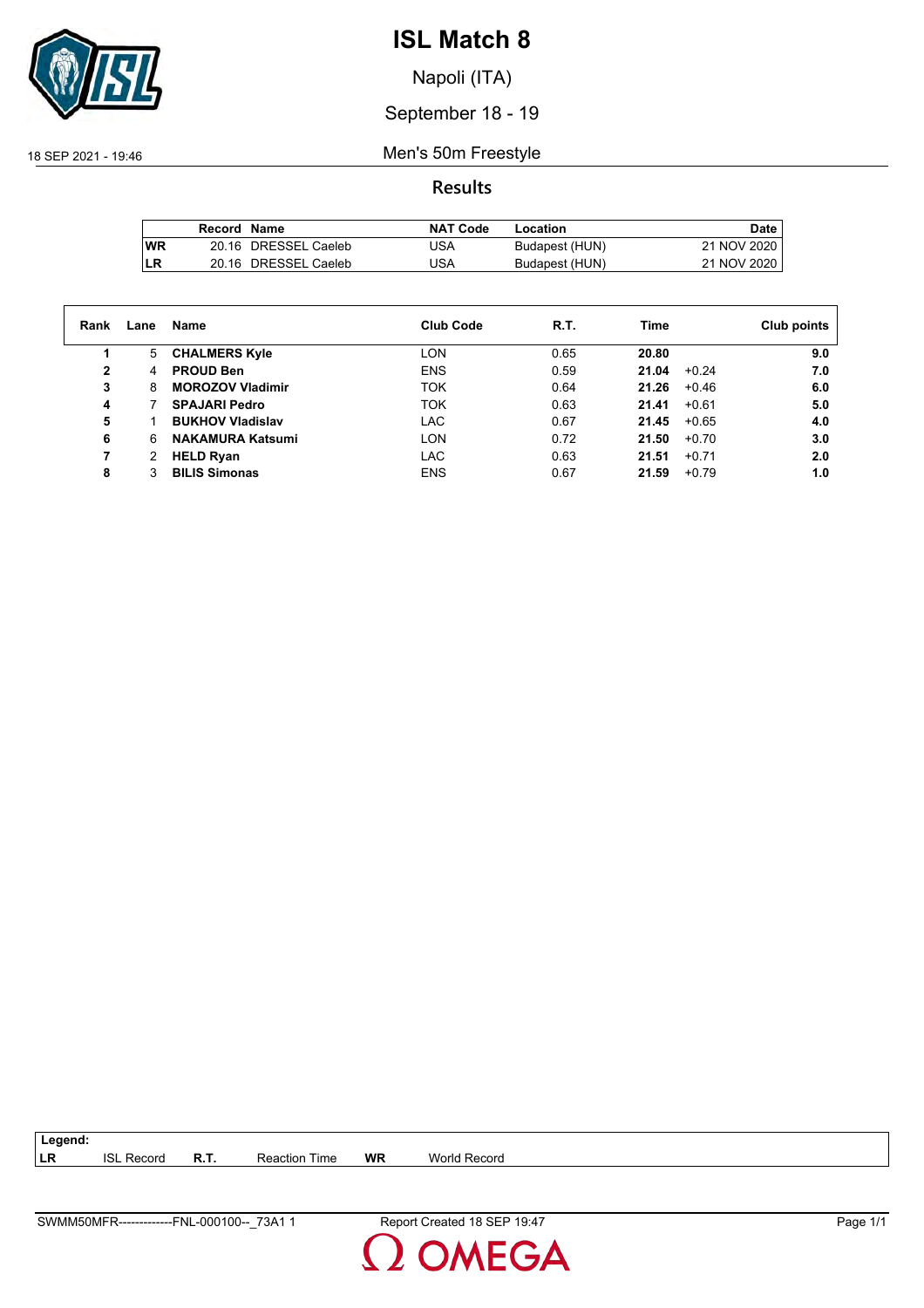

Napoli (ITA)

## September 18 - 19

18 SEP 2021 - 19:49 Women's 50m Freestyle

## **Results**

|           | Record Name |                           | <b>NAT Code</b> | Location     | Date l       |
|-----------|-------------|---------------------------|-----------------|--------------|--------------|
| <b>WR</b> |             | 22.93 KROMOWIDJOJO Ranomi | <b>NED</b>      | Berlin (GER) | 7 AUG 2017 I |
| LR        |             | 23.17 SJOSTROM Sarah      | SWE             | Napoli (ITA) | 2 SEP 2021   |

| Rank | Lane | Name                     | <b>Club Code</b> | R.T. | Time             | Club points |
|------|------|--------------------------|------------------|------|------------------|-------------|
|      | 2    | <b>WEITZEIL Abbey</b>    | LAC              | 0.63 | 23.44            | 12.0        |
| 2    | 4    | <b>SJOSTROM Sarah</b>    | <b>ENS</b>       | 0.62 | 23.47<br>$+0.03$ | 7.0         |
| 3    | 5.   | <b>McKEON Emma</b>       | <b>LON</b>       | 0.71 | 23.65<br>$+0.21$ | 6.0         |
| 4    | 8    | <b>DELOOF Catie</b>      | <b>TOK</b>       | 0.67 | 24.06<br>$+0.62$ | 5.0         |
| 5    | 3    | <b>TEIJONSALO Fanny</b>  | <b>ENS</b>       | 0.62 | 24.13<br>$+0.69$ | 4.0         |
| 6    |      | <b>GASTALDELLO Beryl</b> | LAC              | 0.58 | 24.33<br>$+0.89$ | 3.0         |
|      |      | <b>MEYNEN Julie</b>      | <b>TOK</b>       | 0.64 | 25.04<br>$+1.60$ |             |
| 8    | 6    | <b>MUREZ Andi</b>        | <b>LON</b>       | 0.70 | 25.09<br>$+1.65$ |             |

**LR** ISL Record **R.T.** Reaction Time **WR** World Record

**Legend:**

SWMW50MFR-------------FNL-000100--\_73A1 1 Report Created 18 SEP 19:50 Page 1/1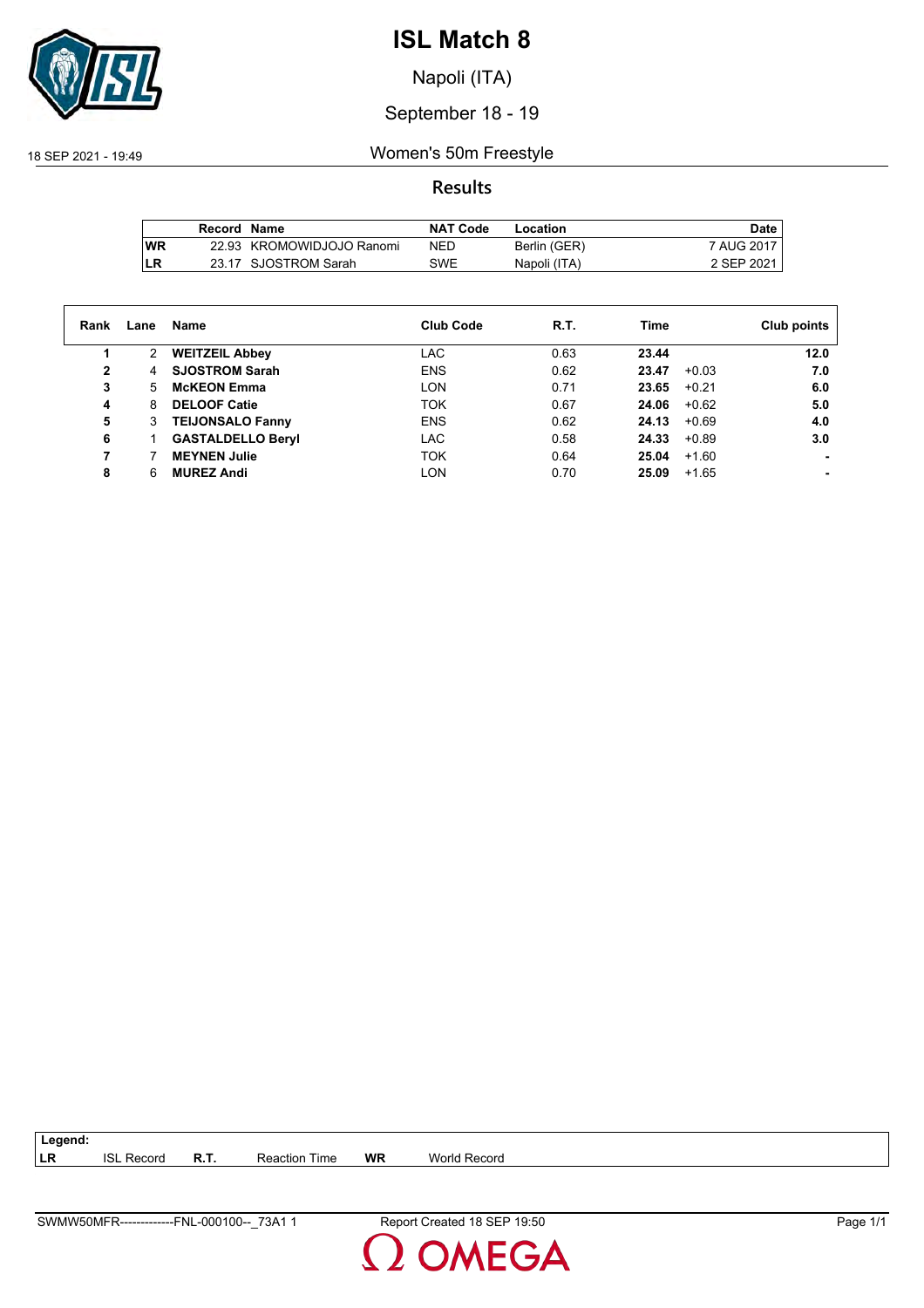

Napoli (ITA)

## September 18 - 19

### 18 SEP 2021 - 19:54 Men's 200m Individual Medley

**Results** REVISED 19 SEP 15:32

|                 | Splits<br>Record |       | <b>Name</b> | <b>NAT Code</b> | Location    | <b>Date</b> |                 |             |
|-----------------|------------------|-------|-------------|-----------------|-------------|-------------|-----------------|-------------|
| WR              | 1:49.63          | 23.71 | 50.74       | 1:22.48         | LOCHTE Ryan | USA         | Istanbul (TUR)  | 14 DEC 2012 |
| LR <sup>1</sup> | 1:50.76          | 23.88 | 51.20       | 1:23.11         | SETO Daiva  | JPN         | Las Vegas (USA) | 20 DEC 2019 |

| Rank         | Lane           | Name                   | Club<br>Code | R.T. | 50m         | 100m                        | 150m                          | <b>Time</b>               |         | Club<br>points |
|--------------|----------------|------------------------|--------------|------|-------------|-----------------------------|-------------------------------|---------------------------|---------|----------------|
| 1            | 5              | <b>SCOTT Duncan</b>    | <b>LON</b>   | 0.65 | $(1)$ 24.58 | $(1)$ 52.69                 | (2) 1:25.65                   | 1:52.73                   |         | 12.0           |
| $\mathbf{2}$ | $\mathbf{2}$   | <b>HVAS Tomoe</b>      | <b>LAC</b>   | 0.66 | $(2)$ 24.73 | 28.11<br>$(2)$ 52.87        | 32.96<br>$(1)$ 1:25.12        | 27.08<br>1:52.87          | $+0.14$ | 7.0            |
| 3            | 6              | <b>LANZA Vini</b>      | <b>LON</b>   | 0.69 | $(3)$ 24.79 | 28.14<br>(3) 54.09<br>29.30 | 32.25<br>(4) 1:26.94<br>32.85 | 27.75<br>1:54.00<br>27.06 | $+1.27$ | 6.0            |
| 4            | 8              | <b>PASYNKOV Daniil</b> | <b>TOK</b>   | 0.68 | $(4)$ 25.05 | (4) 54.17<br>29.12          | (3) 1:26.80<br>32.63          | 1:54.16<br>27.36          | $+1.43$ | 5.0            |
| 5            |                | <b>SETO Daiya</b>      | TOK          | 0.64 | $(5)$ 25.38 | (5) 54.53<br>29.15          | $(5)$ 1:27.59<br>33.06        | 1:55.99<br>28.40          | $+3.26$ | 4.0            |
| 6            | $\overline{4}$ | <b>MAHONEY Travis</b>  | <b>ENS</b>   | 0.68 | $(7)$ 26.06 | $(6)$ 55.01<br>28.95        | (6) 1:28.99<br>33.98          | 1:56.45<br>27.46          | $+3.72$ | 3.0            |
| 7            | 3              | <b>SWANSON Charlie</b> | <b>ENS</b>   | 0.66 | $(6)$ 25.95 | (7) 56.54<br>30.59          | $(7)$ 1:29.40<br>32.86        | 1:58.11<br>28.71          | $+5.38$ | $\blacksquare$ |
|              |                | <b>DEVINE Abrahm</b>   | LAC          |      |             |                             |                               | <b>DSQ</b>                |         | $-2.0$         |

| Legend:        |                                           |     |                                                       |      |                             |           |              |          |
|----------------|-------------------------------------------|-----|-------------------------------------------------------|------|-----------------------------|-----------|--------------|----------|
| <b>DSQ</b>     | Disgualified                              | LR. | <b>ISL Record</b>                                     | R.T. | <b>Reaction Time</b>        | <b>WR</b> | World Record |          |
| <b>REVISED</b> |                                           |     | HVAS Tomoe (LAC) disqualification has been overturned |      |                             |           |              |          |
|                |                                           |     |                                                       |      |                             |           |              |          |
|                | SWMM200MIM------------FNL-000100-- 73A1 2 |     |                                                       |      | Report Created 19 SEP 15:32 |           |              | Page 1/1 |

 $\overline{\mathbf{S}}$ 

OMEGA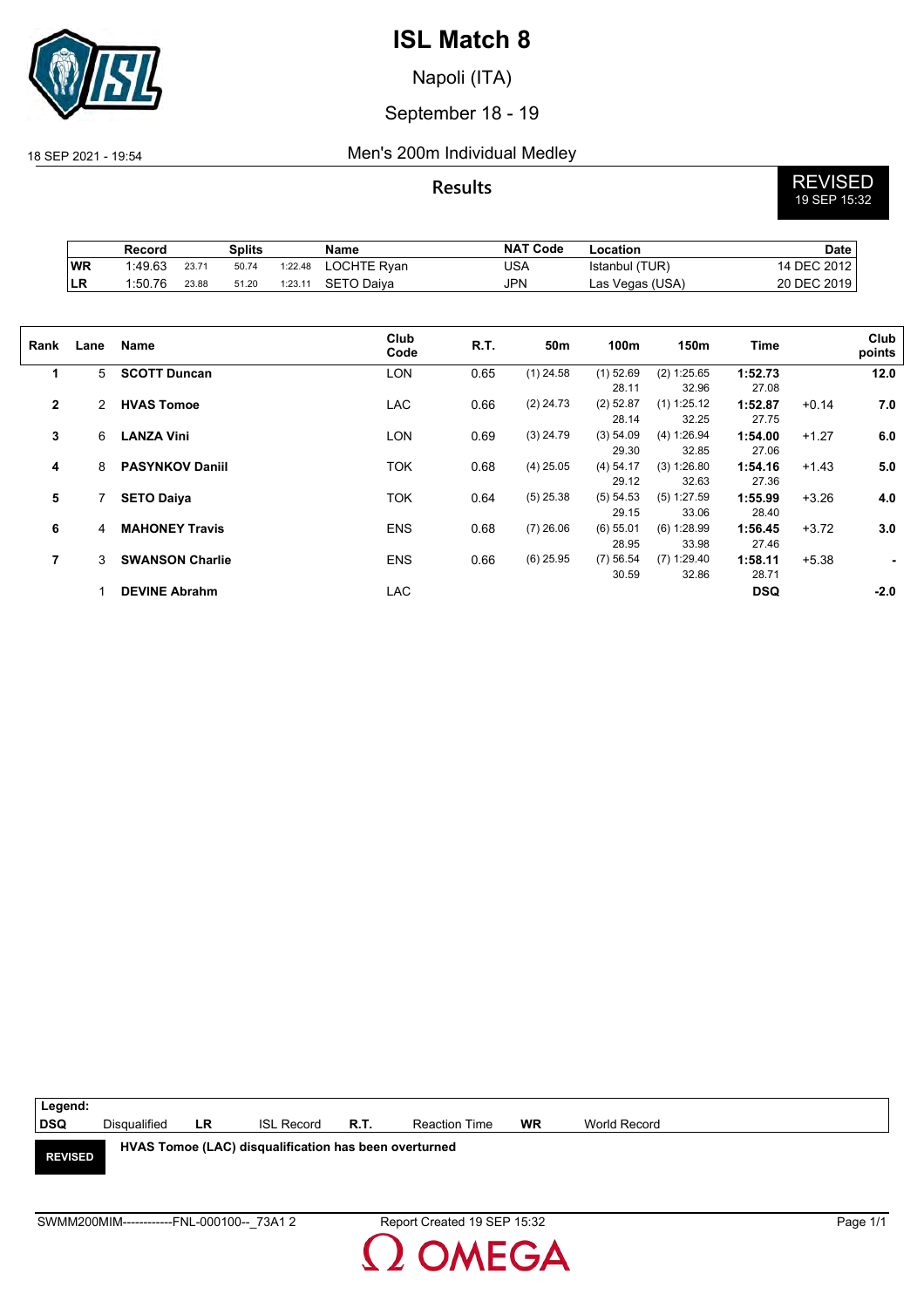

Napoli (ITA)

## September 18 - 19

18 SEP 2021 - 19:59 Women's 200m Individual Medley

**Results**

|     | Splits<br>Record |       | <b>NAT Code</b><br>Name |                     | _ocation              | Date       |                |                   |
|-----|------------------|-------|-------------------------|---------------------|-----------------------|------------|----------------|-------------------|
| WR  | 2:01.86          | 26.47 | 56.40                   | 1:32.49             | <b>HOSSZU Katinka</b> | HUN        | Doha (QAT)     | <b>SDEC 2014.</b> |
| ∣LR | 2:03.93          | 27.32 | 58.39                   | 1:34.0 <sup>4</sup> | OHASHI Yui            | <b>JPN</b> | Budapest (HUN) | 14 NOV 2020       |

| Rank         | Lane           | <b>Name</b>               | Club<br>Code | R.T. | 50m          | 100m                   | 150m                   | Time             |         | Club<br>points |
|--------------|----------------|---------------------------|--------------|------|--------------|------------------------|------------------------|------------------|---------|----------------|
| 1            | 4              | <b>HARVEY Mary-Sophie</b> | <b>ENS</b>   | 0.70 | $(=1)$ 27.79 | $(1)$ 58.49<br>30.70   | $(2)$ 1:35.35<br>36.86 | 2:05.15<br>29.80 |         | 10.0           |
| $\mathbf{2}$ | 5              | <b>PICKREM Sydney</b>     | <b>LON</b>   | 0.70 | $(3)$ 27.97  | $(3)$ 1:00.15<br>32.18 | $(1)$ 1:35.34<br>35.19 | 2:05.21<br>29.87 | $+0.06$ | 7.0            |
| 3            | 8              | <b>OHASHI Yui</b>         | <b>TOK</b>   | 0.69 | $(=1)$ 27.79 | $(2)$ 59.73<br>31.94   | (3) 1:36.60<br>36.87   | 2:07.01<br>30.41 | $+1.86$ | 6.0            |
| 4            |                | <b>GORBENKO Anastasia</b> | <b>LAC</b>   | 0.67 | $(5)$ 28.36  | (4) 1:00.43<br>32.07   | (4) 1:37.21<br>36.78   | 2:07.27<br>30.06 | $+2.12$ | 5.0            |
| 5            | $\overline{2}$ | <b>FRANCESCHI Sara</b>    | LAC          | 0.73 | $(6)$ 28.41  | $(5)$ 1:00.51<br>32.10 | (5) 1:37.32<br>36.81   | 2:08.20<br>30.88 | $+3.05$ | 4.0            |
| 6            | 6              | <b>SHANAHAN Katie</b>     | <b>LON</b>   | 0.74 | $(7)$ 28.62  | (6) 1:00.80<br>32.18   | (6) 1:38.50<br>37.70   | 2:08.87<br>30.37 | $+3.72$ | 3.0            |
| 7            | 3              | <b>GUNES Viktoriya</b>    | <b>ENS</b>   | 0.76 | $(8)$ 29.06  | $(8)$ 1:02.74<br>33.68 | $(7)$ 1:39.18<br>36.44 | 2:09.65<br>30.47 | $+4.50$ | 2.0            |
| 8            |                | <b>GINGRICH Leah</b>      | <b>TOK</b>   | 0.73 | $(4)$ 28.16  | $(7)$ 1:01.63<br>33.47 | $(8)$ 1:40.17<br>38.54 | 2:10.57<br>30.40 | $+5.42$ | ٠              |

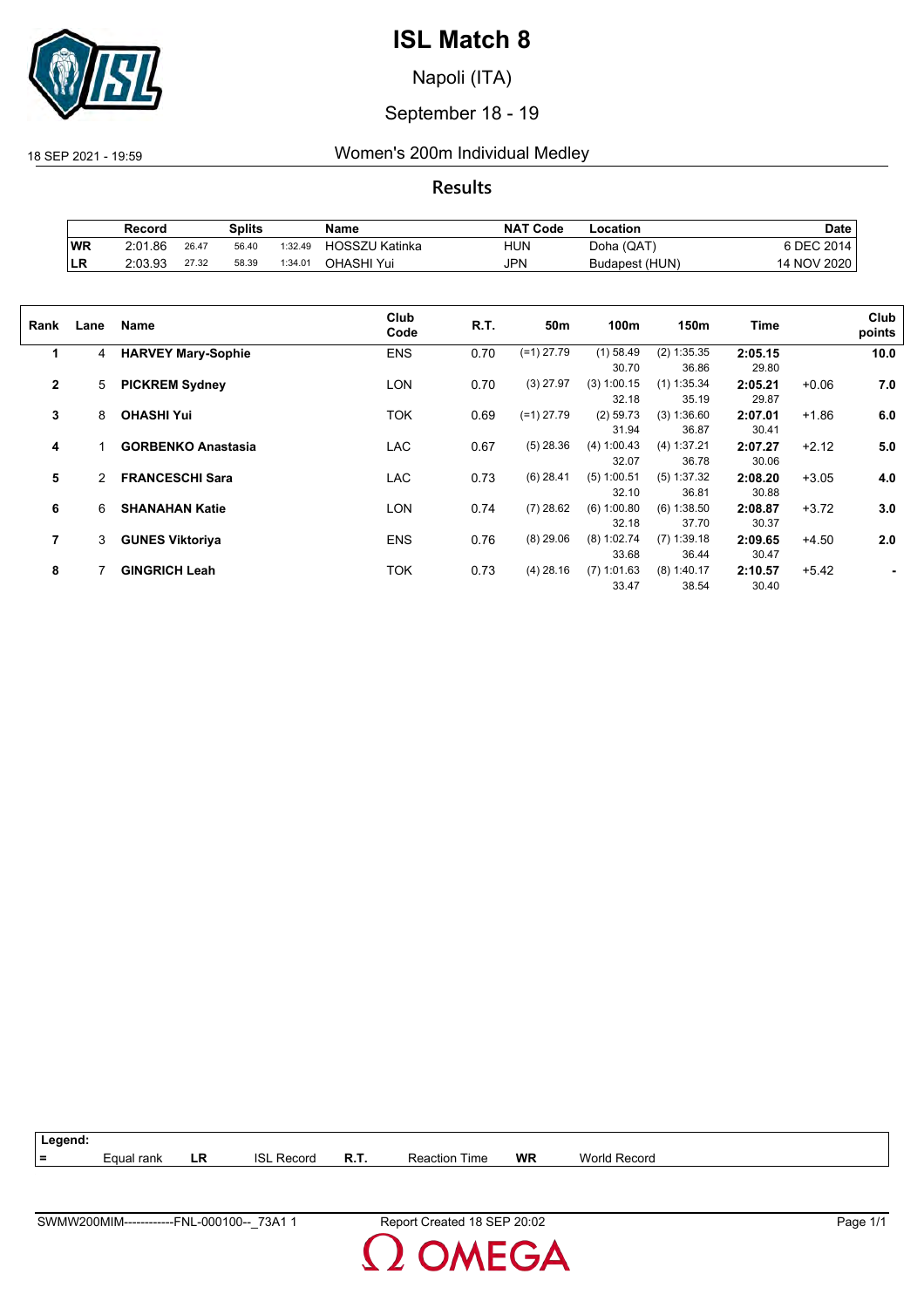

Napoli (ITA)

## September 18 - 19

18 SEP 2021 - 20:03 Men's 50m Breaststroke

## **Results**

|     | Record Name |                             | <b>NAT Code</b> | Location       | Date        |
|-----|-------------|-----------------------------|-----------------|----------------|-------------|
| lWR |             | 25.25 van der BURGH Cameron | RSA             | Berlin (GER)   | 14 NOV 2009 |
| LR  |             | 25.29 SAKCI Emre            | TUR             | Budapest (HUN) | 5 NOV 2020  |

| Rank         | Lane | Name                         | <b>Club Code</b> | R.T. | Time             | Club points |
|--------------|------|------------------------------|------------------|------|------------------|-------------|
|              | 4    | <b>SHYMANOVICH IIva</b>      | <b>ENS</b>       | 0.64 | 25.64            | 19.0        |
| $\mathbf{2}$ | 3    | <b>LIMA Felipe</b>           | <b>ENS</b>       | 0.64 | 26.08<br>$+0.44$ | 7.0         |
| 3            |      | <b>PINZUTI Alessandro</b>    | <b>TOK</b>       | 0.70 | 26.23<br>$+0.59$ | 6.0         |
| 4            | 8    | <b>KOSEKI Yasuhiro</b>       | <b>TOK</b>       | 0.67 | 26.33<br>$+0.69$ | 5.0         |
| 5            |      | <b>ROTHBAUER Christopher</b> | LAC              | 0.66 | $26.76 + 1.12$   |             |
| 6            | 5    | <b>WILLIAMSON Sam</b>        | <b>LON</b>       | 0.64 | 26.86<br>$+1.22$ |             |
| 7            | 2    | <b>ACEVEDO Javier</b>        | LAC              | 0.60 | $+1.27$<br>26.91 |             |
| 8            | 6    | <b>MURDOCH Ross</b>          | <b>LON</b>       | 0.65 | 26.94<br>$+1.30$ |             |

**LR** ISL Record **R.T.** Reaction Time **WR** World Record



**Legend:**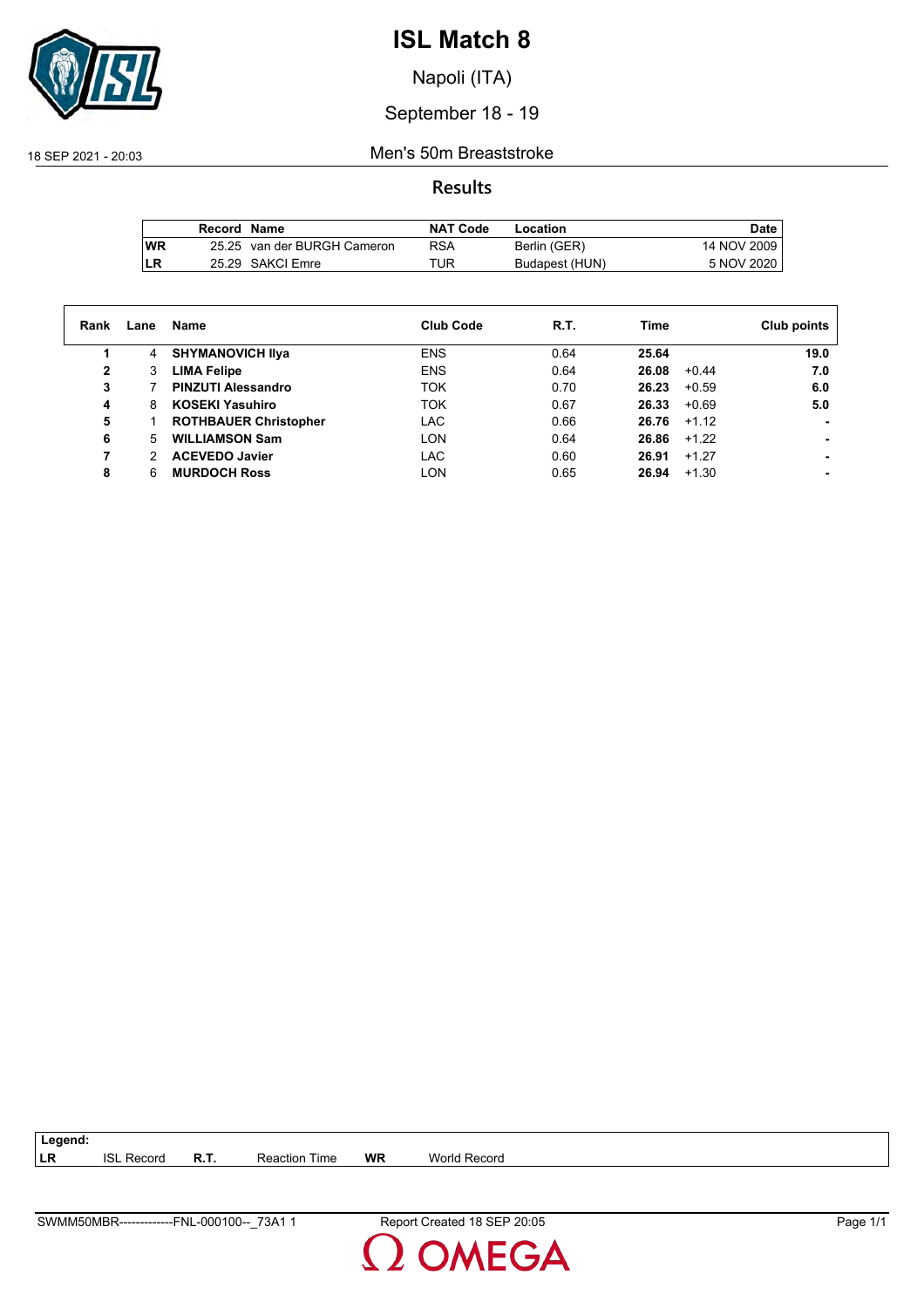

Napoli (ITA)

## September 18 - 19

#### 18 SEP 2021 - 20:06 Women's 50m Breaststroke

**Results** REVISED 18 SEP 20:24

|      | Record Name |                     | <b>NAT Code</b> | Location       | <b>Date</b>  |
|------|-------------|---------------------|-----------------|----------------|--------------|
| l WR |             | 28.56 ATKINSON Alia | JAM             | Budapest (HUN) | 6 OCT 2018 I |
| LR   | 28.77       | KING Lillv          | JSA             | Budapest (HUN) | 21 NOV 2020  |

| Rank | Lane | Name                       | <b>Club Code</b> | R.T. | Time             | Club points |
|------|------|----------------------------|------------------|------|------------------|-------------|
|      | 5.   | <b>ATKINSON Alia</b>       | LON              | 0.63 | 29.47            | 19.0        |
| 2    | 4    | <b>PILATO Benedetta</b>    | <b>ENS</b>       | 0.66 | 29.51<br>$+0.04$ | 7.0         |
| 3    |      | <b>CLARK Imogen</b>        | LAC              | 0.55 | 29.57<br>$+0.10$ | 6.0         |
| 4    |      | <b>TUCKER Miranda</b>      | TOK              | 0.67 | 30.08<br>$+0.61$ | 5.0         |
| 5    | 2    | <b>TETEREVKOVA Kotryna</b> | LAC              | 0.69 | 30.64<br>$+1.17$ |             |
| 6    | 3    | <b>CHIKUNOVA Evgenia</b>   | <b>ENS</b>       | 0.73 | 30.82<br>$+1.35$ | ۰.          |
| 7    | 6    | <b>LAZOR Annie</b>         | LON              | 0.72 | 30.90<br>$+1.43$ | ۰.          |
| 8    | 8    | <b>IGARASHI Chihiro</b>    | ток              | 0.58 | 31.22<br>$+1.75$ | ۰.          |

| Legend:        |                   |             |               |    |              |
|----------------|-------------------|-------------|---------------|----|--------------|
| LR             | <b>ISL Record</b> | <b>R.T.</b> | Reaction Time | WR | World Record |
|                |                   |             |               |    |              |
| <b>REVISED</b> |                   |             |               |    |              |
|                |                   |             |               |    |              |
|                |                   |             |               |    |              |

OMEGA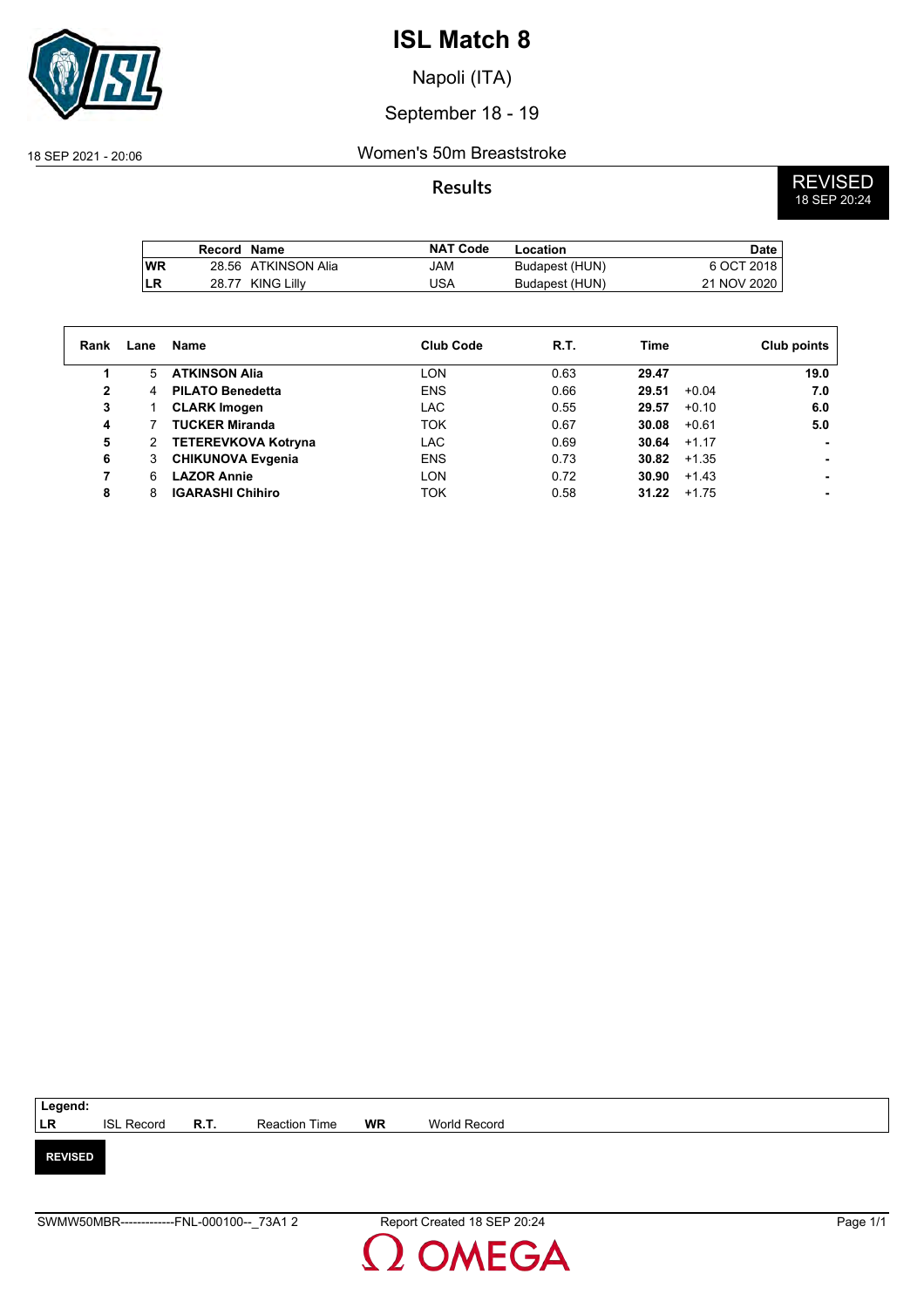

Napoli (ITA)

## September 18 - 19

18 SEP 2021 - 20:12 Men's 4x100m Freestyle

## **Results**

|           | Record  |       | Splits  |         | NAT (Relay)                    | Location       | <b>Date</b> |
|-----------|---------|-------|---------|---------|--------------------------------|----------------|-------------|
| <b>WR</b> | 3:03.03 | 45.66 | 1:31.41 | 2:17.27 | USA - United States of America | Hangzhou (CHN) | 11 DEC 2018 |
| <b>LR</b> | 3:02.78 | 46.09 | 1:31.34 | 2:16.74 | ENS - Energy Standard          | Budapest (HUN) | 21 NOV 2020 |

| Rank                 | Lane           | Club / Name                   | R.T. | 50m   | 100m  | <b>Time</b>    |         | Club<br>points |
|----------------------|----------------|-------------------------------|------|-------|-------|----------------|---------|----------------|
| $\blacktriangleleft$ | 6              | <b>LON - London Roar</b>      |      |       |       | 3:05.84        |         | 30.0           |
|                      |                | <b>CHALMERS Kyle</b>          | 0.68 | 22.49 | 46.13 | $(1)$ 46.13    |         |                |
|                      |                | <b>CARTER Dylan</b>           | 0.19 | 21.74 | 45.91 | $(1)$ 1:32.04  |         |                |
|                      |                | <b>NAKAMURA Katsumi</b>       | 0.17 | 22.07 | 46.28 | $(1)$ 2:18.32  |         |                |
|                      |                | <b>MILDRED Edward</b>         | 0.33 | 22.44 | 47.52 |                |         |                |
| $\mathbf{2}$         | 4              | <b>ENS - Energy Standard</b>  |      |       |       | 3:06.55        | $+0.71$ | 14.0           |
|                      |                | le CLOS Chad                  | 0.61 | 22.21 | 46.95 | $(3)$ 46.95    |         |                |
|                      |                | <b>MANAUDOU Florent</b>       | 0.35 | 22.23 | 46.81 | (4) 1:33.76    |         |                |
|                      |                | <b>RYLOV Evgeny</b>           | 0.22 | 22.20 | 46.52 | $(=2)$ 2:20.28 |         |                |
|                      |                | <b>KOLESNIKOV Kliment</b>     | 0.29 | 21.75 | 46.27 |                |         |                |
| 3                    | $\mathbf{1}$   | <b>LAC - LA Current</b>       |      |       |       | 3:06.82        | $+0.98$ | 12.0           |
|                      |                | <b>ROONEY Maxime</b>          | 0.64 | 22.38 | 46.87 | $(2)$ 46.87    |         |                |
|                      |                | <b>CHRISTOU Apostolos</b>     | 0.21 | 21.75 | 46.71 | (2) 1:33.58    |         |                |
|                      |                | SHIELDS Tom                   | 0.19 | 21.95 | 46.89 | $(4)$ 2:20.47  |         |                |
|                      |                | <b>PINFOLD Brett</b>          | 0.32 | 22.15 | 46.35 |                |         |                |
| 4                    | $\overline{7}$ | <b>TOK - Tokyo Frog Kings</b> |      |       |       | 3:07.43        | $+1.59$ | 10.0           |
|                      |                | SPAJARI Pedro                 | 0.67 | 22.92 | 47.14 | $(4)$ 47.14    |         |                |
|                      |                | <b>NEMETH Nandor</b>          | 0.18 | 22.14 | 46.47 | (3) 1:33.61    |         |                |
|                      |                | <b>QUINTERO Cristian</b>      | 0.20 | 22.01 | 46.67 | $(=2)$ 2:20.28 |         |                |
|                      |                | <b>MOROZOV Vladimir</b>       | 0.33 | 22.29 | 47.15 |                |         |                |
| 5                    | 3              | <b>ENS - Energy Standard</b>  |      |       |       | 3:10.33        | $+4.49$ | 8.0            |
|                      |                | <b>ZHILKIN Andrey</b>         | 0.65 | 23.00 | 47.68 | $(6)$ 47.68    |         |                |
|                      |                | <b>BARRETT Adam</b>           | 0.24 | 22.03 | 46.79 | (6) 1:34.47    |         |                |
|                      |                | <b>ZIRK Kregor</b>            | 0.16 | 22.82 | 47.77 | $(5)$ 2:22.24  |         |                |
|                      |                | PROUD Ben                     | 0.23 | 23.12 | 48.09 |                |         |                |
| 6                    | 8              | <b>TOK - Tokyo Frog Kings</b> |      |       |       | 3:11.49        | $+5.65$ |                |
|                      |                | GIREV Ivan                    | 0.69 | 22.65 | 47.25 | $(5)$ 47.25    |         |                |
|                      |                | <b>BOHUS Richard</b>          | 0.23 | 22.39 | 47.08 | (5) 1:34.33    |         |                |
|                      |                | <b>TARASEVICH Grigory</b>     | 0.40 | 23.26 | 48.83 | $(6)$ 2:23.16  |         |                |
|                      |                | <b>BRZOSKOWSKI Maarten</b>    | 0.28 | 22.98 | 48.33 |                |         |                |
| $\overline{7}$       | 5              | <b>LON - London Roar</b>      |      |       |       | 3:12.67        | $+6.83$ |                |
|                      |                | <b>SIMONS Kenzo</b>           | 0.62 | 22.84 | 48.67 | $(8)$ 48.67    |         |                |
|                      |                | <b>LANZA Vini</b>             | 0.20 | 22.95 | 47.80 | (8) 1:36.47    |         |                |
|                      |                | <b>GREENBANK Luke</b>         | 0.15 | 23.54 | 48.96 | $(8)$ 2:25.43  |         |                |
|                      |                | <b>DIENER Christian</b>       | 0.33 | 22.14 | 47.24 |                |         |                |
| 8                    | $\overline{2}$ | <b>LAC - LA Current</b>       |      |       |       | 3:14.35        | $+8.51$ |                |
|                      |                | <b>SCHEFFER Fernando</b>      | 0.67 | 22.76 | 47.71 | $(7)$ 47.71    |         |                |
|                      |                | <b>MALYUTIN Martin</b>        | 0.27 | 22.85 | 48.23 | $(7)$ 1:35.94  |         |                |
|                      |                | <b>BUKHOV Vladislav</b>       | 0.29 | 23.06 | 49.11 | $(7)$ 2:25.05  |         |                |
|                      |                | RUVALCABA CRUZ Hector         | 0.40 | 23.44 | 49.30 |                |         |                |

| Legend: |            |    |                   |      |                      |           |                     |
|---------|------------|----|-------------------|------|----------------------|-----------|---------------------|
| $=$     | Eɑual rank | LR | <b>ISL Record</b> | R.T. | <b>Reaction Time</b> | <b>WR</b> | <b>World Record</b> |
|         |            |    |                   |      |                      |           |                     |

OMEGA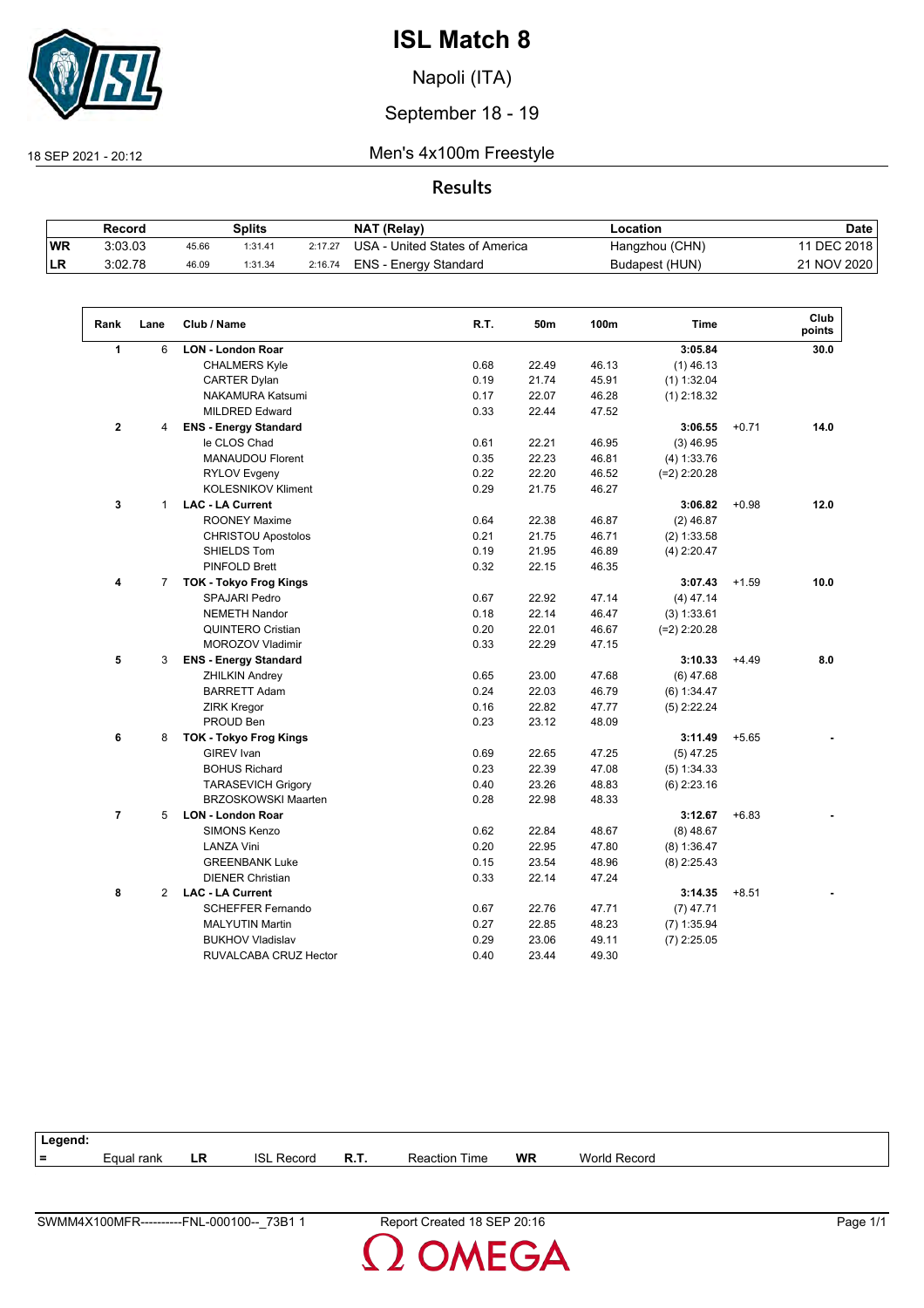

Napoli (ITA)

## September 18 - 19

18 SEP 2021 - 20:23 Women's 50m Backstroke

**Results**

|           | Record Name |                      | <b>NAT Code</b> | Location       | Date        |
|-----------|-------------|----------------------|-----------------|----------------|-------------|
| <b>WR</b> |             | 25.60 TOUSSAINT Kira | NED             | Budapest (HUN) | 14 NOV 2020 |
| LR        |             | 25.60 TOUSSAINT Kira | NED             | Budapest (HUN) | 14 NOV 2020 |

| Rank | Lane | Name                      | <b>Club Code</b> | R.T. | Time             | Club points |
|------|------|---------------------------|------------------|------|------------------|-------------|
| =1   |      | <b>WILM Ingrid</b>        | LAC              | 0.62 | 26.08            | 8.0         |
| $=1$ | 5.   | <b>TOUSSAINT Kira</b>     | LON              | 0.52 | 26.08            | 8.0         |
| 3    | 4    | <b>HARVEY Mary-Sophie</b> | <b>ENS</b>       | 0.59 | 26.15<br>$+0.07$ | 6.0         |
| 4    |      | <b>DELOOF Catie</b>       | <b>TOK</b>       | 0.65 | $+0.80$<br>26.88 | 5.0         |
| 5    |      | <b>GASSON Helena</b>      | <b>LAC</b>       | 0.60 | 26.91<br>$+0.83$ | 4.0         |
| 6    | 6    | <b>ATHERTON Minna</b>     | LON              | 0.63 | 26.98<br>$+0.90$ | 3.0         |
|      |      | <b>KUBOVA Simona</b>      | <b>ENS</b>       | 0.58 | $+0.92$<br>27.00 | 2.0         |
| 8    | 8    | <b>DELOOF Gabby</b>       | TOK              | 0.66 | 27.13<br>$+1.05$ | 1.0         |

**LR** ISL Record **R.T.** Reaction Time **WR** World Record

SWMW50MBA-------------FNL-000100--\_73A1 1 Report Created 18 SEP 20:25 Page 1/1

**Legend:**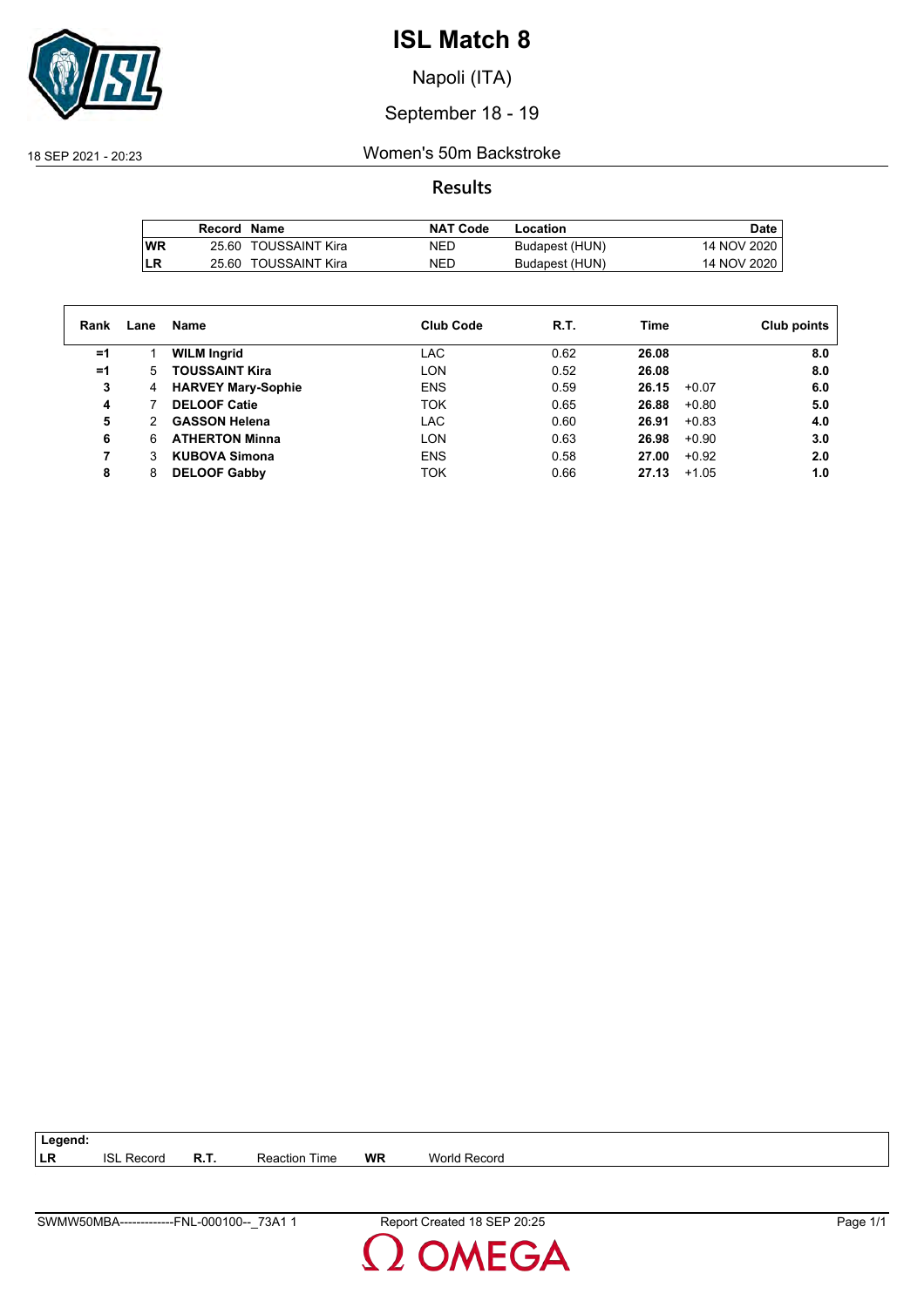

Napoli (ITA)

## September 18 - 19

18 SEP 2021 - 20:26 Men's 50m Backstroke

**Results**

|           | Record Name |                        | <b>NAT Code</b> | Location       | Date,       |
|-----------|-------------|------------------------|-----------------|----------------|-------------|
| <b>WR</b> |             | 22.22 MANAUDOU Florent | <b>FRA</b>      | Doha (QAT)     | 6 DEC 2014  |
| LR        |             | 22.54 MURPHY Ryan      | JSA             | Budapest (HUN) | 21 NOV 2020 |

| Rank | Lane | Name                      | Club Code  | R.T. | Time             | Club points |
|------|------|---------------------------|------------|------|------------------|-------------|
|      | 5.   | <b>GUIDO Guilherme</b>    | <b>LON</b> | 0.59 | 22.88            | 15.0        |
| 2    |      | <b>HELD Ryan</b>          | LAC        | 0.56 | $+0.29$<br>23.17 | 7.0         |
| 3    | 4    | <b>RYLOV Evgeny</b>       | <b>ENS</b> | 0.54 | 23.27<br>$+0.39$ | 6.0         |
| 4    |      | <b>KAWAMOTO Takeshi</b>   | <b>TOK</b> | 0.54 | 23.49<br>$+0.61$ | 5.0         |
| 5    | 2    | <b>ACEVEDO Javier</b>     | <b>LAC</b> | 0.57 | 23.54<br>$+0.66$ | 4.0         |
| 6    | 6    | <b>CARTER Dylan</b>       | LON        | 0.56 | 23.81<br>$+0.93$ |             |
|      | 3    | <b>KOLESNIKOV Kliment</b> | <b>ENS</b> | 0.66 | 23.82<br>$+0.94$ |             |
| 8    | 8    | <b>BOHUS Richard</b>      | <b>TOK</b> | 0.54 | 24.03<br>$+1.15$ |             |

**LR** ISL Record **R.T.** Reaction Time **WR** World Record

SWMM50MBA-------------FNL-000100--\_73A1 1 Report Created 18 SEP 20:28 Page 1/1

**Legend:**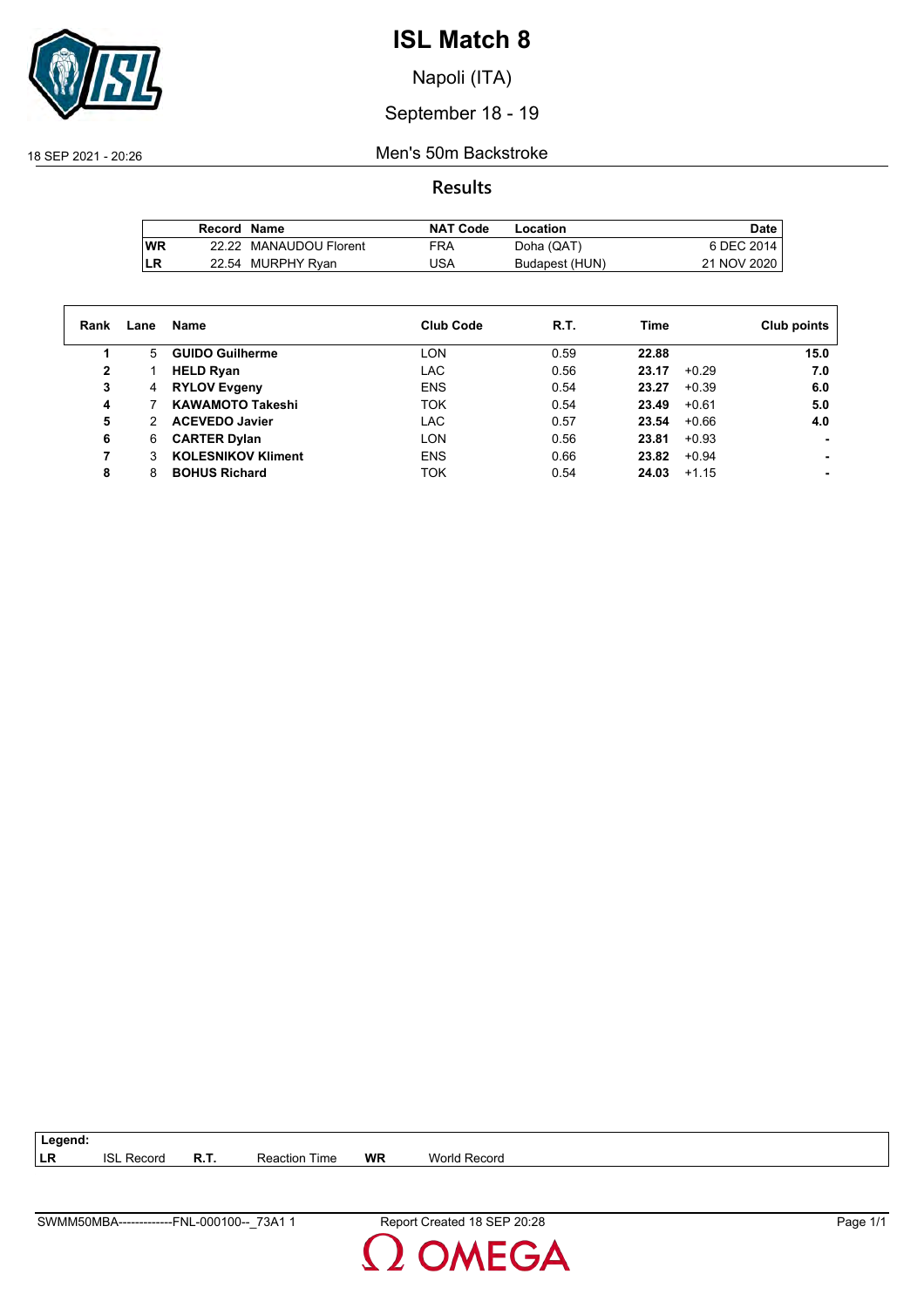

Napoli (ITA)

## September 18 - 19

18 SEP 2021 - 20:31 Women's 400m Freestyle

## **Results**

|           | Record  |       | Splits  |         | Name                  | <b>NAT</b><br>`Code | -ocation           | Date             |
|-----------|---------|-------|---------|---------|-----------------------|---------------------|--------------------|------------------|
| <b>WR</b> | 3:53.92 | 56.08 | 1:55.37 | 2:54.94 | <b>TITMUS Ariarne</b> | AUS                 | Hangzhou (CHN)     | 14 DEC 2018      |
| ыv        | 3:54.06 | 56.33 | 1:55.24 | 2:55.04 | EDECKY Katie.         | $DC^{\intercal}$    | Indianapolis (USA) | 5 OCT.<br>ີ 2019 |

| Rank Lane Name |    |                           |                                          |                           | Club<br>Code              |                           | R.T.                      | Time    |          | Club<br>points |
|----------------|----|---------------------------|------------------------------------------|---------------------------|---------------------------|---------------------------|---------------------------|---------|----------|----------------|
|                | 4  | <b>HAUGHEY Siobhan</b>    |                                          |                           | <b>ENS</b>                |                           | 0.70                      | 4:00.23 |          | 18.0           |
| 50m (1) 27.64  |    | 29.65                     | 100m (1) 57.29 150m (2) 1:28.32<br>31.03 | 200m (2) 1:59.20<br>30.88 | 250m (2) 2:30.08<br>30.88 | 300m (2) 3:00.92<br>30.84 | 350m (2) 3:31.23<br>30.31 | 29.00   |          |                |
| $\mathbf{2}$   |    | <b>MADDEN Paige</b>       |                                          |                           | TOK.                      |                           | 0.73                      | 4:01.19 | $+0.96$  | 11.0           |
| 50m (3) 28.02  |    | 100m (2) 57.54<br>29.52   | 150m (1) 1:28.15<br>30.61                | 200m (1) 1:58.99<br>30.84 | 250m (1) 2:29.92<br>30.93 | 300m (1) 3:00.61<br>30.69 | 350m (1) 3:30.78<br>30.17 | 30.41   |          |                |
| 3              |    | <b>DUMONT Valentine</b>   |                                          |                           | LAC.                      |                           | 0.72                      | 4:04.60 | +4.37    | 8.0            |
| 50m (4) 28.42  |    | 100m (4) 58.83<br>30.41   | 150m (3) 1:29.64<br>30.81                | 200m (3) 2:00.89<br>31.25 | 250m (3) 2:31.86<br>30.97 | 300m (3) 3:03.27<br>31.41 | 350m (3) 3:34.37<br>31.10 | 30.23   |          |                |
| 4              |    |                           | <b>ROSENDAHL BACH Helena</b>             |                           | <b>ENS</b>                |                           | 0.84                      | 4:05.00 | $+4.77$  | 6.0            |
| 50m (5) 28.81  |    | 100m (5) 59.14<br>30.33   | 150m (5) 1:29.98<br>30.84                | 200m (4) 2:01.12<br>31.14 | 250m (4) 2:32.23<br>31.11 | 300m (4) 3:03.49<br>31.26 | 350m (4) 3:34.62<br>31.13 | 30.38   |          |                |
| 5              |    | <b>IGARASHI Chihiro</b>   |                                          |                           | TOK.                      |                           | 0.62                      | 4:07.21 | $+6.98$  | 7.0            |
| 50m (2) 28.00  |    | 100m (3) 58.51<br>30.51   | 150m (4) 1:29.86<br>31.35                | 200m (5) 2:01.16<br>31.30 | 250m (5) 2:32.98<br>31.82 | 300m (5) 3:04.91<br>31.93 | 350m (5) 3:36.68<br>31.77 | 30.53   |          |                |
| 6              | 5. | <b>ANDERSON Freya</b>     |                                          |                           | LON                       |                           | 0.74                      | 4:09.06 | $+8.83$  | 3.0            |
| 50m (6) 28.85  |    | 100m (6) 59.37<br>30.52   | 150m (6) 1:30.45<br>31.08                | 200m (6) 2:01.80<br>31.35 | 250m (6) 2:33.52<br>31.72 | 300m (6) 3:05.19<br>31.67 | 350m (6) 3:37.29<br>32.10 | 31.77   |          |                |
|                | 6  | <b>LAHTINEN Laura</b>     |                                          |                           | <b>LON</b>                |                           | 0.75                      | 4:13.59 | $+13.36$ | $-1.0$         |
| 50m (8) 29.44  |    | 100m (8) 1:00.91<br>31.47 | 150m (8) 1:32.91<br>32.00                | 200m (8) 2:05.09<br>32.18 | 250m (8) 2:37.31<br>32.22 | 300m (8) 3:09.64<br>32.33 | 350m (8) 3:42.43<br>32.79 | 31.16   |          |                |
| 8              |    | 2 FRANCESCHI Sara         |                                          |                           | <b>LAC</b>                |                           | 0.72                      | 4:13.84 | $+13.61$ | $-1.0$         |
| 50m (7) 29.31  |    | 100m (7) 1:00.48<br>31.17 | 150m (7) 1:32.30<br>31.82                | 200m (7) 2:04.48<br>32.18 | 250m (7) 2:36.67<br>32.19 | 300m (7) 3:09.22<br>32.55 | 350m (7) 3:42.19<br>32.97 | 31.65   |          |                |

**LR** ISL Record **R.T.** Reaction Time **WR** World Record

**Legend:**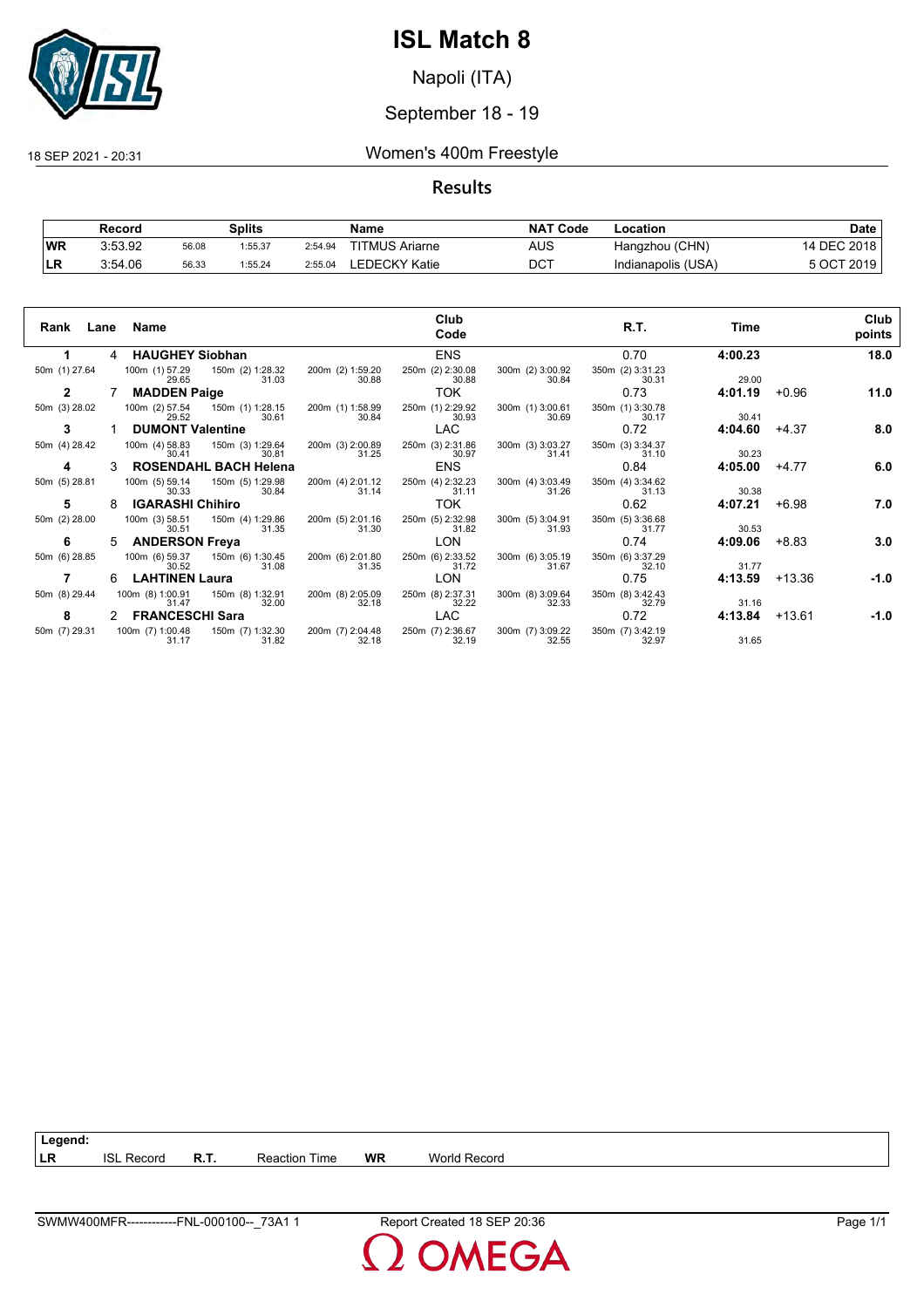

Napoli (ITA)

## September 18 - 19

#### 18 SEP 2021 - 20:37 Men's 400m Freestyle

**Results**

|           | Record  |       | <b>Splits</b> |         | Name                | <b>NAT Code</b> | Location       | Date            |
|-----------|---------|-------|---------------|---------|---------------------|-----------------|----------------|-----------------|
| <b>WR</b> | 3:32.25 | 50.80 | 1:44.73       | 2:38.85 | AGNEL<br>Yannick    | FRA             | Angers (FRA)   | 15 NOV 2012     |
| <b>LR</b> | 3:35.49 | 51.66 | 14.76         | 2:42.52 | <b>RAPSYS Danas</b> | ᄂᆝ              | Budapest (HUN) | <b>NOV 2020</b> |

| Rank<br>Lane  |   | Name                                                 |                           | Club<br>Code               |                           | R.T.                      | Time    |         | Club<br>points |
|---------------|---|------------------------------------------------------|---------------------------|----------------------------|---------------------------|---------------------------|---------|---------|----------------|
|               | 5 | <b>SCOTT Duncan</b>                                  |                           | <b>LON</b>                 |                           | 0.67                      | 3:39.52 |         | 13.0           |
| 50m (2) 25.15 |   | 100m (2) 52.08<br>150m (1) 1:19.16<br>27.08<br>26.93 | 200m (1) 1:46.88<br>27.72 | 250m (1) 2:14.86<br>27.98  | 300m (1) 2:43.14<br>28.28 | 350m (1) 3:11.51<br>28.37 | 28.01   |         |                |
| $\mathbf{2}$  | 2 | <b>MALYUTIN Martin</b>                               |                           | <b>LAC</b>                 |                           | 0.67                      | 3:43.08 | $+3.56$ | 9.0            |
| 50m (3) 25.25 |   | 100m (4) 52.68<br>150m (3) 1:20.75<br>28.07<br>27.43 | 200m (2) 1:49.15<br>28.40 | 250m (2) 2:18.02<br>28.87  | 300m (2) 2:46.60<br>28.58 | 350m (2) 3:15.08<br>28.48 | 28.00   |         |                |
| 3             |   | <b>CORREIA Breno</b>                                 |                           | <b>LAC</b>                 |                           | 0.62                      | 3:43.91 | $+4.39$ | 6.0            |
| 50m (7) 25.66 |   | 100m (8) 53.45<br>150m (8) 1:21.84<br>28.39<br>27.79 | 200m (8) 1:50.69<br>28.85 | 250m (=7) 2:19.30<br>28.61 | 300m (5) 2:47.80<br>28.50 | 350m (3) 3:15.88<br>28.08 | 28.03   |         |                |
| 4             | 4 | <b>ZIRK Kregor</b>                                   |                           | <b>ENS</b>                 |                           | 0.61                      | 3:44.04 | $+4.52$ | 11.0           |
| 50m (1) 25.01 |   | 100m (1) 52.01<br>150m (2) 1:20.43<br>27.00<br>28.42 | 200m (3) 1:49.23<br>28.80 | 250m (=3) 2:18.34<br>29.11 | 300m (4) 2:47.72<br>29.38 | 350m (4) 3:16.51<br>28.79 | 27.53   |         |                |
| 5             |   | <b>PASYNKOV Daniil</b>                               |                           | TOK.                       |                           | 0.69                      | 3:45.32 | $+5.80$ | 4.0            |
| 50m (8) 25.88 |   | 100m (7) 53.38<br>150m (7) 1:21.66<br>28.28<br>27.50 | 200m (7) 1:50.48<br>28.82 | 250m (=7) 2:19.30<br>28.82 | 300m (7) 2:48.21<br>28.91 | 350m (6) 3:17.15<br>28.94 | 28.17   |         |                |
| 6             |   | de TULLIO Marco                                      |                           | <b>ENS</b>                 |                           | 0.65                      | 3:45.45 | $+5.93$ | 3.0            |
| 50m (5) 25.46 |   | 100m (6) 52.97<br>150m (4) 1:21.04<br>27.51<br>28.07 | 200m (4) 1:49.48<br>28.44 | 250m (=3) 2:18.34<br>28.86 | 300m (3) 2:47.37<br>29.03 | 350m (5) 3:16.52<br>29.15 | 28.93   |         |                |
|               | 8 | <b>BRZOSKOWSKI Maarten</b>                           |                           | TOK.                       |                           | 0.71                      | 3:45.47 | $+5.95$ | 5.0            |
| 50m (4) 25.39 |   | 100m (3) 52.32<br>150m (5) 1:21.10<br>26.93<br>28.78 | 200m (6) 1:50.19<br>29.09 | 250m (6) 2:19.28<br>29.09  | 300m (8) 2:48.48<br>29.20 | 350m (8) 3:17.65<br>29.17 | 27.82   |         |                |
| 8             | 6 | <b>INCERTI Zac</b>                                   |                           | LON                        |                           | 0.70                      | 3:45.54 | $+6.02$ | 2.0            |
| 50m (6) 25.52 |   | 100m (5) 52.92<br>150m (6) 1:21.20<br>27.40<br>28.28 | 200m (5) 1:50.05<br>28.85 | 250m (5) 2:18.67<br>28.62  | 300m (6) 2:47.86<br>29.19 | 350m (7) 3:17.37<br>29.51 | 28.17   |         |                |

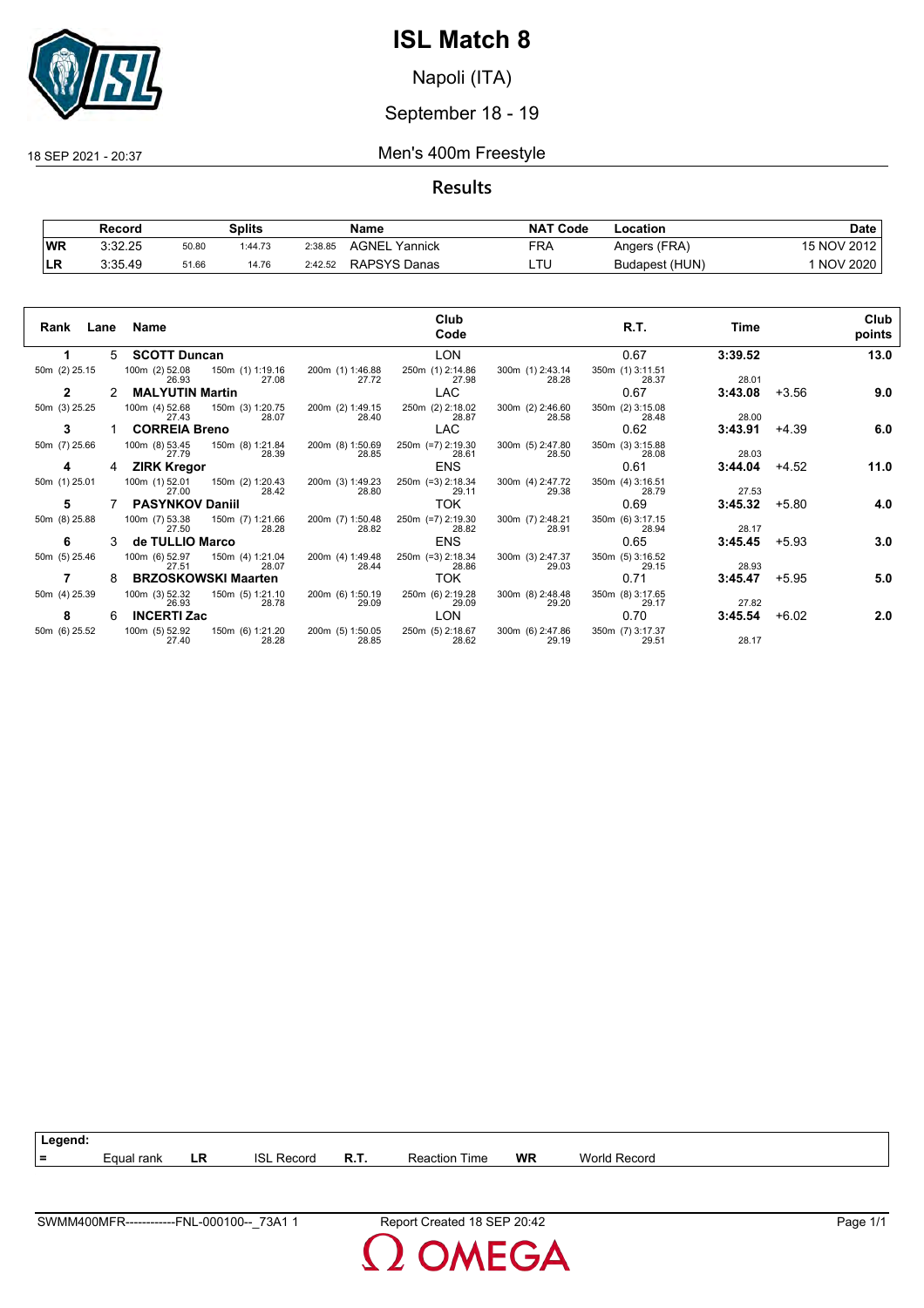

Napoli (ITA)

## September 18 - 19

## 18 SEP 2021 - 20:46 Women's 4x100m Medley Relay

## **Results**

|     | Record  |       | Splits |         | <b>NAT (Relay)</b>                      | .ocation       | Date        |
|-----|---------|-------|--------|---------|-----------------------------------------|----------------|-------------|
| WR  | 3:44.52 | 55.60 | :58.00 | 2:52.79 | $USA - G$<br>- United States of America | Budapest (HUN) | 21 NOV 2020 |
| ∣LR | 3:44.52 | 55.60 | :58.00 | 2:52.79 | <b>BEST TIME</b>                        | Budapest (HUN) | 22 NOV 2020 |

| Rank           | Lane           | Club / Name                   | R.T. | 50m   | 100m    | <b>Time</b>   |         | Club<br>points |
|----------------|----------------|-------------------------------|------|-------|---------|---------------|---------|----------------|
| $\mathbf{1}$   | 6              | <b>LON - London Roar</b>      |      |       |         | 3:48.04       |         | 24.0           |
|                |                | <b>TOUSSAINT Kira</b>         | 0.54 | 27.59 | 56.49   | (2) 56.49     |         |                |
|                |                | <b>ATKINSON Alia</b>          | 0.36 | 29.60 | 1:03.81 | $(1)$ 2:00.30 |         |                |
|                |                | <b>McKEON</b> Emma            | 0.23 | 25.97 | 55.45   | $(1)$ 2:55.75 |         |                |
|                |                | <b>WATTEL Marie</b>           | 0.32 | 24.83 | 52.29   |               |         |                |
| $\overline{2}$ | $\mathbf{1}$   | <b>LAC - LA Current</b>       |      |       |         | 3:48.05       | $+0.01$ | 14.0           |
|                |                | <b>WILM Ingrid</b>            | 0.66 | 27.44 | 56.25   | $(1)$ 56.25   |         |                |
|                |                | <b>GORBENKO Anastasia</b>     | 0.37 | 30.09 | 1:04.56 | $(2)$ 2:00.81 |         |                |
|                |                | NTOUNTOUNAKI Anna             | 0.34 | 26.03 | 56.19   | $(2)$ 2:57.00 |         |                |
|                |                | <b>WEITZEIL Abbey</b>         | 0.22 | 24.09 | 51.05   |               |         |                |
| 3              | 4              | <b>ENS - Energy Standard</b>  |      |       |         | 3:49.30       | $+1.26$ | 12.0           |
|                |                | <b>HARVEY Mary-Sophie</b>     | 0.63 | 27.80 | 57.09   | (3) 57.09     |         |                |
|                |                | CHIKUNOVA Evgenia             | 0.21 | 30.52 | 1:04.78 | $(3)$ 2:01.87 |         |                |
|                |                | SHKURDAI Anastasiya           | 0.29 | 25.49 | 55.67   | $(3)$ 2:57.54 |         |                |
|                |                | <b>SJOSTROM Sarah</b>         | 0.14 | 24.66 | 51.76   |               |         |                |
| 4              | $\overline{7}$ | <b>TOK - Tokyo Frog Kings</b> |      |       |         | 3:50.93       | $+2.89$ | 10.0           |
|                |                | DELOOF Gabby                  | 0.72 | 27.95 | 57.54   | (4) 57.54     |         |                |
|                |                | <b>WATANABE Kanako</b>        | 0.31 | 30.43 | 1:04.44 | $(4)$ 2:01.98 |         |                |
|                |                | <b>TETZLOFF Aly</b>           | 0.27 | 26.22 | 57.12   | $(4)$ 2:59.10 |         |                |
|                |                | <b>DELOOF Catie</b>           | 0.20 | 24.99 | 51.83   |               |         |                |
| 5              | 3              | <b>ENS - Energy Standard</b>  |      |       |         | 3:52.85       | $+4.81$ | 8.0            |
|                |                | <b>KUBOVA Simona</b>          | 0.60 | 28.09 | 58.13   | $(6)$ 58.13   |         |                |
|                |                | PILATO Benedetta              | 0.42 | 30.50 | 1:05.53 | $(6)$ 2:03.66 |         |                |
|                |                | <b>BANIC Madeline</b>         | 0.36 | 26.47 | 57.67   | $(5)$ 3:01.33 |         |                |
|                |                | <b>HEEMSKERK Femke</b>        | 0.40 | 24.66 | 51.52   |               |         |                |
| 6              | $\overline{2}$ | <b>LAC - LA Current</b>       |      |       |         | 3:54.31       | $+6.27$ | 6.0            |
|                |                | <b>GASSON Helena</b>          | 0.61 | 27.92 | 57.85   | (5) 57.85     |         |                |
|                |                | <b>CLARK Imogen</b>           | 0.23 | 29.94 | 1:04.90 | $(5)$ 2:02.75 |         |                |
|                |                | <b>DAHLKE Mikaela</b>         | 0.29 | 26.76 | 58.74   | $(6)$ 3:01.49 |         |                |
|                |                | GASTALDELLO Beryl             | 0.15 | 25.11 | 52.82   |               |         |                |
| $\overline{7}$ | 8              | <b>TOK - Tokyo Frog Kings</b> |      |       |         | 3:55.22       | $+7.18$ |                |
|                |                | <b>OHASHI Yui</b>             | 0.64 | 28.72 | 59.00   | $(7)$ 59.00   |         |                |
|                |                | <b>TUCKER Miranda</b>         | 0.31 | 30.45 | 1:05.28 | $(7)$ 2:04.28 |         |                |
|                |                | <b>JONES Harriet</b>          | 0.10 | 26.52 | 58.11   | $(7)$ 3:02.39 |         |                |
|                |                | <b>COMERFORD Mallory</b>      | 0.10 | 25.39 | 52.83   |               |         |                |
| 8              | 5              | <b>LON - London Roar</b>      |      |       |         | 3:57.56       | $+9.52$ |                |
|                |                | <b>SHANAHAN Katie</b>         | 0.81 | 28.76 | 59.28   | (8) 59.28     |         |                |
|                |                | <b>LAZOR Annie</b>            | 0.25 | 30.96 | 1:06.09 | $(8)$ 2:05.37 |         |                |
|                |                | <b>BIANCHI Ilaria</b>         | 0.38 | 26.92 | 58.87   | $(8)$ 3:04.24 |         |                |
|                |                | <b>MUREZ Andi</b>             | 0.20 | 25.50 | 53.32   |               |         |                |

| Legend:   |                   |      |                      |           |                     |
|-----------|-------------------|------|----------------------|-----------|---------------------|
| <b>LR</b> | <b>ISL Record</b> | R.T. | <b>Reaction Time</b> | <b>WR</b> | <b>World Record</b> |

**OMEGA**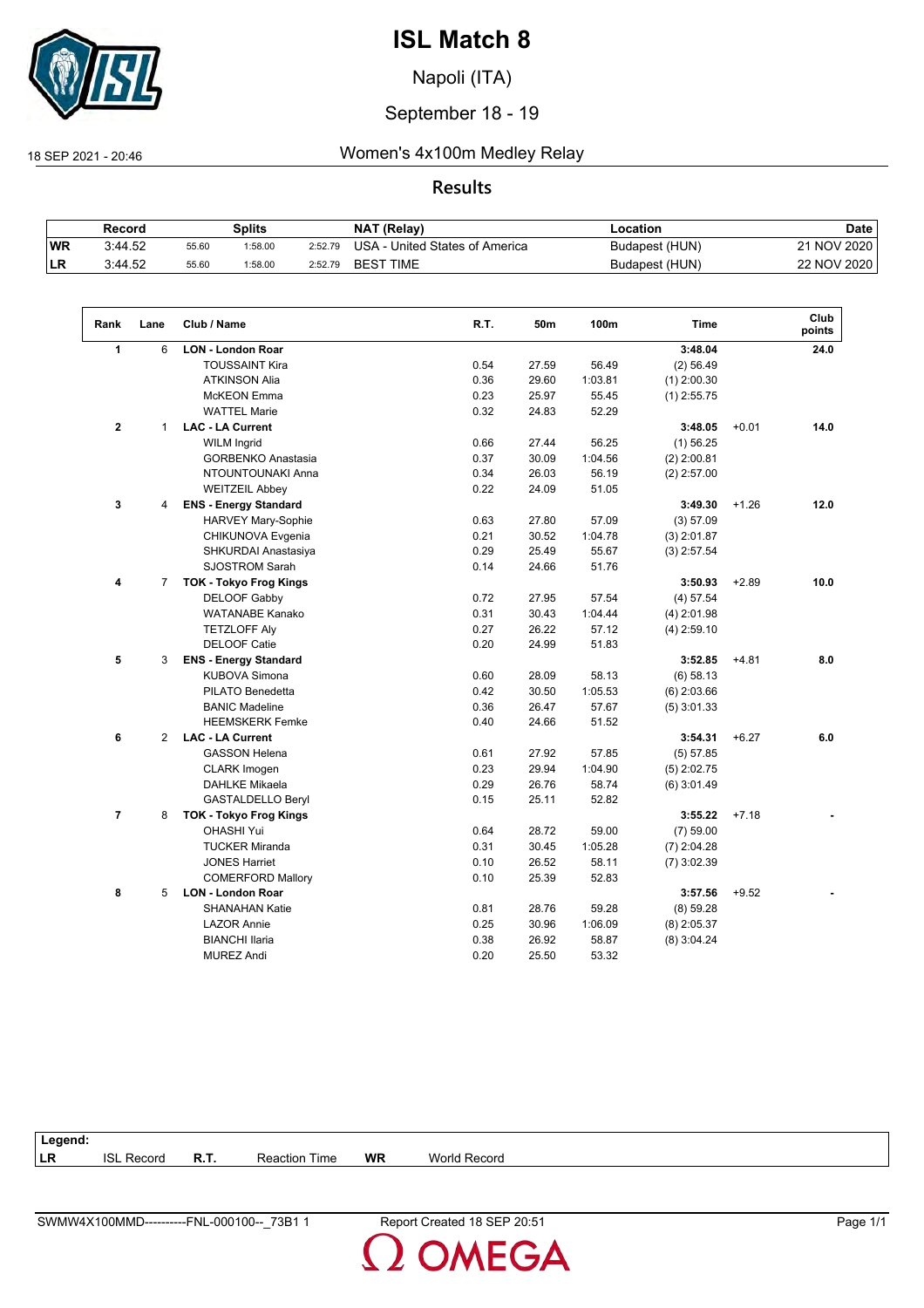

Napoli (ITA)

## September 18 - 19

## 18 SEP 2021 - 20:52 Men's 4x100m Medley Relay

## **Results**

|            | Record  |       | Splits  |         | NAT (Relay)                      | Location               | <b>Date</b> |
|------------|---------|-------|---------|---------|----------------------------------|------------------------|-------------|
| <b>WR</b>  | 3:19.16 | 49.63 | 1:46.06 |         | 2:34.41 RUS - Russian Federation | Saint Petersburg (RUS) | 20 DEC 2009 |
| <b>ILR</b> | 3:18.28 | 48.58 | 1:43.96 | 2:32.49 | ENS - Energy Standard            | Budapest (HUN)         | 21 NOV 2020 |

| Rank           | Lane           | Club / Name                   | R.T.    | 50m   | 100m  | <b>Time</b>   |         | Club<br>points |
|----------------|----------------|-------------------------------|---------|-------|-------|---------------|---------|----------------|
| 1              | 4              | <b>ENS - Energy Standard</b>  |         |       |       | 3:22.19       |         | 18.0           |
|                |                | <b>RYLOV Evgeny</b>           | 0.54    | 24.16 | 50.41 | $(2)$ 50.41   |         |                |
|                |                | SHYMANOVICH Ilya              | 0.37    | 25.52 | 55.15 | $(1)$ 1:45.56 |         |                |
|                |                | le CLOS Chad                  | 0.35    | 23.12 | 49.88 | $(1)$ 2:35.44 |         |                |
|                |                | <b>MANAUDOU Florent</b>       | 0.35    | 22.34 | 46.75 |               |         |                |
| $\mathbf{2}$   | 6              | <b>LON - London Roar</b>      |         |       |       | 3:22.25       | $+0.06$ | 14.0           |
|                |                | <b>GUIDO Guilherme</b>        | 0.59    | 23.77 | 49.30 | $(1)$ 49.30   |         |                |
|                |                | <b>MURDOCH Ross</b>           | 0.23    | 26.56 | 57.59 | (2) 1:46.89   |         |                |
|                |                | <b>LANZA Vini</b>             | 0.39    | 23.34 | 50.38 | $(2)$ 2:37.27 |         |                |
|                |                | <b>CHALMERS Kyle</b>          | 0.12    | 21.56 | 44.98 |               |         |                |
| 3              | 8              | <b>TOK - Tokyo Frog Kings</b> |         |       |       | 3:23.63       | $+1.44$ | 12.0           |
|                |                | <b>TARASEVICH Grigory</b>     | 0.56    | 24.68 | 51.09 | (4) 51.09     |         |                |
|                |                | <b>KOSEKI Yasuhiro</b>        | 0.25    | 26.24 | 56.45 | (3) 1:47.54   |         |                |
|                |                | <b>KAWAMOTO Takeshi</b>       | 0.20    | 23.07 | 49.87 | $(3)$ 2:37.41 |         |                |
|                |                | <b>NEMETH Nandor</b>          | 0.16    | 22.15 | 46.22 |               |         |                |
| 4              | $\mathbf{1}$   | <b>LAC - LA Current</b>       |         |       |       | 3:24.52       | $+2.33$ | 10.0           |
|                |                | <b>CHRISTOU Apostolos</b>     | 0.60    | 24.06 | 50.86 | (3) 50.86     |         |                |
|                |                | ROTHBAUER Christopher         | 0.22    | 26.89 | 58.22 | $(5)$ 1:49.08 |         |                |
|                |                | SHIELDS Tom                   | 0.22    | 22.28 | 48.95 | $(4)$ 2:38.03 |         |                |
|                |                | <b>ROONEY Maxime</b>          | 0.16    | 22.05 | 46.49 |               |         |                |
| 5              | 5              | <b>LON - London Roar</b>      |         |       |       | 3:26.39       | $+4.20$ | 8.0            |
|                |                | <b>GREENBANK Luke</b>         | 0.59    | 24.92 | 51.22 | (5) 51.22     |         |                |
|                |                | <b>WILLIAMSON Sam</b>         | 0.26    | 27.09 | 58.46 | (6) 1:49.68   |         |                |
|                |                | <b>MORIMOTO Teppei</b>        | 0.18    | 23.26 | 50.46 | $(7)$ 2:40.14 |         |                |
|                |                | <b>NAKAMURA Katsumi</b>       | 0.16    | 22.00 | 46.25 |               |         |                |
| 6              | $\overline{2}$ | <b>LAC - LA Current</b>       |         |       |       | 3:26.56       | $+4.37$ | 6.0            |
|                |                | <b>PINFOLD Brett</b>          | 0.52    | 24.86 | 52.19 | $(7)$ 52.19   |         |                |
|                |                | <b>ACEVEDO Javier</b>         | 0.21    | 26.71 | 57.74 | $(8)$ 1:49.93 |         |                |
|                |                | <b>HVAS Tomoe</b>             | 0.12    | 22.42 | 49.61 | $(6)$ 2:39.54 |         |                |
|                |                | <b>SCHEFFER Fernando</b>      | 0.34    | 22.58 | 47.02 |               |         |                |
| $\overline{7}$ | 3              | <b>ENS - Energy Standard</b>  |         |       |       | 3:26.67       | $+4.48$ | 4.0            |
|                |                | <b>KOLESNIKOV Kliment</b>     | 0.67    | 25.31 | 51.79 | (6) 51.79     |         |                |
|                |                | <b>LIMA Felipe</b>            | 0.21    | 26.35 | 56.85 | (4) 1:48.64   |         |                |
|                |                | <b>BARRETT Adam</b>           | 0.62    | 23.87 | 50.88 | $(5)$ 2:39.52 |         |                |
|                |                | <b>BILIS Simonas</b>          | 0.32    | 22.44 | 47.15 |               |         |                |
| 8              | $\overline{7}$ | <b>TOK - Tokyo Frog Kings</b> |         |       |       | 3:27.40       | $+5.21$ | 2.0            |
|                |                | <b>BOHUS Richard</b>          | 0.57    | 25.39 | 52.33 | $(8)$ 52.33   |         |                |
|                |                | POGGIO Federico               | $-0.01$ | 26.26 | 57.42 | $(7)$ 1:49.75 |         |                |
|                |                | <b>SETO Daiya</b>             | 0.37    | 23.78 | 50.69 | $(8)$ 2:40.44 |         |                |
|                |                | <b>SPAJARI Pedro</b>          | 0.15    | 22.29 | 46.96 |               |         |                |

| Legend:   |                      |             |                  |           |                     |
|-----------|----------------------|-------------|------------------|-----------|---------------------|
| <b>LR</b> | Record<br><b>ISL</b> | <b>R.T.</b> | Reaction<br>Time | <b>WR</b> | <b>World Record</b> |
|           |                      |             |                  |           |                     |

**OMEGA**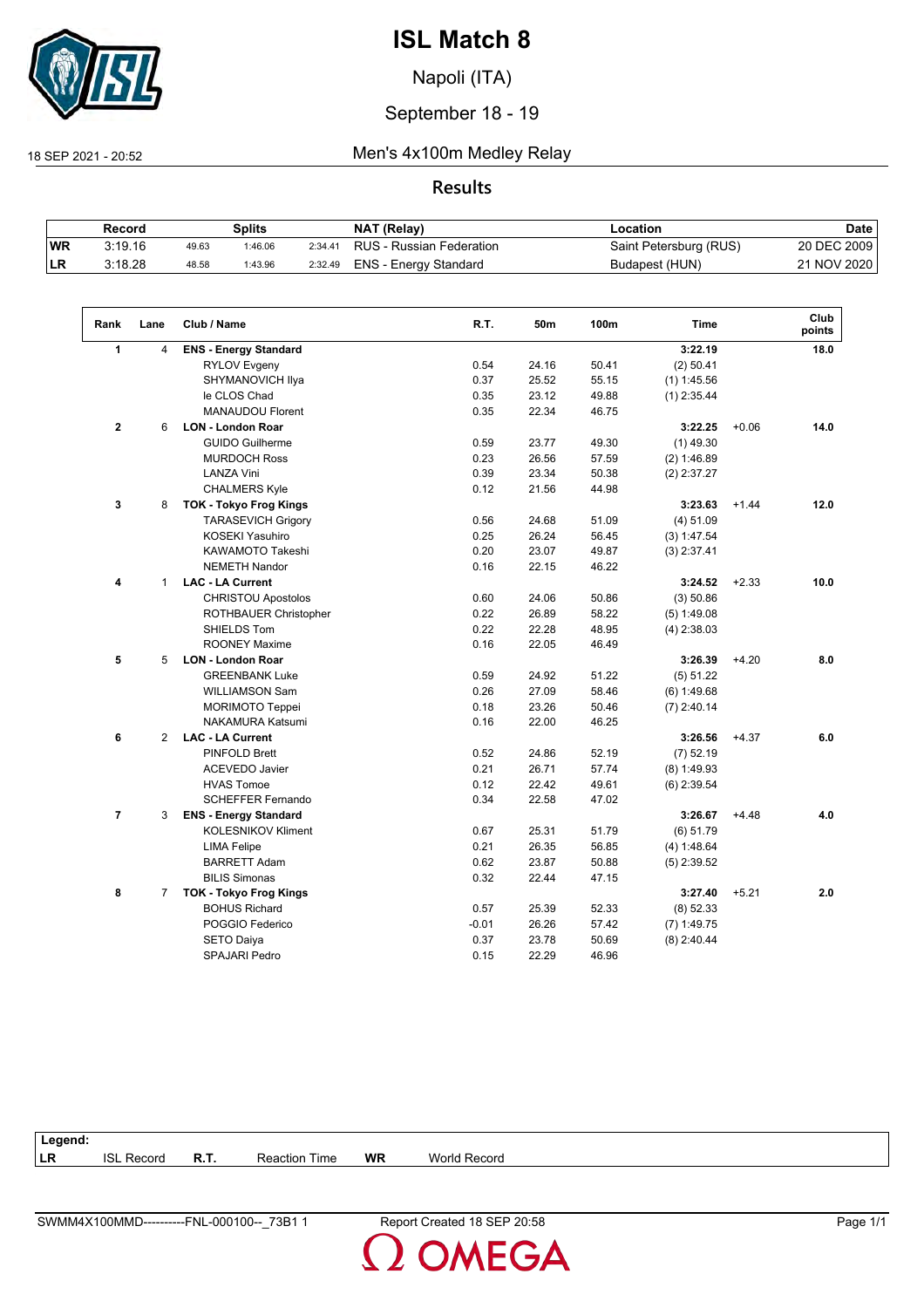

Napoli (ITA)

## September 18 - 19

#### 19 SEP 2021 - 19:03 Women's 100m Freestyle

## **Results**

|           | Record | <b>Split</b> | Name                   | <b>NAT Code</b> | Location       | Date        |
|-----------|--------|--------------|------------------------|-----------------|----------------|-------------|
| <b>WR</b> | 50.25  | 24.21        | CAMPBELL Cate          | AUS             | Adelaide (AUS) | 26 OCT 2017 |
| LR        | 50.94  | 24.40        | <b>HAUGHEY Siobhan</b> | HKG             | Budapest (HUN) | 22 NOV 2020 |

| Rank           | Lane          | <b>Name</b>               | Club<br>Code | R.T. | 50m         | <b>Time</b>               | Club<br>points |
|----------------|---------------|---------------------------|--------------|------|-------------|---------------------------|----------------|
| 1              | 6             | <b>McKEON Emma</b>        | <b>LON</b>   | 0.72 | $(3)$ 24.75 | 51.05<br>26.30            | 10.0           |
| $\overline{2}$ | 4             | <b>HAUGHEY Siobhan</b>    | <b>ENS</b>   | 0.69 | $(1)$ 24.53 | 51.18<br>$+0.13$<br>26.65 | 7.0            |
| 3              | 3             | <b>SJOSTROM Sarah</b>     | <b>ENS</b>   | 0.67 | $(4)$ 25.05 | 51.65<br>$+0.60$<br>26.60 | 6.0            |
| 4              |               | <b>WEITZEIL Abbey</b>     | <b>LAC</b>   | 0.65 | $(2)$ 24.54 | 51.75<br>$+0.70$<br>27.21 | 5.0            |
| 5              | 7             | <b>DELOOF Catie</b>       | <b>TOK</b>   | 0.67 | $(5)$ 25.13 | 52.51<br>$+1.46$<br>27.38 | 4.0            |
| 6              | $\mathcal{P}$ | <b>GORBENKO Anastasia</b> | <b>LAC</b>   | 0.68 | $(6)$ 25.46 | 52.57<br>$+1.52$<br>27.11 | 3.0            |
| 7              | 5             | <b>WATTEL Marie</b>       | <b>LON</b>   | 0.72 | $(7)$ 25.62 | 53.00<br>$+1.95$<br>27.38 | 2.0            |
| 8              | 8             | <b>COMERFORD Mallory</b>  | <b>TOK</b>   | 0.68 | $(8)$ 25.86 | 53.50<br>$+2.45$<br>27.64 |                |

**Legend: LR** ISL Record **R.T.** Reaction Time **WR** World Record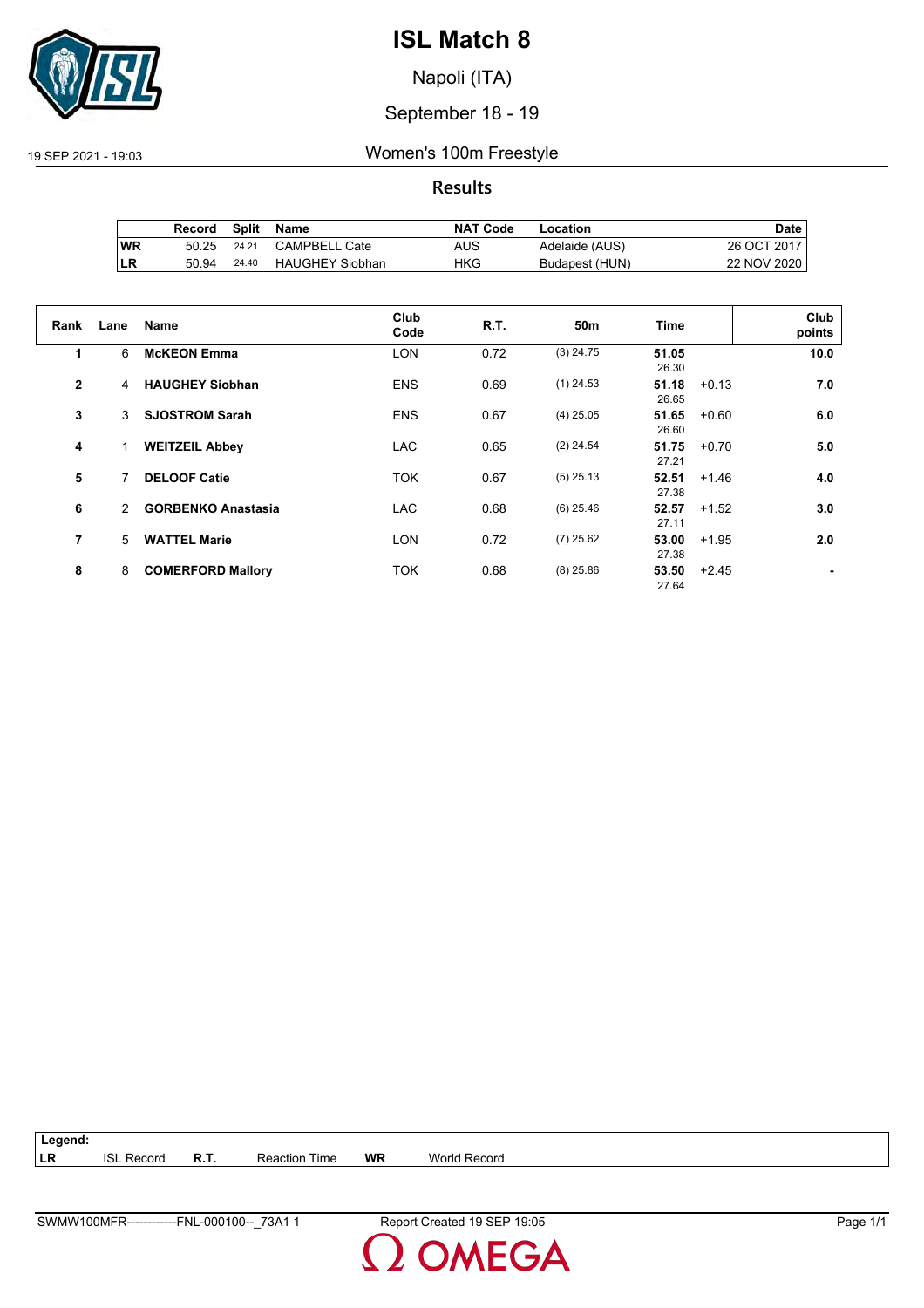

Napoli (ITA)

## September 18 - 19

19 SEP 2021 - 19:06 Men's 100m Freestyle

**Results**

|           | Record |       | Split Name           | <b>NAT Code</b> | Location       | Date        |
|-----------|--------|-------|----------------------|-----------------|----------------|-------------|
| <b>WR</b> | 44.94  |       | 21.72 LEVEAUX Amaury | FRA             | Rijeka (CRO)   | 13 DEC 2008 |
| LR        | 45.08  | 21.75 | DRESSEL Caeleb       | JSA             | Budapest (HUN) | 22 NOV 2020 |

| Rank           | Lane          | <b>Name</b>               | Club<br>Code | <b>R.T.</b> | 50 <sub>m</sub> | Time           |         | Club<br>points |
|----------------|---------------|---------------------------|--------------|-------------|-----------------|----------------|---------|----------------|
| 1              | 6             | <b>CHALMERS Kyle</b>      | <b>LON</b>   | 0.67        | $(1)$ 21.91     | 45.65<br>23.74 |         | 10.0           |
| $\overline{2}$ | 7             | <b>NEMETH Nandor</b>      | <b>TOK</b>   | 0.65        | $(4)$ 22.49     | 46.36<br>23.87 | $+0.71$ | 7.0            |
| 3              | $\mathcal{P}$ | <b>ROONEY Maxime</b>      | <b>LAC</b>   | 0.63        | $(=2)$ 22.33    | 46.67<br>24.34 | $+1.02$ | 6.0            |
| 4              | 8             | <b>SPAJARI Pedro</b>      | <b>TOK</b>   | 0.65        | $(=2)$ 22.33    | 46.82<br>24.49 | $+1.17$ | 5.0            |
| 5              | 4             | <b>KOLESNIKOV Kliment</b> | <b>ENS</b>   | 0.65        | $(5)$ 22.57     | 47.07<br>24.50 | $+1.42$ | 4.0            |
| 6              | 1             | <b>MALYUTIN Martin</b>    | <b>LAC</b>   | 0.70        | $(7)$ 22.73     | 47.18<br>24.45 | $+1.53$ | 3.0            |
| 7              | 5             | <b>NAKAMURA Katsumi</b>   | <b>LON</b>   | 0.74        | $(8)$ 22.84     | 47.31<br>24.47 | $+1.66$ | 2.0            |
| 8              | 3             | <b>BILIS Simonas</b>      | <b>ENS</b>   | 0.68        | $(6)$ 22.65     | 47.63<br>24.98 | $+1.98$ |                |

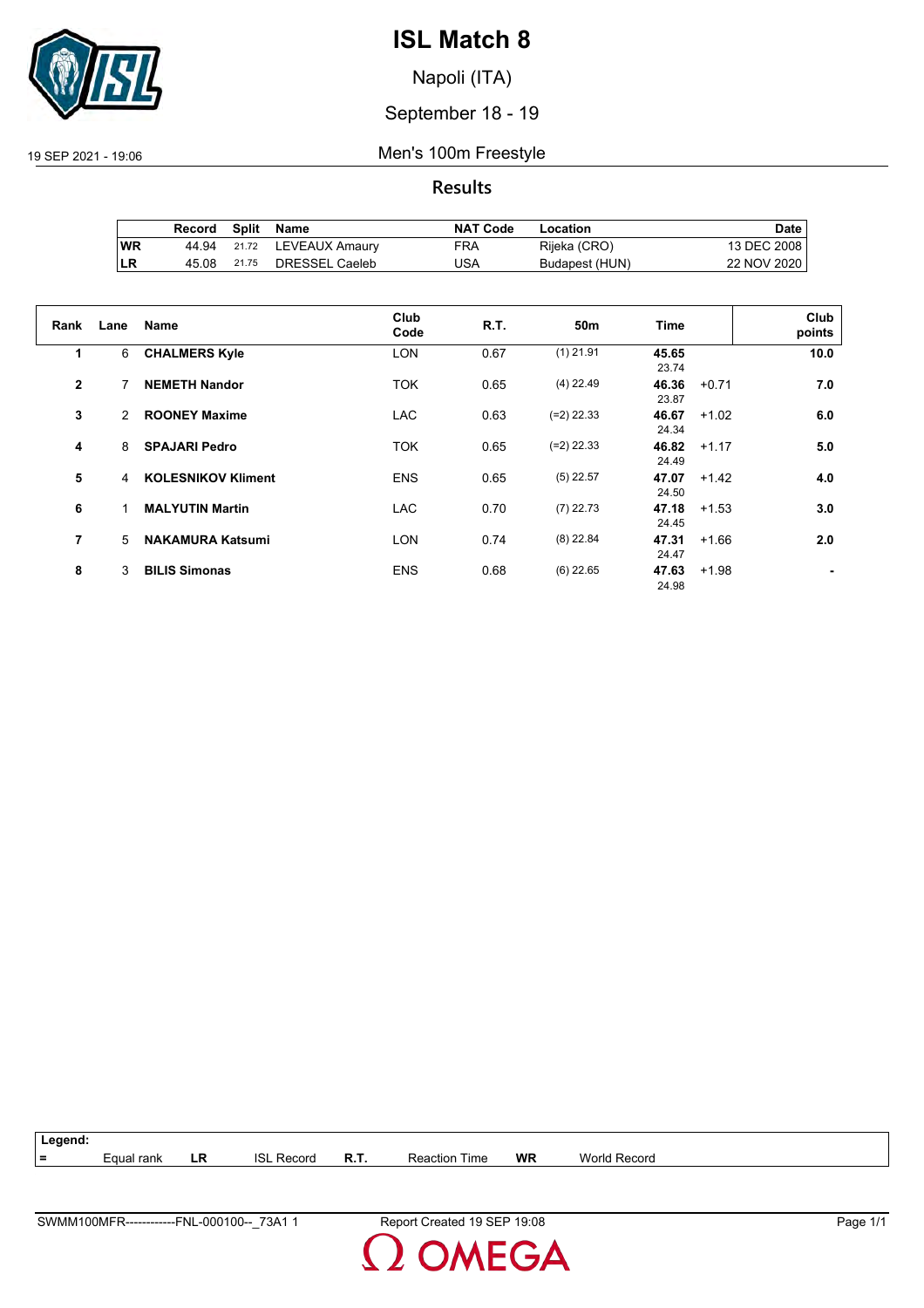

Napoli (ITA)

## September 18 - 19

19 SEP 2021 - 19:12 Women's 200m Butterfly

**Results**

|            | Splits<br>Record |       | <b>NAT Code</b><br>Name |         | -ocation               | Date |                |             |
|------------|------------------|-------|-------------------------|---------|------------------------|------|----------------|-------------|
| WR         | 1:59.61          | 27.75 | 58.24                   | 1:28.96 | <b>BELMONTE Mireia</b> | ESP  | Doha (QAT)     | 3 DEC 2014, |
| <b>ILR</b> | 2:03.12          | 27.57 | 58.41                   | 1:30.43 | HASEGAWA Suzuka        | JPN  | Budapest (HUN) | 25 OCT 2020 |

| Rank           | Lane | Name                         | Club<br>Code | R.T. | 50m          | 100m                    | 150m                   | Time             |         | Club<br>points |
|----------------|------|------------------------------|--------------|------|--------------|-------------------------|------------------------|------------------|---------|----------------|
| 1              | 7    | <b>MACINNES Keanna</b>       | <b>TOK</b>   | 0.66 | $(3)$ 28.65  | (6) 1:01.48<br>32.83    | (5) 1:34.41<br>32.93   | 2:06.73<br>32.32 |         | 10.0           |
| $\overline{2}$ | 6    | <b>BIANCHI Ilaria</b>        | <b>LON</b>   | 0.75 | $(=4)$ 28.71 | $(=4)$ 1:01.22<br>32.51 | (4) 1:34.14<br>32.92   | 2:06.79<br>32.65 | $+0.06$ | 7.0            |
| 3              | 8    | <b>GINGRICH Leah</b>         | <b>TOK</b>   | 0.73 | $(=4)$ 28.71 | (=4) 1:01.22<br>32.51   | $(1)$ 1:33.54<br>32.32 | 2:06.87<br>33.33 | $+0.14$ | 6.0            |
| 4              | 4    | <b>ROSENDAHL BACH Helena</b> | <b>ENS</b>   | 0.86 | $(7)$ 29.27  | (3) 1:01.10<br>31.83    | (2) 1:33.67<br>32.57   | 2:07.09<br>33.42 | $+0.36$ | 5.0            |
| 5              | 2    | <b>GASSON Helena</b>         | <b>LAC</b>   | 0.63 | $(2)$ 28.36  | $(2)$ 1:00.77<br>32.41  | (3) 1:33.93<br>33.16   | 2:07.73<br>33.80 | $+1.00$ | 4.0            |
| 6              | 5    | <b>LAHTINEN Laura</b>        | LON          | 0.73 | $(6)$ 29.12  | $(7)$ 1:01.78<br>32.66  | (6) 1:34.90<br>33.12   | 2:08.34<br>33.44 | $+1.61$ | 3.0            |
| 7              |      | <b>NTOUNTOUNAKI Anna</b>     | <b>LAC</b>   | 0.69 | $(1)$ 27.88  | $(1)$ 1:00.69<br>32.81  | $(7)$ 1:35.23<br>34.54 | 2:10.31<br>35.08 | $+3.58$ | 2.0            |
| 8              | 3    | <b>VALL Jessica</b>          | <b>ENS</b>   | 0.70 | $(8)$ 30.58  | (8) 1:04.68<br>34.10    | $(8)$ 1:39.08<br>34.40 | 2:14.36<br>35.28 | $+7.63$ | $-1.0$         |

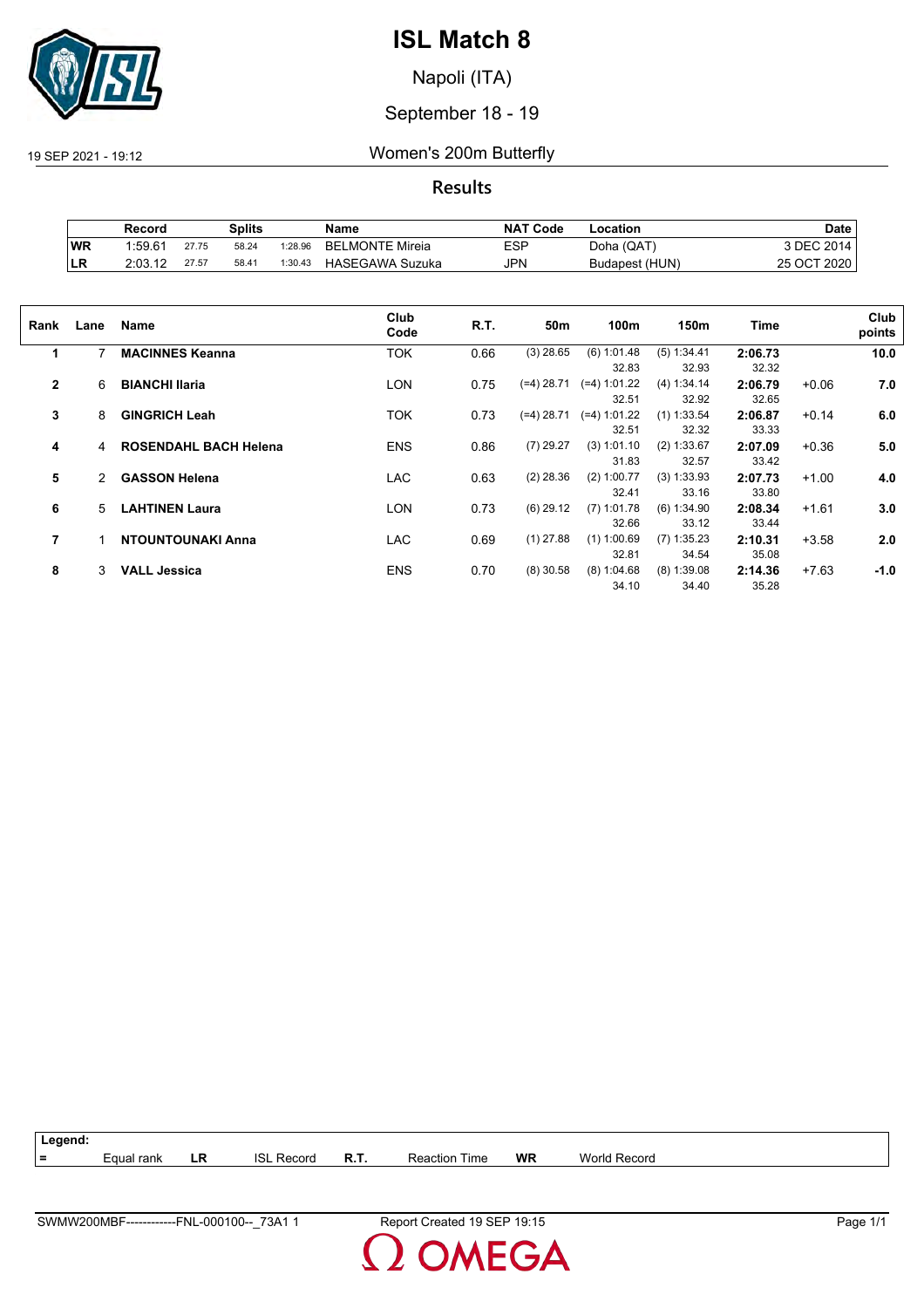

Napoli (ITA)

September 18 - 19

19 SEP 2021 - 19:17 Men's 200m Butterfly

**Results**

|           | Record  |       | Splits |         | Name         | <b>NAT Code</b> | Location       | <b>Date</b>     |
|-----------|---------|-------|--------|---------|--------------|-----------------|----------------|-----------------|
| <b>WR</b> | 1:48.24 | 24.00 | 51.29  | 1:19.29 | SETO Daiva   | <b>JPN</b>      | Hangzhou (CHN) | <b>DEC 2018</b> |
| <b>LR</b> | 1:48.57 | 24.13 | 51.87  | 1:20.75 | le CLOS Chad | RSA             | Budapest (HUN) | 22 NOV 2020     |

| Rank         | Lane | Name                       | Club<br>Code | R.T. | 50m         | 100m        | 150m          | Time    |         | Club<br>points |
|--------------|------|----------------------------|--------------|------|-------------|-------------|---------------|---------|---------|----------------|
| 1            | 7    | <b>SETO Daiya</b>          | TOK          | 0.61 | $(5)$ 24.95 | (4) 53.02   | (3) 1:21.46   | 1:49.41 |         | 12.0           |
|              |      |                            |              |      |             | 28.07       | 28.44         | 27.95   |         |                |
| $\mathbf{2}$ |      | <b>SHIELDS Tom</b>         | <b>LAC</b>   | 0.74 | $(2)$ 24.50 | $(2)$ 52.50 | $(1)$ 1:20.92 | 1:50.39 | $+0.98$ | 7.0            |
|              |      |                            |              |      |             | 28.00       | 28.42         | 29.47   |         |                |
| 3            | 2    | <b>HVAS Tomoe</b>          | <b>LAC</b>   | 0.69 | $(7)$ 25.21 | (5) 53.04   | (4) 1:21.61   | 1:50.62 | $+1.21$ | 6.0            |
|              |      |                            |              |      |             | 27.83       | 28.57         | 29.01   |         |                |
| $=4$         | 3    | le CLOS Chad               | <b>ENS</b>   | 0.62 | $(1)$ 23.78 | $(1)$ 51.97 | (2) 1:21.29   | 1:51.06 | $+1.65$ | 4.5            |
|              |      |                            |              |      |             | 28.19       | 29.32         | 29.77   |         |                |
| $=4$         | 6    | <b>MORIMOTO Teppei</b>     | LON          | 0.61 | $(4)$ 24.88 | $(6)$ 53.41 | $(5)$ 1:22.15 | 1:51.06 | $+1.65$ | 4.5            |
|              |      |                            |              |      |             | 28.53       | 28.74         | 28.91   |         |                |
| 6            | 4    | <b>ZIRK Kregor</b>         | <b>ENS</b>   | 0.63 | $(6)$ 25.17 | (7) 53.43   | $(7)$ 1:22.91 | 1:52.77 | $+3.36$ | 3.0            |
|              |      |                            |              |      |             | 28.26       | 29.48         | 29.86   |         |                |
| 7            | 5    | <b>LANZA Vini</b>          | LON          | 0.69 | $(3)$ 24.70 | (3) 52.75   | (6) 1:22.82   | 1:54.46 | $+5.05$ |                |
|              |      |                            |              |      |             | 28.05       | 30.07         | 31.64   |         |                |
| 8            | 8    | <b>BRZOSKOWSKI Maarten</b> | TOK          | 0.67 | $(8)$ 26.29 | (8) 56.23   | $(8)$ 1:26.50 | 1:57.69 | $+8.28$ |                |
|              |      |                            |              |      |             | 29.94       | 30.27         | 31.19   |         |                |
|              |      |                            |              |      |             |             |               |         |         |                |

| $\vert$ Legend: |                   |             |                      |    |                     |
|-----------------|-------------------|-------------|----------------------|----|---------------------|
| <b>ILR</b>      | <b>ISL Record</b> | <b>R.T.</b> | <b>Reaction Time</b> | WR | <b>World Record</b> |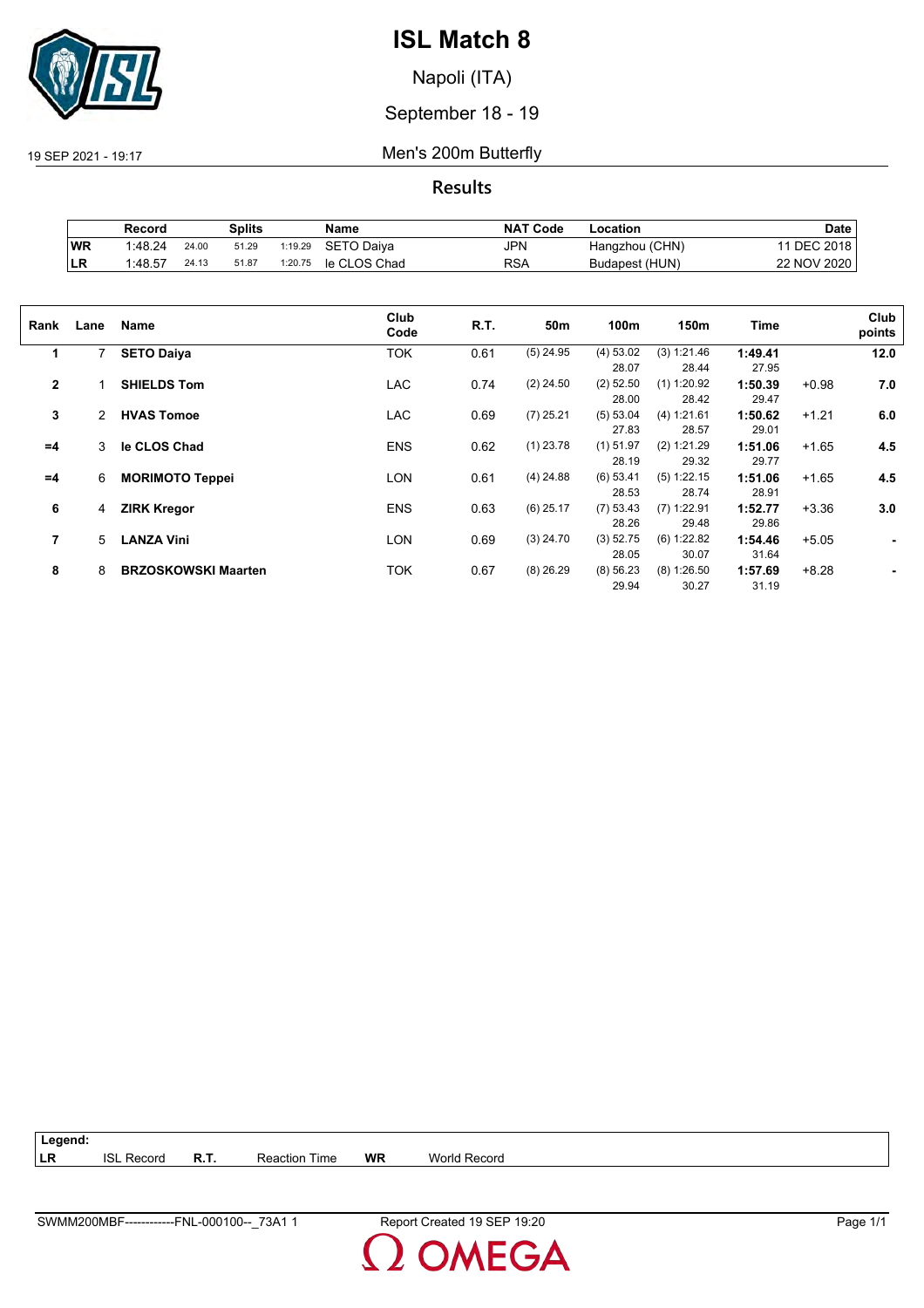

Napoli (ITA)

## September 18 - 19

#### 19 SEP 2021 - 19:25 Women's 100m Backstroke

**Results**

|           | Record | <b>Split</b> | Name           | <b>NAT Code</b> | Location       | Date i      |
|-----------|--------|--------------|----------------|-----------------|----------------|-------------|
| <b>WR</b> | 54.89  | 26.52        | ATHERTON Minna | AUS             | Budapest (HUN) | 27 OCT 2019 |
| LR        | 54.89  | 26.52        | ATHERTON Minna | AUS             | Budapest (HUN) | 27 OCT 2019 |

| Rank           | Lane | <b>Name</b>                | Club<br>Code | R.T. | 50m         | Time             |         | Club<br>points |
|----------------|------|----------------------------|--------------|------|-------------|------------------|---------|----------------|
| 1              |      | <b>WILM Ingrid</b>         | <b>LAC</b>   | 0.63 | $(1)$ 26.99 | 55.61<br>28.62   |         | 15.0           |
| $\mathbf{2}$   | 6    | <b>TOUSSAINT Kira</b>      | <b>LON</b>   | 0.53 | $(2)$ 27.09 | 56.11<br>29.02   | $+0.50$ | 7.0            |
| 3              | 3    | <b>SHKURDAI Anastasiya</b> | <b>ENS</b>   | 0.62 | $(4)$ 27.65 | 57.16<br>29.51   | $+1.55$ | 6.0            |
| 4              | 8    | <b>DELOOF Catie</b>        | <b>TOK</b>   | 0.64 | $(5)$ 27.81 | 57.55<br>29.74   | $+1.94$ | 5.0            |
| 5              | 4    | <b>KUBOVA Simona</b>       | <b>ENS</b>   | 0.61 | $(3)$ 27.59 | 57.64<br>30.05   | $+2.03$ | 4.0            |
| 6              | 7    | <b>DELOOF Gabby</b>        | <b>TOK</b>   | 0.72 | $(6)$ 28.13 | 57.86<br>29.73   | $+2.25$ |                |
| $\overline{7}$ | 5    | <b>SHANAHAN Katie</b>      | <b>LON</b>   | 0.75 | $(7)$ 28.67 | 58.93<br>30.26   | $+3.32$ |                |
| 8              | 2    | <b>FRANCESCHI Sara</b>     | <b>LAC</b>   | 0.82 | $(8)$ 29.19 | 1:00.32<br>31.13 | $+4.71$ |                |

**Legend: LR** ISL Record **R.T.** Reaction Time **WR** World Record

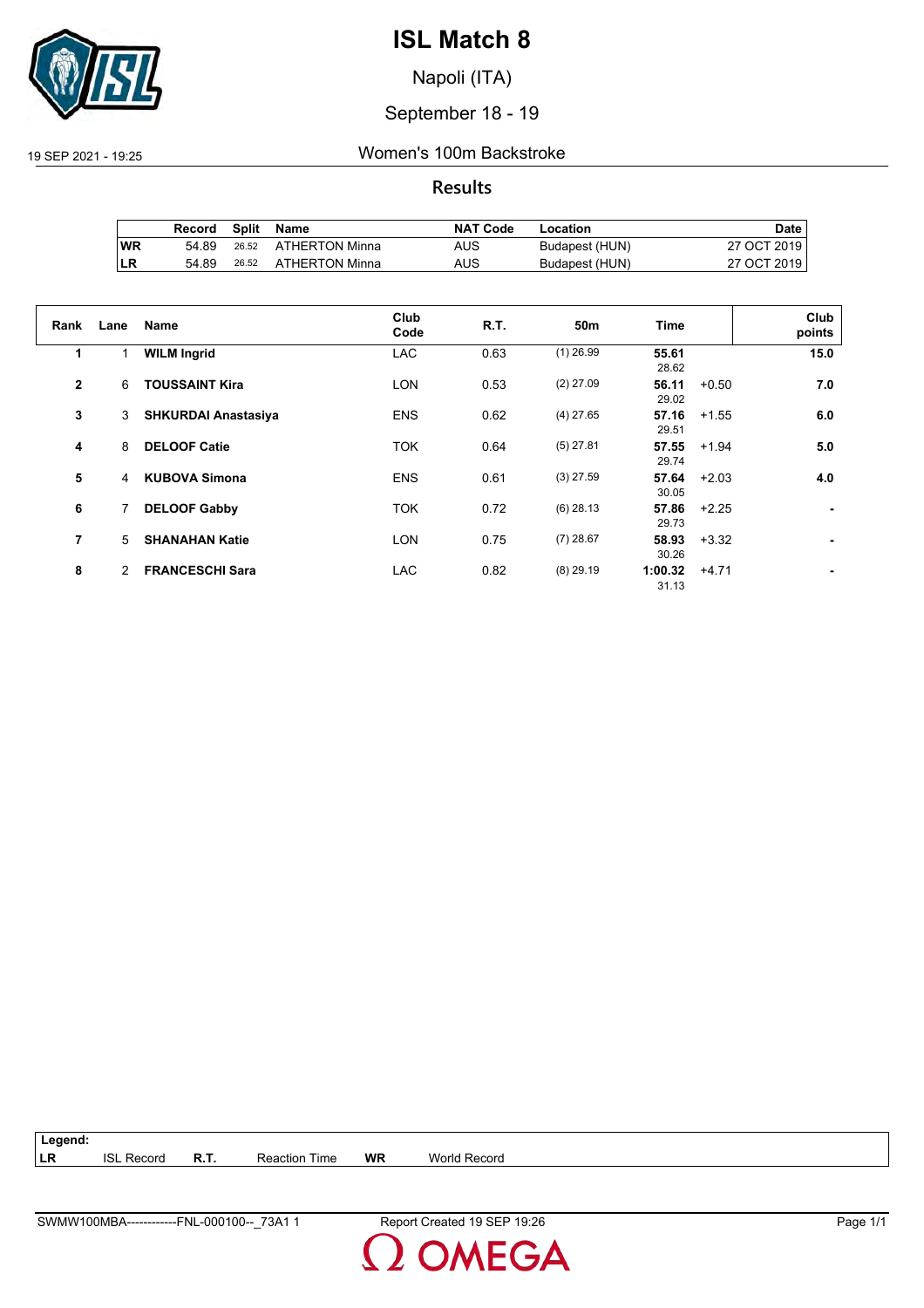

Napoli (ITA)

## September 18 - 19

19 SEP 2021 - 19:28 Men's 100m Backstroke

**Results**

|           | Record | Split | Name                  | <b>NAT Code</b> | Location     | Date        |
|-----------|--------|-------|-----------------------|-----------------|--------------|-------------|
| <b>WR</b> | 48.33  |       | 23.45 STEWART Coleman | JSA             | Napoli (ITA) | 29 AUG 2021 |
| LR        | 48.33  | 23.45 | STEWART Coleman       | JSA             | Napoli (ITA) | 29 AUG 2021 |

| Rank         | Lane | <b>Name</b>               | Club<br>Code | R.T. | 50m         | Time           |         | Club<br>points |
|--------------|------|---------------------------|--------------|------|-------------|----------------|---------|----------------|
| 1            | 6    | <b>GUIDO Guilherme</b>    | <b>LON</b>   | 0.59 | $(1)$ 23.48 | 49.39<br>25.91 |         | 12.0           |
| $\mathbf{2}$ | 4    | <b>RYLOV Evgeny</b>       | <b>ENS</b>   | 0.55 | $(2)$ 23.55 | 49.58<br>26.03 | $+0.19$ | 7.0            |
| 3            | 5    | <b>DIENER Christian</b>   | <b>LON</b>   | 0.59 | $(3)$ 24.02 | 49.92<br>25.90 | $+0.53$ | 6.0            |
| 4            |      | <b>TARASEVICH Grigory</b> | <b>TOK</b>   | 0.64 | $(5)$ 24.44 | 50.67<br>26.23 | $+1.28$ | 5.0            |
| 5            |      | <b>CHRISTOU Apostolos</b> | <b>LAC</b>   | 0.59 | $(4)$ 24.22 | 50.89<br>26.67 | $+1.50$ | 4.0            |
| 6            | 8    | <b>BOHUS Richard</b>      | <b>TOK</b>   | 0.60 | $(6)$ 24.76 | 50.92<br>26.16 | $+1.53$ | 3.0            |
| 7            | 3    | <b>MAHONEY Travis</b>     | <b>ENS</b>   | 0.65 | $(7)$ 25.29 | 52.62<br>27.33 | $+3.23$ |                |
| 8            | 2    | <b>DEVINE Abrahm</b>      | <b>LAC</b>   | 0.74 | $(8)$ 25.50 | 53.42<br>27.92 | $+4.03$ |                |

| $\vert$ Legend: |                   |                      |    |                     |
|-----------------|-------------------|----------------------|----|---------------------|
| ∣LR             | <b>ISL Record</b> | <b>Reaction Time</b> | WR | <b>World Record</b> |

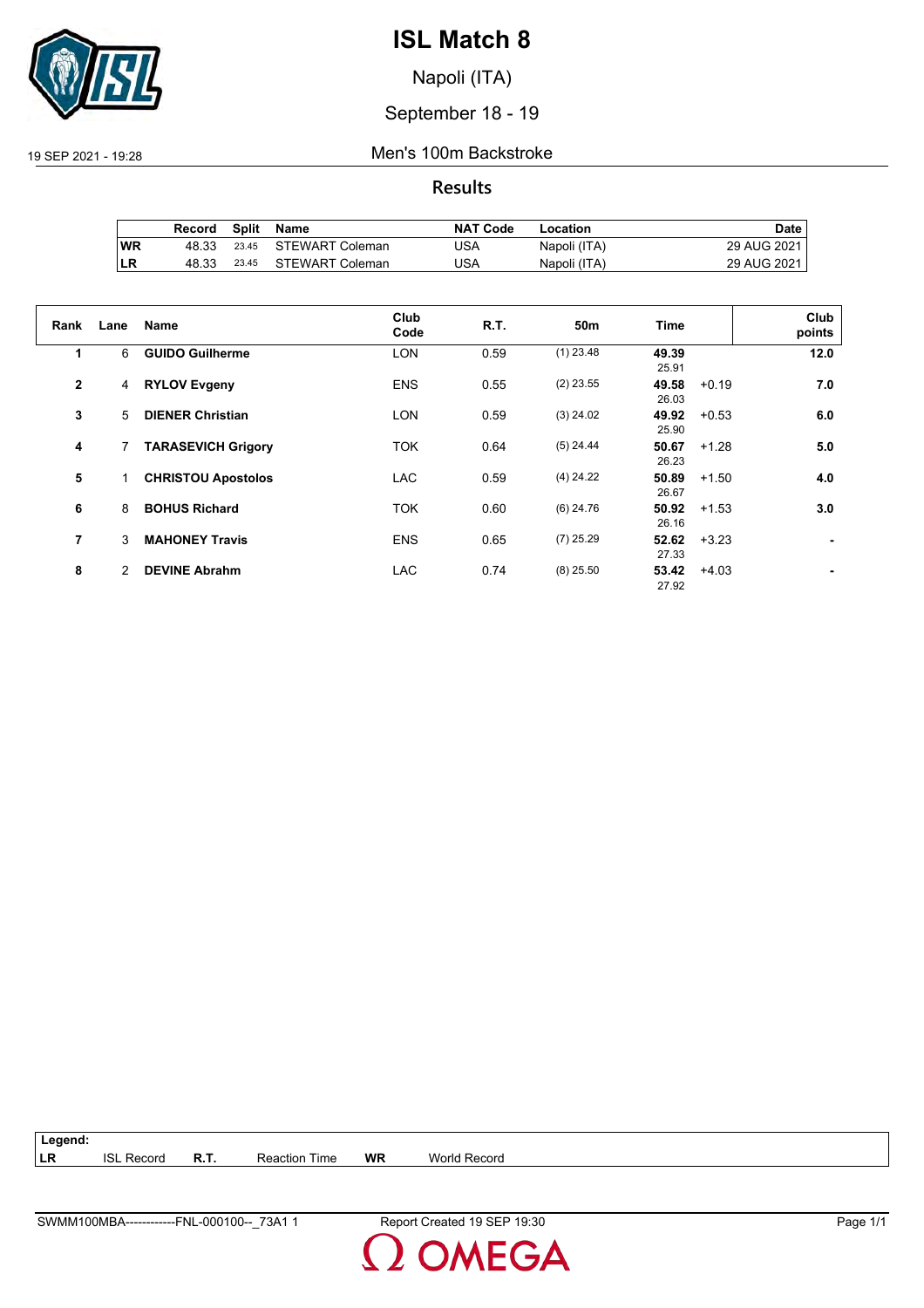

Napoli (ITA)

## September 18 - 19

## 19 SEP 2021 - 19:31 Women's 100m Individual Medley

## **Results**

|           | Record |       | Split Name           | <b>NAT Code</b> | Location       | Date        |
|-----------|--------|-------|----------------------|-----------------|----------------|-------------|
| <b>WR</b> | 56.51  |       | 25.97 HOSSZU Katinka | HUN             | Berlin (GER)   | 7 AUG 2017  |
| ILR       | 57.30  | 26.41 | GASTALDELLO Beryl    | FRA             | Budapest (HUN) | 22 NOV 2020 |

| Rank           | Lane           | <b>Name</b>               | Club<br>Code | <b>R.T.</b> | 50 <sub>m</sub> | <b>Time</b>      |         | Club<br>points |
|----------------|----------------|---------------------------|--------------|-------------|-----------------|------------------|---------|----------------|
| 1              | $\overline{2}$ | <b>GORBENKO Anastasia</b> | <b>LAC</b>   | 0.67        | $(4)$ 26.80     | 58.13<br>31.33   |         | 10.0           |
| $\mathbf{2}$   | 4              | <b>HARVEY Mary-Sophie</b> | <b>ENS</b>   | 0.70        | $(1)$ 26.33     | 58.36<br>32.03   | $+0.23$ | 7.0            |
| 3              |                | <b>IGARASHI Chihiro</b>   | <b>TOK</b>   | 0.58        | $(5)$ 27.07     | 58.78<br>31.71   | $+0.65$ | 6.0            |
| $=4$           | 3              | <b>TEIJONSALO Fanny</b>   | <b>ENS</b>   | 0.64        | $(3)$ 26.59     | 58.81<br>32.22   | $+0.68$ | 4.5            |
| $=4$           | 6              | <b>PICKREM Sydney</b>     | <b>LON</b>   | 0.69        | $(7)$ 27.90     | 58.81<br>30.91   | $+0.68$ | 4.5            |
| 6              | 1              | <b>GASTALDELLO Beryl</b>  | <b>LAC</b>   | 0.61        | $(2)$ 26.34     | 59.19<br>32.85   | $+1.06$ | 3.0            |
| $\overline{7}$ | 5              | <b>BUSCH Kim</b>          | <b>LON</b>   | 0.74        | $(6)$ 27.49     | 1:00.14<br>32.65 | $+2.01$ | 2.0            |
| 8              | 8              | <b>OHASHI Yui</b>         | <b>TOK</b>   | 0.70        | $(8)$ 28.60     | 1:00.59<br>31.99 | $+2.46$ |                |

| Legend: |                   |      |                      |           |                     |  |
|---------|-------------------|------|----------------------|-----------|---------------------|--|
| LR      | <b>ISL Record</b> | R.T. | <b>Reaction Time</b> | <b>WR</b> | <b>World Record</b> |  |

**OMEGA**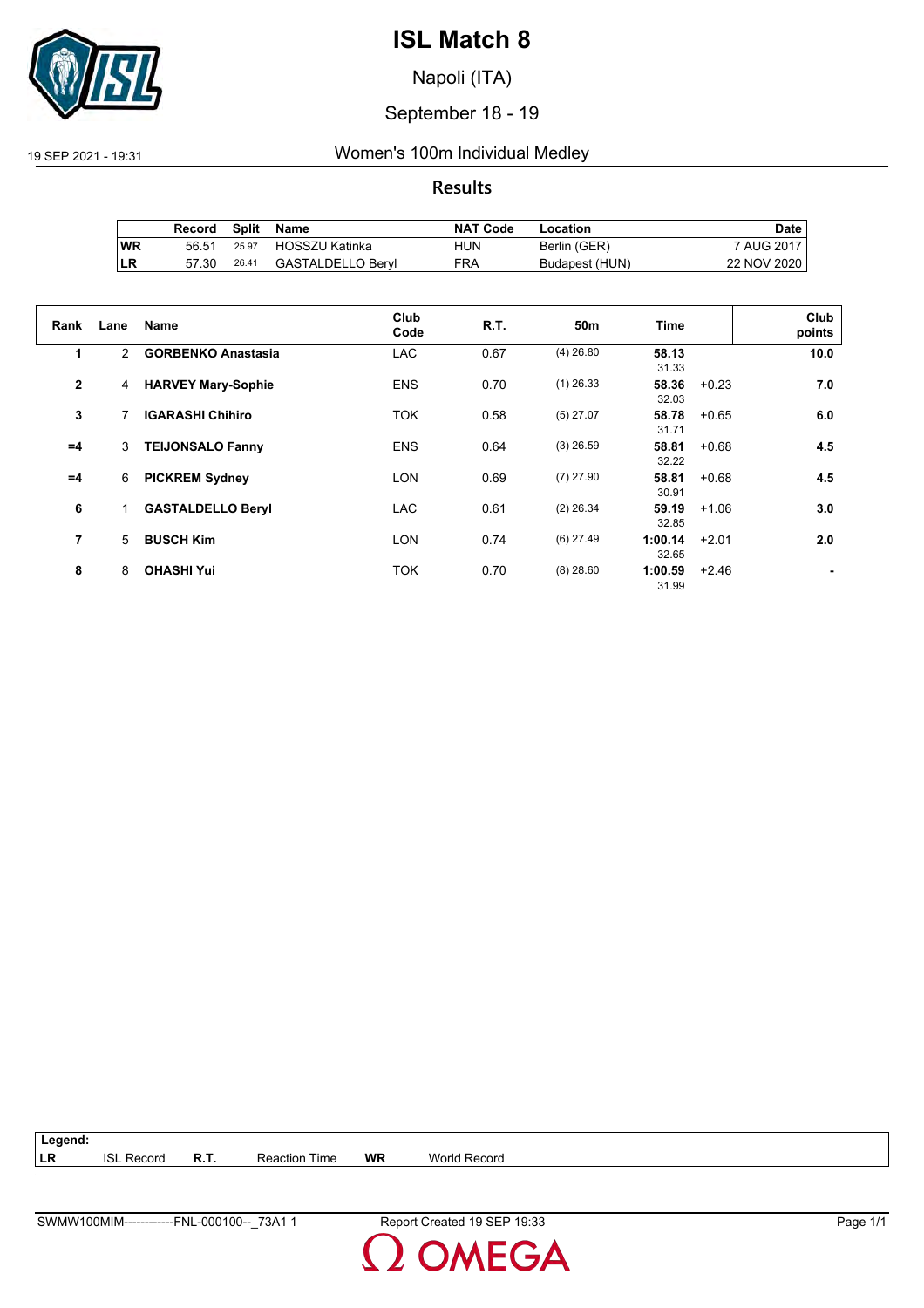

Napoli (ITA)

## September 18 - 19

#### 19 SEP 2021 - 19:35 Men's 100m Individual Medley

## **Results**

|           | Record | Split | Name           | <b>NAT Code</b> | Location       | Date l      |
|-----------|--------|-------|----------------|-----------------|----------------|-------------|
| <b>WR</b> | 49.28  | 22.49 | DRESSEL Caeleb | JSA             | Budapest (HUN) | 22 NOV 2020 |
| LR        | 49.28  | 22.49 | DRESSEL Caeleb | JSA             | Budapest (HUN) | 22 NOV 2020 |

| Rank         | Lane           | <b>Name</b>             | Club<br>Code | R.T. | 50 <sub>m</sub> | Time           |         | Club<br>points |
|--------------|----------------|-------------------------|--------------|------|-----------------|----------------|---------|----------------|
| 1            | 6              | <b>SCOTT Duncan</b>     | <b>LON</b>   | 0.65 | $(2)$ 23.75     | 52.13<br>28.38 |         | 10.0           |
| $\mathbf{2}$ | 8              | <b>MOROZOV Vladimir</b> | <b>TOK</b>   | 0.67 | $(3)$ 23.76     | 52.31<br>28.55 | $+0.18$ | 7.0            |
| 3            |                | <b>ACEVEDO Javier</b>   | <b>LAC</b>   | 0.62 | $(7)$ 24.53     | 52.62<br>28.09 | $+0.49$ | 6.0            |
| 4            | 4              | <b>ZHILKIN Andrey</b>   | <b>ENS</b>   | 0.67 | $(5)$ 24.00     | 52.99<br>28.99 | $+0.86$ | 5.0            |
| 5            | $\overline{2}$ | <b>HELD Ryan</b>        | LAC.         | 0.63 | $(1)$ 23.30     | 53.36<br>30.06 | $+1.23$ | 4.0            |
| 6            | 5              | <b>GREENBANK Luke</b>   | <b>LON</b>   | 0.65 | $(6)$ 24.04     | 53.75<br>29.71 | $+1.62$ | 3.0            |
| 7            | 3              | <b>SWANSON Charlie</b>  | <b>ENS</b>   | 0.67 | $(8)$ 25.73     | 53.97<br>28.24 | $+1.84$ | 2.0            |
| 8            |                | <b>KAWAMOTO Takeshi</b> | <b>TOK</b>   | 0.62 | $(4)$ 23.95     | 54.19<br>30.24 | $+2.06$ | $-1.0$         |

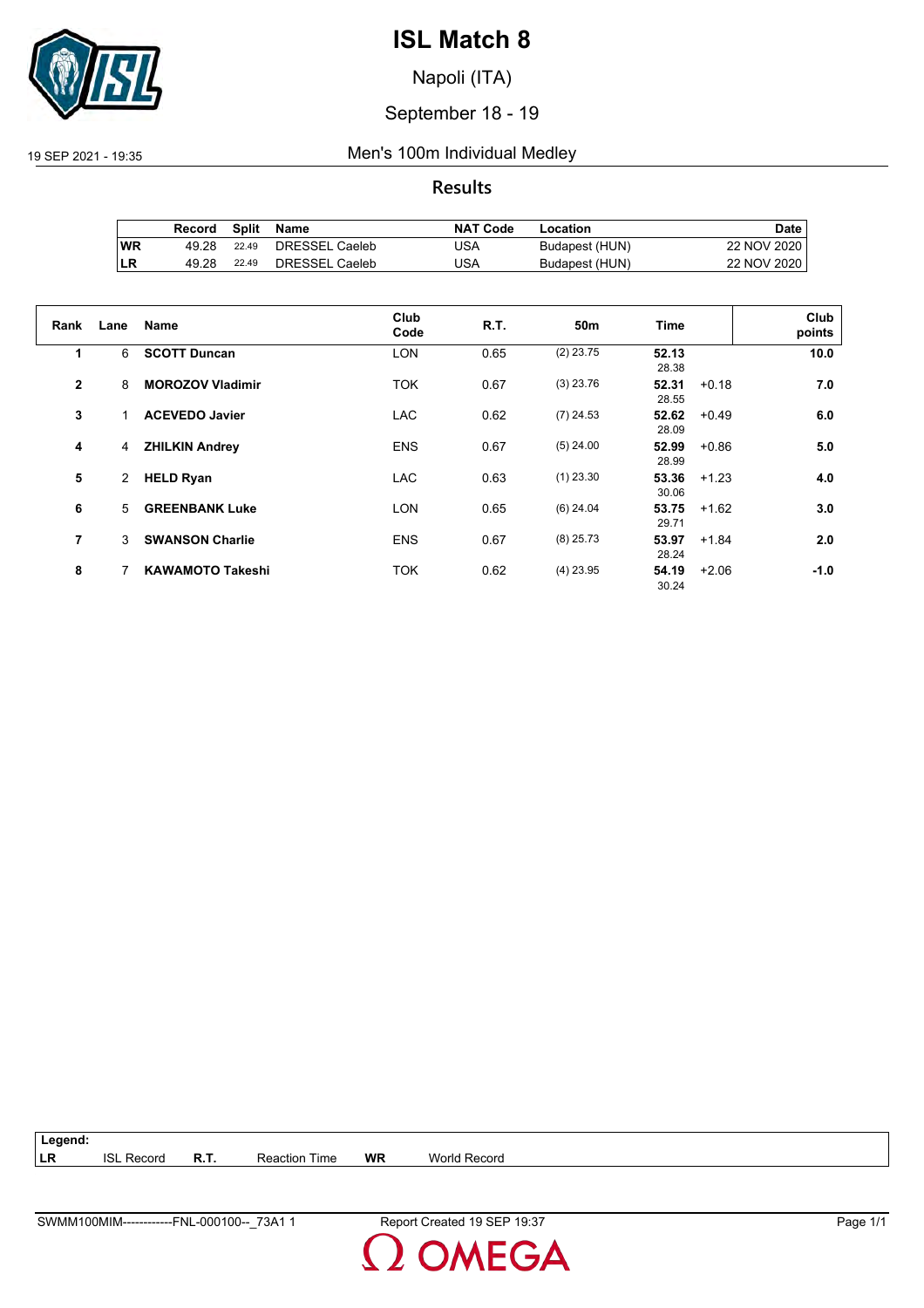

Napoli (ITA)

## September 18 - 19

19 SEP 2021 - 19:43 Women's 100m Breaststroke

## **Results**

|           | Record  | Split | Name           | <b>NAT Code</b> | Location             | Date        |
|-----------|---------|-------|----------------|-----------------|----------------------|-------------|
| <b>WR</b> | 1:02.36 | 29.56 | MEILUTYTE Ruta | LTU             | Moscow (RUS)         | 12 OCT 2013 |
| $=WR$     | 1:02.36 | 29.46 | ATKINSON Alia  | JAM             | Doha (QAT)           | 6 DEC 2014  |
| $=WR$     | 1:02.36 | 29.33 | ATKINSON Alia  | JAM             | Paris-Chartres (FRA) | 26 AUG 2016 |
| <b>LR</b> | 1:02.50 | 29.38 | KING Lilly     | USA             | Budapest (HUN)       | 22 NOV 2020 |

| Rank           | Lane | <b>Name</b>                | Club<br>Code | R.T. | 50m         | Time             |         | Club<br>points |
|----------------|------|----------------------------|--------------|------|-------------|------------------|---------|----------------|
| 1              | 6    | <b>ATKINSON Alia</b>       | <b>LON</b>   | 0.68 | $(1)$ 30.36 | 1:03.93<br>33.57 |         | 9.0            |
| $\overline{2}$ | 8    | <b>WATANABE Kanako</b>     | <b>TOK</b>   | 0.70 | $(6)$ 30.92 | 1:04.70<br>33.78 | $+0.77$ | 7.0            |
| 3              | 5    | <b>LAZOR Annie</b>         | <b>LON</b>   | 0.68 | $(5)$ 30.86 | 1:05.11<br>34.25 | $+1.18$ | 6.0            |
| 4              | 4    | <b>CHIKUNOVA Evgenia</b>   | <b>ENS</b>   | 0.73 | $(7)$ 31.12 | 1:05.14<br>34.02 | $+1.21$ | 5.0            |
| 5              |      | <b>TUCKER Miranda</b>      | <b>TOK</b>   | 0.65 | $(4)$ 30.85 | 1:05.56<br>34.71 | $+1.63$ | 4.0            |
| 6              |      | <b>CLARK Imogen</b>        | <b>LAC</b>   | 0.68 | $(2)$ 30.52 | 1:05.61<br>35.09 | $+1.68$ | 3.0            |
| $\overline{7}$ | 3    | <b>PILATO Benedetta</b>    | <b>ENS</b>   | 0.70 | $(3)$ 30.76 | 1:05.62<br>34.86 | $+1.69$ | 2.0            |
| 8              | 2    | <b>TETEREVKOVA Kotryna</b> | <b>LAC</b>   | 0.71 | $(8)$ 31.26 | 1:05.99<br>34.73 | $+2.06$ | 1.0            |

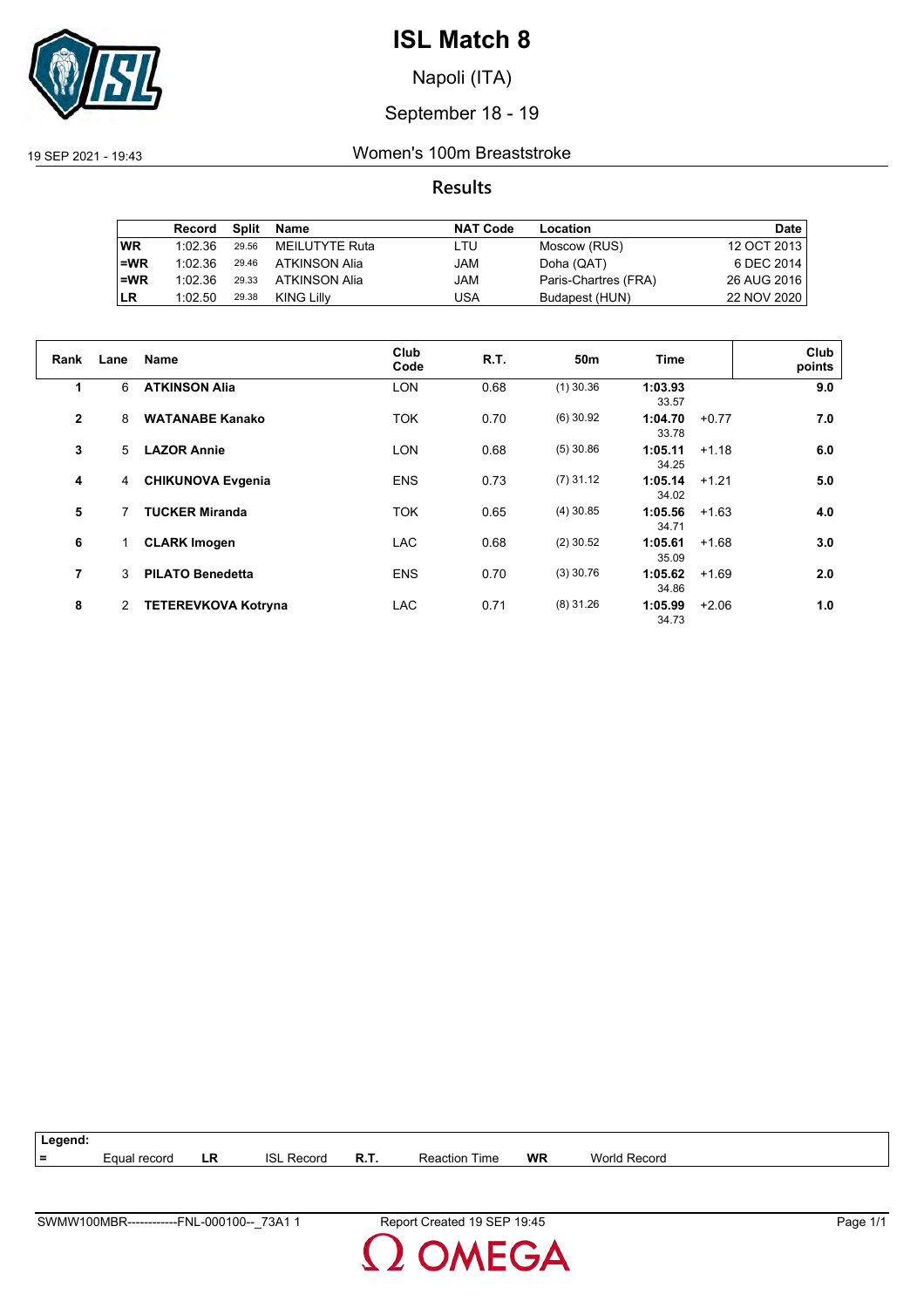

Napoli (ITA)

## September 18 - 19

19 SEP 2021 - 19:46 Men's 100m Breaststroke

## **Results**

|           | Record | Split | Name                   | <b>NAT Code</b> | Location       | Date        |
|-----------|--------|-------|------------------------|-----------------|----------------|-------------|
| <b>WR</b> | 55.34  |       | 25.88 SHYMANOVICH IIya | BLR             | Brest (BLR)    | 19 DEC 2020 |
| ∣LR       | 55.41  |       | 25.85 PEATY Adam       | GBR             | Budapest (HUN) | 22 NOV 2020 |

| Rank         | Lane | <b>Name</b>                  | Club<br>Code | <b>R.T.</b> | 50 <sub>m</sub> | <b>Time</b>      |         | Club<br>points |
|--------------|------|------------------------------|--------------|-------------|-----------------|------------------|---------|----------------|
| 1            | 4    | <b>SHYMANOVICH IIva</b>      | <b>ENS</b>   | 0.64        | $(1)$ 25.99     | 55.63<br>29.64   |         | 19.0           |
| $\mathbf{2}$ | 8    | <b>KOSEKI Yasuhiro</b>       | <b>TOK</b>   | 0.64        | $(2)$ 26.49     | 56.78<br>30.29   | $+1.15$ | 7.0            |
| 3            | 3    | <b>LIMA Felipe</b>           | <b>ENS</b>   | 0.63        | $(3)$ 26.80     | 56.93<br>30.13   | $+1.30$ | 6.0            |
| 4            | 7    | <b>PINZUTI Alessandro</b>    | <b>TOK</b>   | 0.68        | $(4)$ 27.18     | 57.03<br>29.85   | $+1.40$ | 5.0            |
| 5            | 6    | <b>MURDOCH Ross</b>          | <b>LON</b>   | 0.65        | $(6)$ 27.48     | 58.16<br>30.68   | $+2.53$ |                |
| 6            |      | <b>ROTHBAUER Christopher</b> | <b>LAC</b>   | 0.65        | $(5)$ 27.19     | 58.40<br>31.21   | $+2.77$ |                |
| 7            | 5    | <b>WILLIAMSON Sam</b>        | <b>LON</b>   | 0.68        | $(7)$ 27.53     | 58.68<br>31.15   | $+3.05$ |                |
| 8            | 2    | <b>DEVINE Abrahm</b>         | <b>LAC</b>   | 0.70        | $(8)$ 29.14     | 1:02.86<br>33.72 | $+7.23$ | $-1.0$         |

| $\vert$ Legend: |                   |                      |    |              |
|-----------------|-------------------|----------------------|----|--------------|
| <b>ILR</b>      | <b>ISL Record</b> | <b>Reaction Time</b> | WR | World Record |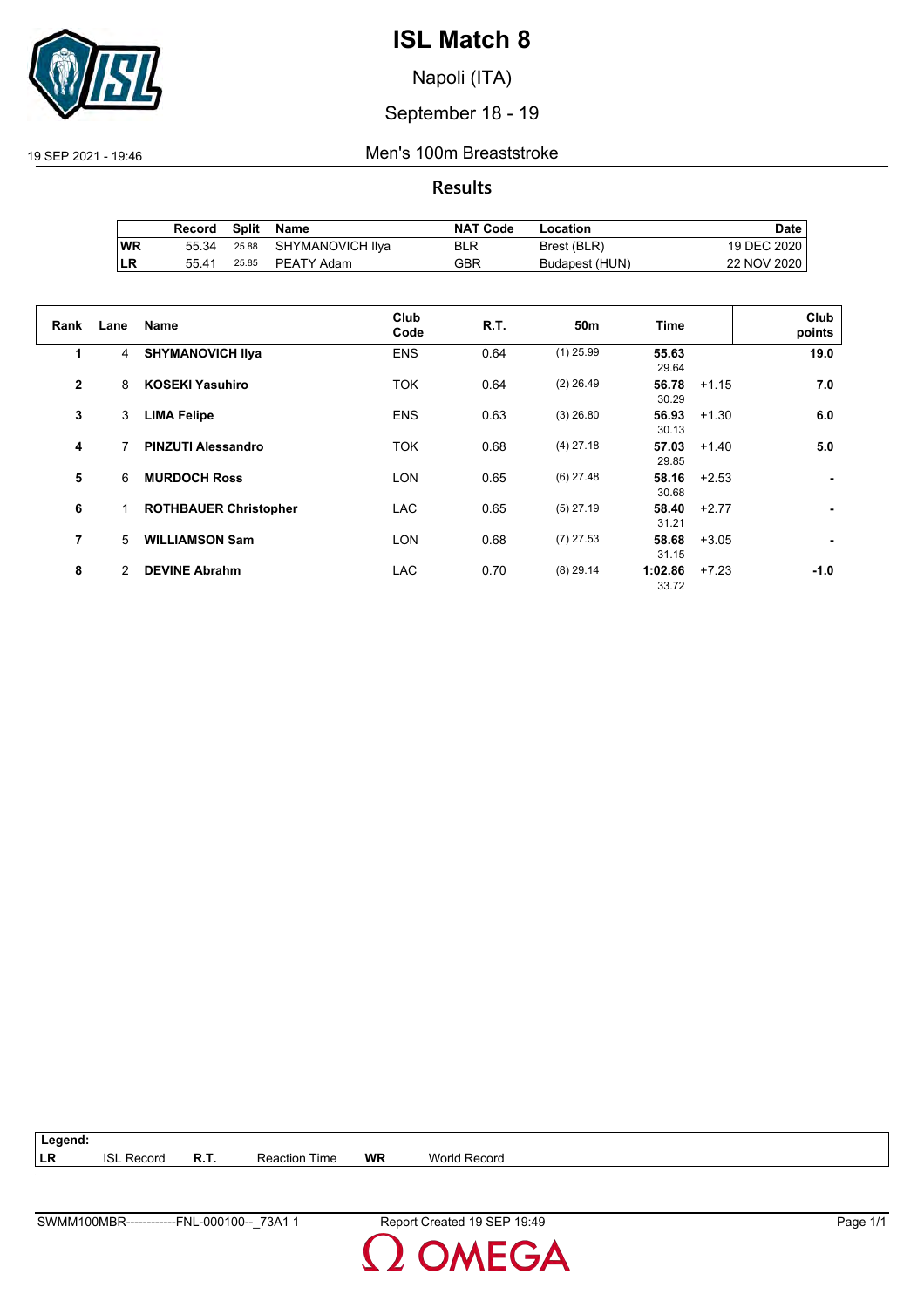

Napoli (ITA)

## September 18 - 19

19 SEP 2021 - 19:52 Women's 50m Butterfly

## **Results**

|           | Record Name |                           | NAT Code   | Location        | Date        |
|-----------|-------------|---------------------------|------------|-----------------|-------------|
| <b>WR</b> |             | 24.38 ALSHAMMAR Therese   | SWE        | Singapore (SGP) | 22 NOV 2009 |
| LR        |             | 24.59 KROMOWIDJOJO Ranomi | <b>NED</b> | Budapest (HUN)  | 6 NOV 2020  |

| Rank         | Lane | Name                     | <b>Club Code</b> | R.T. | <b>Time</b> | Club points       |
|--------------|------|--------------------------|------------------|------|-------------|-------------------|
|              | 4    | <b>SJOSTROM Sarah</b>    | <b>ENS</b>       | 0.64 | 25.16       | 10.0              |
| $\mathbf{2}$ | 6    | <b>McKEON Emma</b>       | <b>LON</b>       | 0.72 | 25.24       | $+0.08$<br>7.0    |
| 3            | 2    | <b>WEITZEIL Abbey</b>    | <b>LAC</b>       | 0.65 | 25.35       | 6.0<br>$+0.19$    |
| 4            | 3    | <b>BANIC Madeline</b>    | <b>ENS</b>       | 0.66 | 25.36       | 5.0<br>$+0.20$    |
| 5            |      | <b>GASTALDELLO Beryl</b> | LAC.             | 0.63 | 25.50       | $+0.34$<br>4.0    |
| 6            | 8    | <b>TETZLOFF Alv</b>      | <b>TOK</b>       | 0.63 | 25.74       | 3.0<br>$+0.58$    |
| 7            | 5    | <b>WATTEL Marie</b>      | <b>LON</b>       | 0.74 | 26.10       | $+0.94$<br>2.0    |
| 8            |      | <b>COMERFORD Mallory</b> | <b>TOK</b>       | 0.72 | 26.94       | $-1.0$<br>$+1.78$ |
|              |      |                          |                  |      |             |                   |

| 73A.<br>SWMV<br>⊏NL<br><u>ገባበ1በበ--</u><br>V50MBF | --<br>$1 - 1 - 1$<br>– Rer<br>reater.<br>5⊨<br>.ບບ<br>. | Page |
|--------------------------------------------------|---------------------------------------------------------|------|

**LR** ISL Record **R.T.** Reaction Time **WR** World Record

**Legend:**

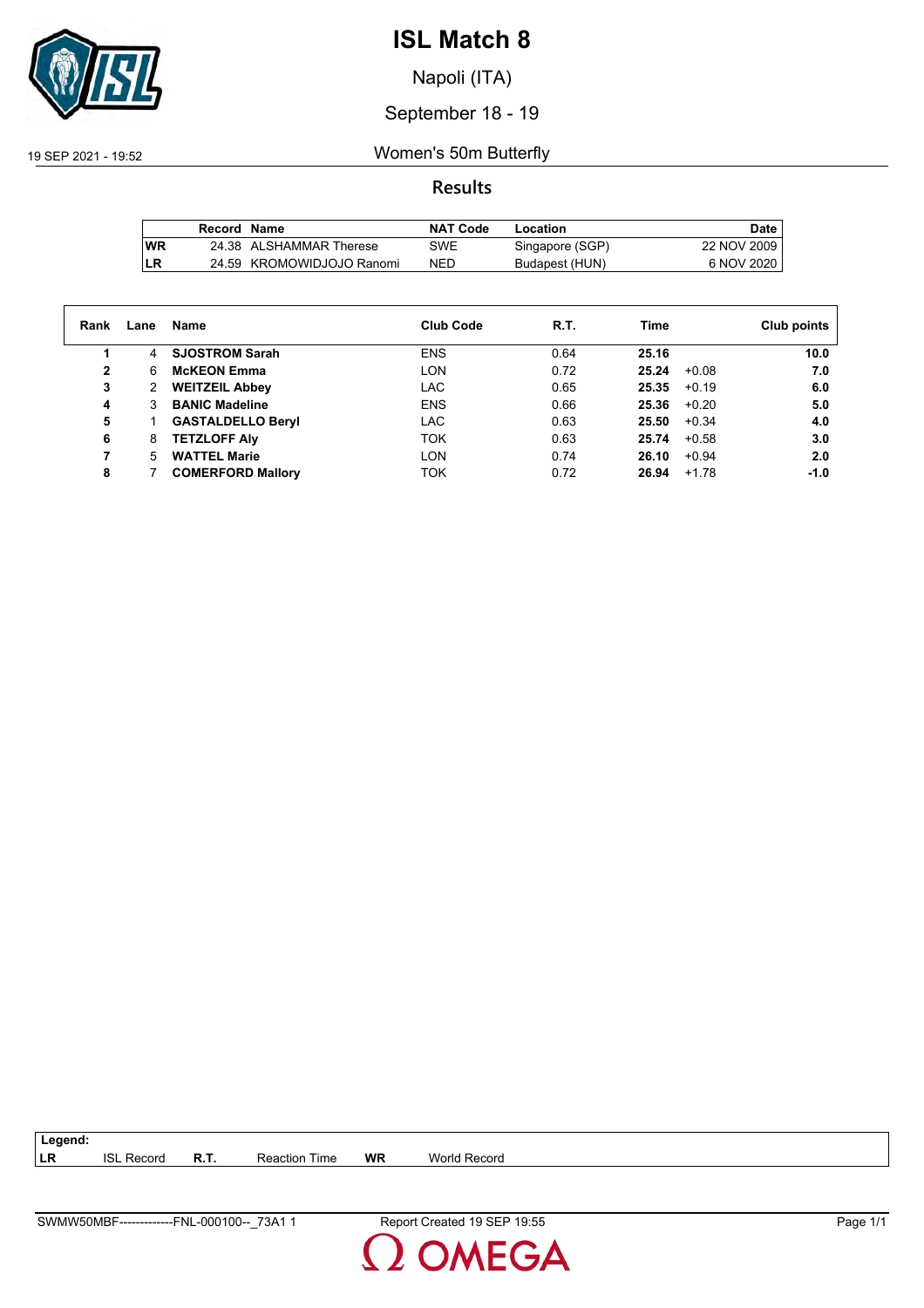

Napoli (ITA)

## September 18 - 19

19 SEP 2021 - 19:55 Men's 50m Butterfly

**Results**

|            | Record Name |                       | <b>NAT Code</b> | Location       | Date        |
|------------|-------------|-----------------------|-----------------|----------------|-------------|
| <b>IWR</b> |             | 21.75 SANTOS Nicholas | <b>BRA</b>      | Budapest (HUN) | 6 OCT 2018  |
| LR         |             | 21.78 SANTOS Nicholas | <b>BRA</b>      | Budapest (HUN) | 10 NOV 2020 |

| Rank | Lane | Name                    | <b>Club Code</b> | R.T. | Time             | Club points    |
|------|------|-------------------------|------------------|------|------------------|----------------|
| 1    | 6    | <b>CARTER Dylan</b>     | <b>LON</b>       | 0.64 | 22.40            | 10.0           |
| 2    | 3    | <b>PROUD Ben</b>        | <b>ENS</b>       | 0.59 | 22.47<br>$+0.07$ | 7.0            |
| 3    |      | <b>KAWAMOTO Takeshi</b> | <b>TOK</b>       | 0.61 | $+0.19$<br>22.59 | 6.0            |
| 4    |      | <b>SHIELDS Tom</b>      | <b>LAC</b>       | 0.74 | 22.71<br>$+0.31$ | 5.0            |
| 5    | 2    | <b>ROONEY Maxime</b>    | <b>LAC</b>       | 0.63 | 22.80<br>$+0.40$ | 4.0            |
| 6    | 4    | le CLOS Chad            | <b>ENS</b>       | 0.60 | 22.93<br>$+0.53$ | 3.0            |
| 7    | 5    | <b>MORIMOTO Teppei</b>  | <b>LON</b>       | 0.57 | $+0.79$<br>23.19 | 2.0            |
| 8    | 8    | <b>SPAJARI Pedro</b>    | <b>TOK</b>       | 0.65 | $+1.37$<br>23.77 | $\blacksquare$ |

| $\vert$ Legend: |                   |             |                      |           |                     |
|-----------------|-------------------|-------------|----------------------|-----------|---------------------|
| LR              | <b>ISL Record</b> | <b>R.T.</b> | <b>Reaction Time</b> | <b>WR</b> | <b>World Record</b> |

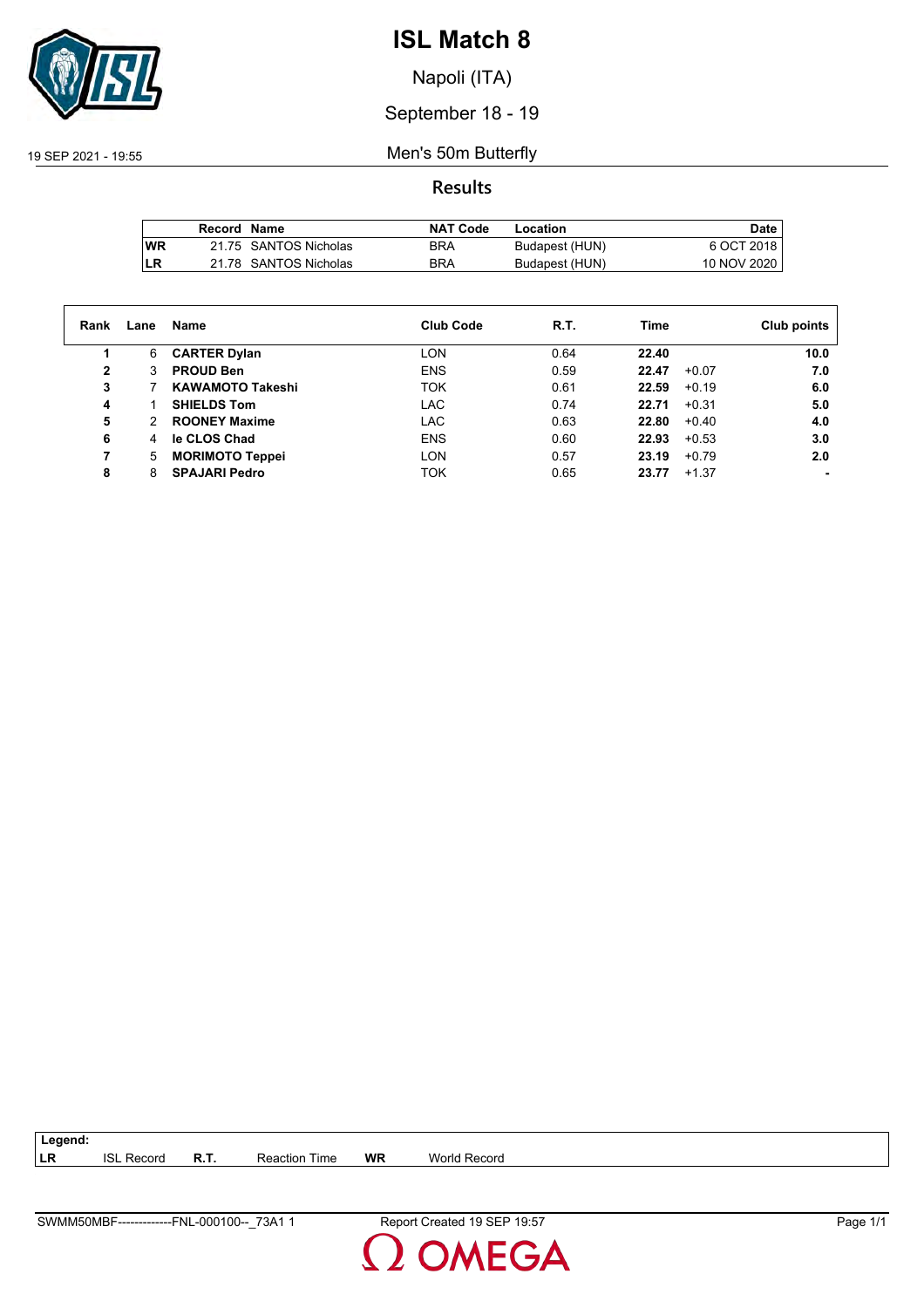

Napoli (ITA)

## September 18 - 19

19 SEP 2021 - 20:00 Women's 200m Freestyle

**Results**

|     | Record  |       | <b>Splits</b> |         | Name                   | <b>NAT Code</b> | -ocation        | Date        |
|-----|---------|-------|---------------|---------|------------------------|-----------------|-----------------|-------------|
| WR  | 1:50.43 | 25.99 | 54.45         | 1:22.61 | SJOSTROM Sarah         | SWE             | Eindhoven (NED) | 12 AUG 2017 |
| ∣LR | 1:51.11 | 25.88 | 54.09         | 1:22.46 | <b>HAUGHEY Siobhan</b> | HKG             | Budapest (HUN)  | 22 NOV 2020 |

| Rank         | Lane | <b>Name</b>                  | Club<br>Code | R.T. | 50m         | 100m                 | 150m                   | Time             |         | Club<br>points |
|--------------|------|------------------------------|--------------|------|-------------|----------------------|------------------------|------------------|---------|----------------|
| 1            | 4    | <b>HAUGHEY Siobhan</b>       | <b>ENS</b>   | 0.72 | $(1)$ 26.24 | $(1)$ 55.04<br>28.80 | $(1)$ 1:24.18<br>29.14 | 1:52.50<br>28.32 |         | 10.0           |
| $\mathbf{2}$ |      | <b>MADDEN Paige</b>          | TOK          | 0.74 | $(3)$ 27.24 | $(2)$ 55.88<br>28.64 | (2) 1:25.04<br>29.16   | 1:55.07<br>30.03 | $+2.57$ | 7.0            |
| 3            | 5    | <b>MUREZ Andi</b>            | <b>LON</b>   | 0.72 | $(2)$ 26.71 | (3) 56.00<br>29.29   | (3) 1:25.81<br>29.81   | 1:55.71<br>29.90 | $+3.21$ | 6.0            |
| 4            |      | <b>DUMONT Valentine</b>      | <b>LAC</b>   | 0.70 | $(5)$ 27.38 | (4) 56.84<br>29.46   | (4) 1:26.45<br>29.61   | 1:55.83<br>29.38 | $+3.33$ | 5.0            |
| 5            | 2    | <b>GORBENKO Anastasia</b>    | LAC          | 0.71 | $(6)$ 27.71 | $(6)$ 57.45<br>29.74 | (5) 1:27.12<br>29.67   | 1:56.21<br>29.09 | $+3.71$ | 4.0            |
| 6            | 8    | <b>IGARASHI Chihiro</b>      | TOK          | 0.62 | $(4)$ 27.32 | (5) 57.01<br>29.69   | $(6)$ 1:27.17<br>30.16 | 1:56.39<br>29.22 | $+3.89$ | 3.0            |
| 7            | 6    | <b>PICKREM Sydney</b>        | LON          | 0.71 | $(7)$ 27.77 | $(7)$ 57.47<br>29.70 | $(7)$ 1:27.35<br>29.88 | 1:56.41<br>29.06 | $+3.91$ | 2.0            |
| 8            | 3    | <b>ROSENDAHL BACH Helena</b> | <b>ENS</b>   | 0.87 | $(8)$ 27.90 | (8) 57.61<br>29.71   | $(8)$ 1:27.71<br>30.10 | 1:57.66<br>29.95 | $+5.16$ |                |

| $\vert$ Legend: |                   |             |                      |           |              |
|-----------------|-------------------|-------------|----------------------|-----------|--------------|
| ∣LR             | <b>ISL Record</b> | <b>R.T.</b> | <b>Reaction Time</b> | <b>WR</b> | World Record |

**OMEGA**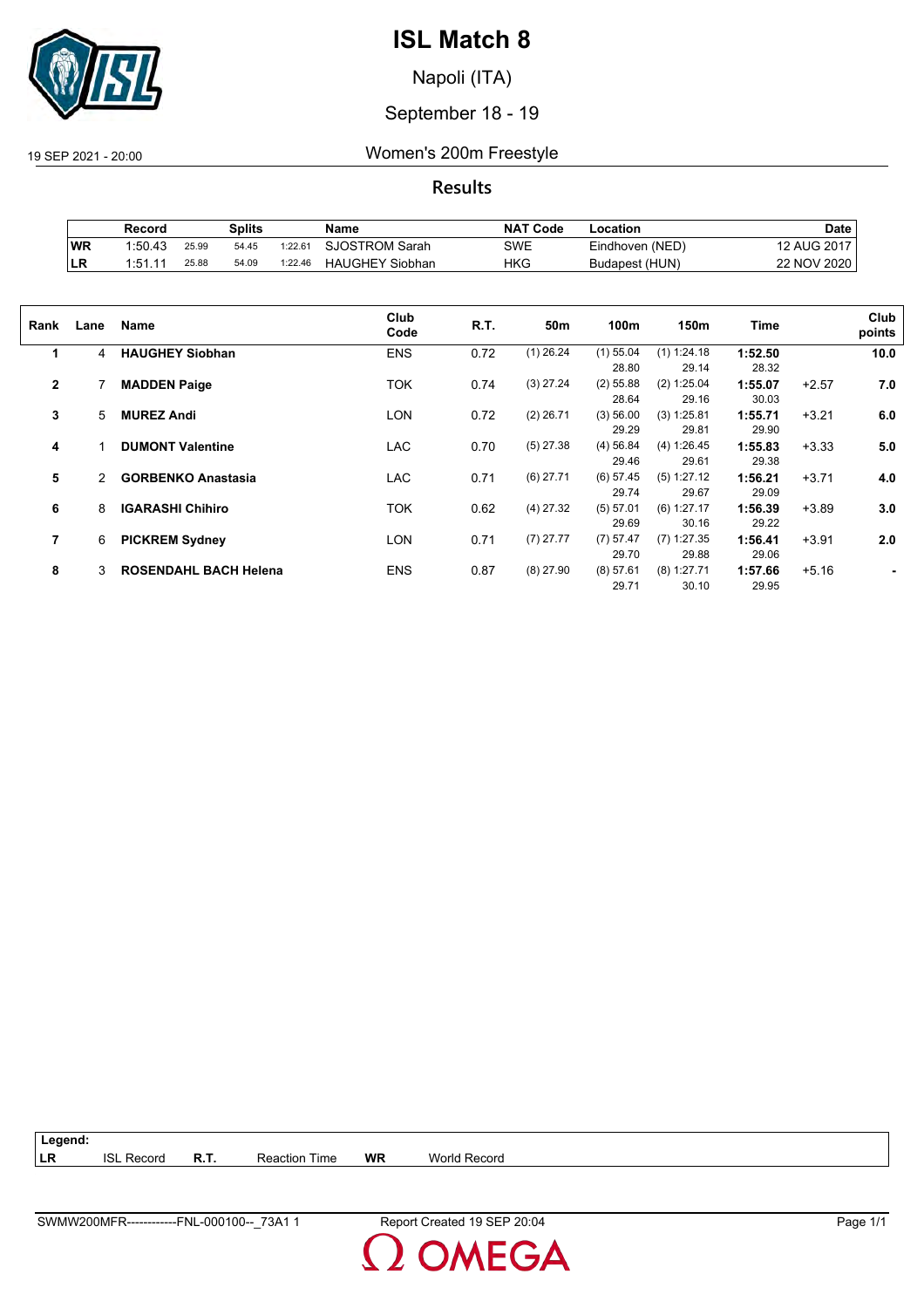

Napoli (ITA)

September 18 - 19

19 SEP 2021 - 20:05 Men's 200m Freestyle

**Results**

|    | Record  |       | Splits |         | Name                   | <b>NAT</b><br>ˈ Code | .ocation       | <b>Date</b> |
|----|---------|-------|--------|---------|------------------------|----------------------|----------------|-------------|
| WR | 1:39.37 | 23.79 | 49.29  | 1:14.72 | <b>BIEDERMANN Paul</b> | GER                  | Berlin (GER)   | 15 NOV 2009 |
| LR | :40.25  | 23.51 | 51.20  | 1:23.1' | <b>SCOTT Duncan</b>    | GBR                  | Budapest (HUN) | 22 NOV 2020 |

| Rank         | Lane | Name                     | Club<br>Code | R.T. | 50m         | 100m         | 150m          | Time    |         | Club<br>points |
|--------------|------|--------------------------|--------------|------|-------------|--------------|---------------|---------|---------|----------------|
| 1            | 6    | <b>SCOTT Duncan</b>      | <b>LON</b>   | 0.67 | $(3)$ 24.00 | $(1)$ 49.76  | $(1)$ 1:15.99 | 1:42.13 |         | 10.0           |
|              |      |                          |              |      |             | 25.76        | 26.23         | 26.14   |         |                |
| $\mathbf{2}$ | 2    | <b>MALYUTIN Martin</b>   | <b>LAC</b>   | 0.70 | $(6)$ 24.43 | (5) 50.70    | (3) 1:16.93   | 1:42.74 | $+0.61$ | 7.0            |
|              |      |                          |              |      |             | 26.27        | 26.23         | 25.81   |         |                |
| 3            |      | <b>SCHEFFER Fernando</b> | <b>LAC</b>   | 0.66 | $(1)$ 23.97 | $(2)$ 49.91  | (2) 1:16.51   | 1:43.21 | $+1.08$ | 6.0            |
|              |      |                          |              |      |             | 25.94        | 26.60         | 26.70   |         |                |
| 4            |      | <b>QUINTERO Cristian</b> | <b>TOK</b>   | 0.66 | $(5)$ 24.23 | $(=3) 50.46$ | (4) 1:17.22   | 1:43.48 | $+1.35$ | 5.0            |
|              |      |                          |              |      |             | 26.23        | 26.76         | 26.26   |         |                |
| 5            | 8    | <b>NEMETH Nandor</b>     | <b>TOK</b>   | 0.67 | $(4)$ 24.17 | $(6)$ 50.88  | $(6)$ 1:17.73 | 1:44.03 | $+1.90$ | 4.0            |
|              |      |                          |              |      |             | 26.71        | 26.85         | 26.30   |         |                |
| 6            | 5    | <b>INCERTI Zac</b>       | LON          | 0.68 | $(2)$ 23.98 | $(=3) 50.46$ | $(5)$ 1:17.43 | 1:44.31 | $+2.18$ | 3.0            |
|              |      |                          |              |      |             | 26.48        | 26.97         | 26.88   |         |                |
| 7            | 4    | <b>ZIRK Kregor</b>       | <b>ENS</b>   | 0.64 | $(7)$ 24.75 | $(7)$ 51.16  | $(7)$ 1:18.28 | 1:44.55 | $+2.42$ | 2.0            |
|              |      |                          |              |      |             | 26.41        | 27.12         | 26.27   |         |                |
| 8            | 3    | de TULLIO Marco          | <b>ENS</b>   | 0.67 | $(8)$ 24.89 | (8) 51.59    | $(8)$ 1:19.24 | 1:47.34 | $+5.21$ |                |
|              |      |                          |              |      |             | 26.70        | 27.65         | 28.10   |         |                |
|              |      |                          |              |      |             |              |               |         |         |                |

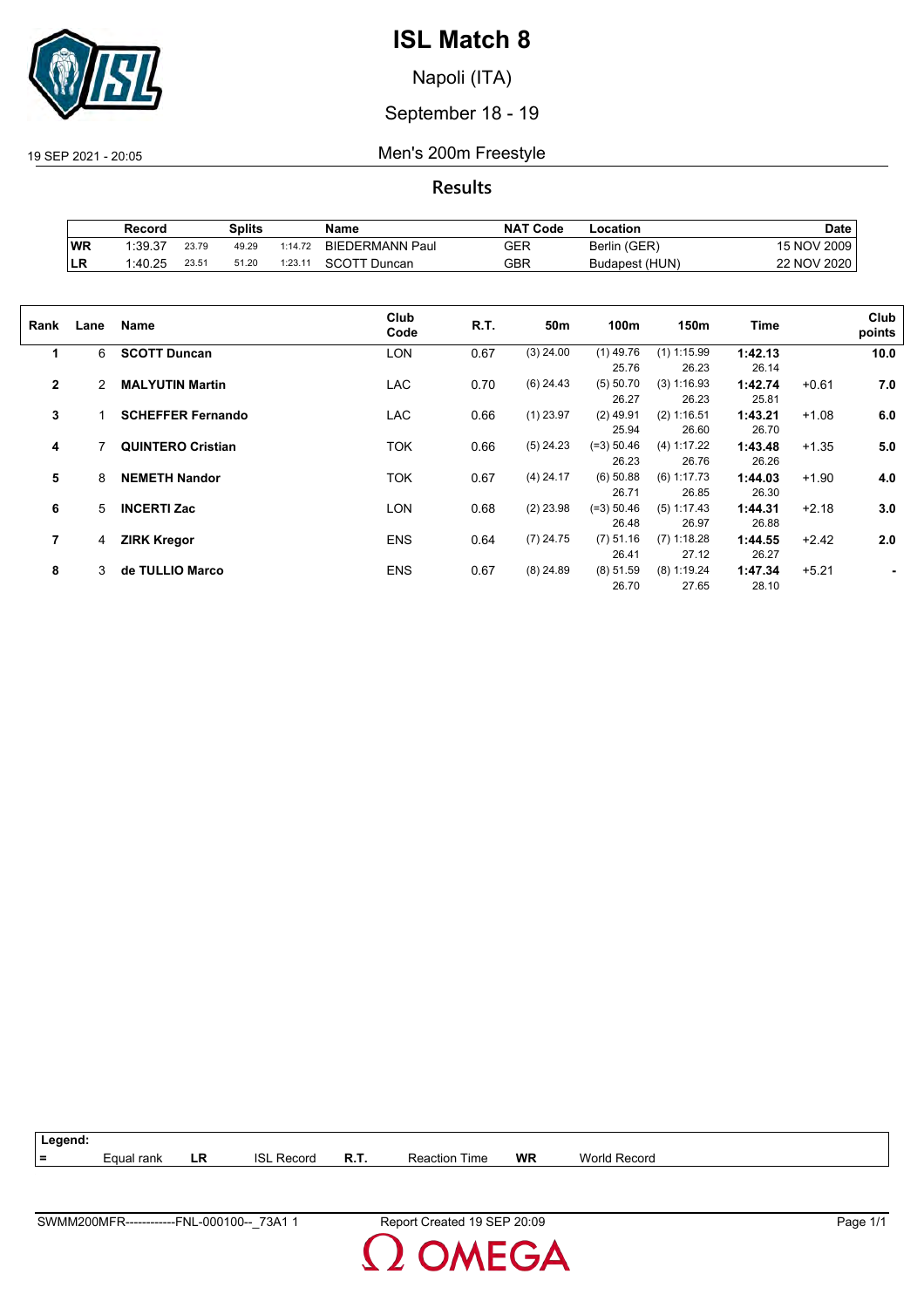

Napoli (ITA)

September 18 - 19

19 SEP 2021 - 20:09 Mixed 4x100m Medley Relay

## **Results**

| Rank           | Lane           | Club / Name                   | Gender | R.T. | 50m   | 100m    | <b>Time</b>   |          | Club<br>points |
|----------------|----------------|-------------------------------|--------|------|-------|---------|---------------|----------|----------------|
| $\mathbf{1}$   | 4              | <b>ENS - Energy Standard</b>  |        |      |       |         | 3:31.96       |          | 38.0           |
|                |                | <b>RYLOV Evgeny</b>           | М      | 0.56 | 23.75 | 49.52   | $(2)$ 49.52   |          |                |
|                |                | SHYMANOVICH Ilya              | М      | 0.43 | 25.82 | 55.39   | $(1)$ 1:44.91 |          |                |
|                |                | SHKURDAI Anastasiya           | F      | 0.13 | 25.66 | 55.85   | $(1)$ 2:40.76 |          |                |
|                |                | <b>SJOSTROM Sarah</b>         | F      | 0.22 | 24.35 | 51.20   |               |          |                |
| $\mathbf{2}$   | 6              | <b>LON - London Roar</b>      |        |      |       |         | 3:34.53       | $+2.57$  | 14.0           |
|                |                | <b>GUIDO Guilherme</b>        | M      | 0.59 | 23.66 | 49.31   | $(1)$ 49.31   |          |                |
|                |                | <b>ATKINSON Alia</b>          | F      | 0.24 | 29.59 | 1:03.99 | $(5)$ 1:53.30 |          |                |
|                |                | <b>McKEON</b> Emma            | F      | 0.26 | 25.97 | 55.52   | $(7)$ 2:48.82 |          |                |
|                |                | <b>CHALMERS Kyle</b>          | М      | 0.35 | 21.84 | 45.71   |               |          |                |
| 3              | 3              | <b>ENS - Energy Standard</b>  |        |      |       |         | 3:36.36       | $+4.40$  | 12.0           |
|                |                | <b>KOLESNIKOV Kliment</b>     | м      | 0.67 | 24.20 | 50.32   | $(4)$ 50.32   |          |                |
|                |                | <b>LIMA Felipe</b>            | м      | 0.21 | 26.88 | 57.84   | (3) 1:48.16   |          |                |
|                |                | <b>BANIC Madeline</b>         | F      | 0.30 | 25.75 | 57.04   | $(2)$ 2:45.20 |          |                |
|                |                | <b>HEEMSKERK Femke</b>        | F      | 0.22 | 24.01 | 51.16   |               |          |                |
| 4              | 5              | <b>LON - London Roar</b>      |        |      |       |         | 3:38.40       | $+6.44$  | 10.0           |
|                |                | <b>DIENER Christian</b>       | M      | 0.62 | 24.13 | 50.22   | (3) 50.22     |          |                |
|                |                | <b>MURDOCH Ross</b>           | M      | 0.26 | 26.72 | 57.81   | $(2)$ 1:48.03 |          |                |
|                |                | <b>WATTEL Marie</b>           | F      | 0.14 | 26.49 | 57.80   | $(3)$ 2:45.83 |          |                |
|                |                | <b>ANDERSON Freya</b>         | F      | 0.17 | 24.79 | 52.57   |               |          |                |
| 5              | $\overline{2}$ | <b>LAC - LA Current</b>       |        |      |       |         | 3:39.04       | $+7.08$  |                |
|                |                | <b>CHRISTOU Apostolos</b>     | М      | 0.59 | 24.34 | 50.86   | (5) 50.86     |          |                |
|                |                | ROTHBAUER Christopher         | М      | 0.21 | 27.29 | 58.86   | (4) 1:49.72   |          |                |
|                |                | NTOUNTOUNAKI Anna             | F      | 0.00 | 25.94 | 56.55   | $(4)$ 2:46.27 |          |                |
|                |                | <b>GASTALDELLO Beryl</b>      | F      | 0.13 | 24.97 | 52.77   |               |          |                |
| 6              | $\overline{7}$ | <b>TOK - Tokyo Frog Kings</b> |        |      |       |         | 3:39.59       | $+7.63$  |                |
|                |                | <b>DELOOF Gabby</b>           | F      | 0.81 | 27.90 | 57.62   | (7) 57.62     |          |                |
|                |                | <b>KOSEKI Yasuhiro</b>        | M      | 0.03 | 26.26 | 56.44   | (6) 1:54.06   |          |                |
|                |                | <b>SPAJARI Pedro</b>          | м      | 0.21 | 24.33 | 52.47   | $(5)$ 2:46.53 |          |                |
|                |                | <b>MEYNEN Julie</b>           | F      | 0.33 | 25.05 | 53.06   |               |          |                |
| $\overline{7}$ | $\mathbf{1}$   | <b>LAC - LA Current</b>       |        |      |       |         | 3:40.01       | $+8.05$  |                |
|                |                | <b>WILM Ingrid</b>            | F      | 0.64 | 28.35 | 58.20   | (8) 58.20     |          |                |
|                |                | <b>ACEVEDO Javier</b>         | M      | 0.06 | 26.78 | 58.46   | $(7)$ 1:56.66 |          |                |
|                |                | SHIELDS Tom                   | м      | 0.12 | 23.11 | 50.47   | $(6)$ 2:47.13 |          |                |
|                |                | <b>WEITZEIL Abbey</b>         | F      | 0.28 | 24.67 | 52.88   |               |          |                |
| 8              | 8              | <b>TOK - Tokyo Frog Kings</b> |        |      |       |         | 3:42.08       | $+10.12$ |                |
|                |                | <b>BOHUS Richard</b>          | м      | 0.55 | 24.70 | 51.31   | (6) 51.31     |          |                |
|                |                | <b>WATANABE Kanako</b>        | F      | 0.19 | 30.72 | 1:05.40 | $(8)$ 1:56.71 |          |                |
|                |                | <b>GINGRICH Leah</b>          | F      | 0.21 | 27.23 | 58.69   | $(8)$ 2:55.40 |          |                |
|                |                | <b>GIREV</b> Ivan             | M      | 0.23 | 22.02 | 46.68   |               |          |                |

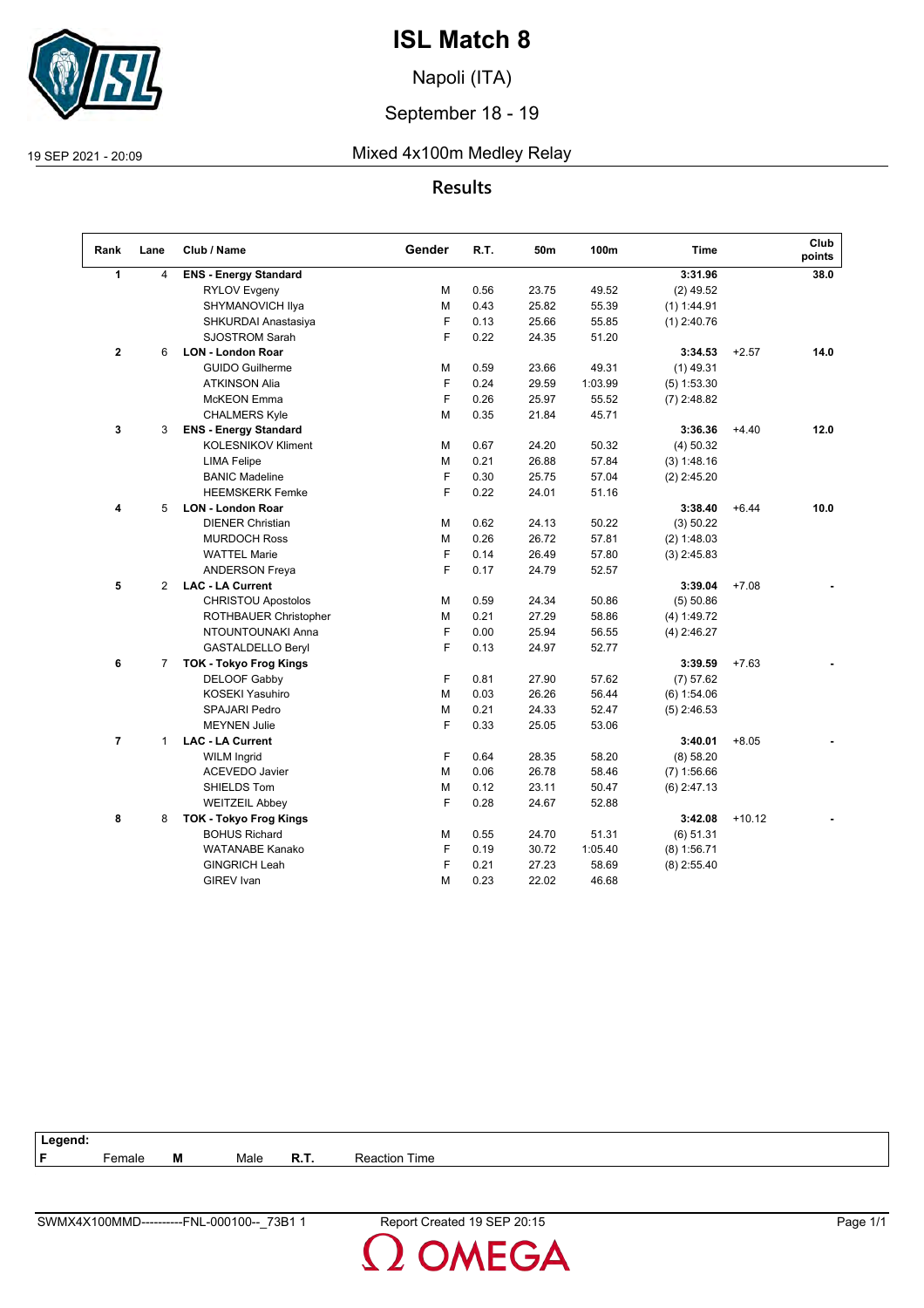

Napoli (ITA)

## September 18 - 19

## 19 SEP 2021 - 20:21 Women's 400m Individual Medley

## **Results**

|           | Record  |         | Splits  |         | Name                        | <b>NAT</b><br>ˈCode | -ocation        | Date        |
|-----------|---------|---------|---------|---------|-----------------------------|---------------------|-----------------|-------------|
| <b>WR</b> | 4:18.94 | 59.38   | 2:06.46 | 3:19.24 | LMONTE Mireia<br><b>BEL</b> | ESP                 | Eindhoven (NED) | 12 AUG 2017 |
| <b>LR</b> | 4:23.25 | 1:01.13 | 2:08.08 | 3:22.12 | OHASHI Yui                  | JPN                 | Budapest (HUN)  | 15 NOV 2020 |

| Rank          | Name<br>Lane                                           | Club<br>Code                                                                        | R.T.                      | Time    | Club<br>points   |
|---------------|--------------------------------------------------------|-------------------------------------------------------------------------------------|---------------------------|---------|------------------|
|               | <b>SHANAHAN Katie</b><br>6.                            | <b>LON</b>                                                                          | 0.75                      | 4:31.83 | 16.0             |
| 50m (1) 29.19 | 100m (2) 1:02.49 150m (2) 1:36.96<br>34.47<br>33.30    | 200m (2) 2:10.58<br>250m (1) 2:49.69<br>300m (2) 3:28.96<br>33.62<br>39.27<br>39.11 | 350m (1) 4:01.21<br>32.25 | 30.62   |                  |
| 2             | <b>FRANCESCHI Sara</b><br>2                            | <b>LAC</b>                                                                          | 0.75                      | 4:32.38 | $+0.55$<br>10.0  |
| 50m (4) 29.74 | 100m (5) 1:03.20<br>150m (4) 1:37.99<br>34.79<br>33.46 | 200m (3) 2:12.09<br>34.10<br>250m (2) 2:50.22<br>300m (1) 3:28.75<br>38.13<br>38.53 | 350m (2) 4:01.65<br>32.90 | 30.73   |                  |
| 3             | <b>OHASHI Yui</b>                                      | TOK.                                                                                | 0.70                      | 4:33.74 | 8.0<br>$+1.91$   |
| 50m (2) 29.30 | 100m (3) 1:03.07<br>150m (3) 1:37.84<br>34.77<br>33.77 | 200m (4) 2:12.20<br>250m (4) 2:51.80<br>300m (3) 3:31.15<br>34.36<br>39.60<br>39.35 | 350m (3) 4:03.17<br>32.02 | 30.57   |                  |
| 4             | <b>GUNES Viktoriya</b><br>4                            | <b>ENS</b>                                                                          | 0.84                      | 4:34.69 | $+2.86$<br>5.0   |
| 50m (6) 29.83 | 100m (7) 1:04.12<br>150m (6) 1:40.45<br>34.29<br>36.33 | 250m (5) 2:53.87<br>300m (4) 3:31.99<br>200m (6) 2:16.31<br>35.86<br>37.56<br>38.12 | 350m (4) 4:03.97<br>31.98 | 30.72   |                  |
| 5             | <b>MADDEN Paige</b>                                    | TOK.                                                                                | 0.71                      | 4:37.49 | 11.0<br>$+5.66$  |
| 50m (3) 29.48 | 100m (1) 1:02.05<br>150m (1) 1:35.51<br>33.46<br>32.57 | 250m (3) 2:50.30<br>200m (1) 2:08.75<br>300m (5) 3:33.36<br>33.24<br>41.55<br>43.06 | 350m (5) 4:05.89<br>32.53 | 31.60   |                  |
| 6             | <b>ROSENDAHL BACH Helena</b>                           | <b>ENS</b>                                                                          | 0.86                      | 4:39.20 | 3.0<br>$+7.37$   |
| 50m (7) 30.07 | 100m (4) 1:03.08<br>150m (5) 1:39.23<br>33.01<br>36.15 | 200m (5) 2:14.29<br>250m (6) 2:54.65<br>300m (6) 3:36.06<br>35.06<br>40.36<br>41.41 | 350m (6) 4:08.47<br>32.41 | 30.73   |                  |
|               | <b>LAHTINEN Laura</b><br>5.                            | <b>LON</b>                                                                          | 0.76                      | 4:47.80 | $+15.97$<br>-1.0 |
| 50m (5) 29.79 | 100m (6) 1:03.77<br>150m (7) 1:43.24<br>39.47<br>33.98 | 200m (7) 2:22.00<br>250m (7) 3:00.87<br>300m (7) 3:40.24<br>38.76<br>38.87<br>39.37 | 350m (7) 4:14.79<br>34.55 | 33.01   |                  |
| 8             | <b>TETEREVKOVA Kotryna</b>                             | LAC                                                                                 | 0.74                      | 4:53.29 | $+21.46$<br>-1.0 |
| 50m (8) 31.96 | 150m (8) 1:48.10<br>100m (8) 1:07.40<br>35.44<br>40.70 | 200m (8) 2:25.48<br>250m (8) 3:03.80<br>300m (8) 3:42.67<br>37.38<br>38.32<br>38.87 | 350m (8) 4:18.98<br>36.31 | 34.31   |                  |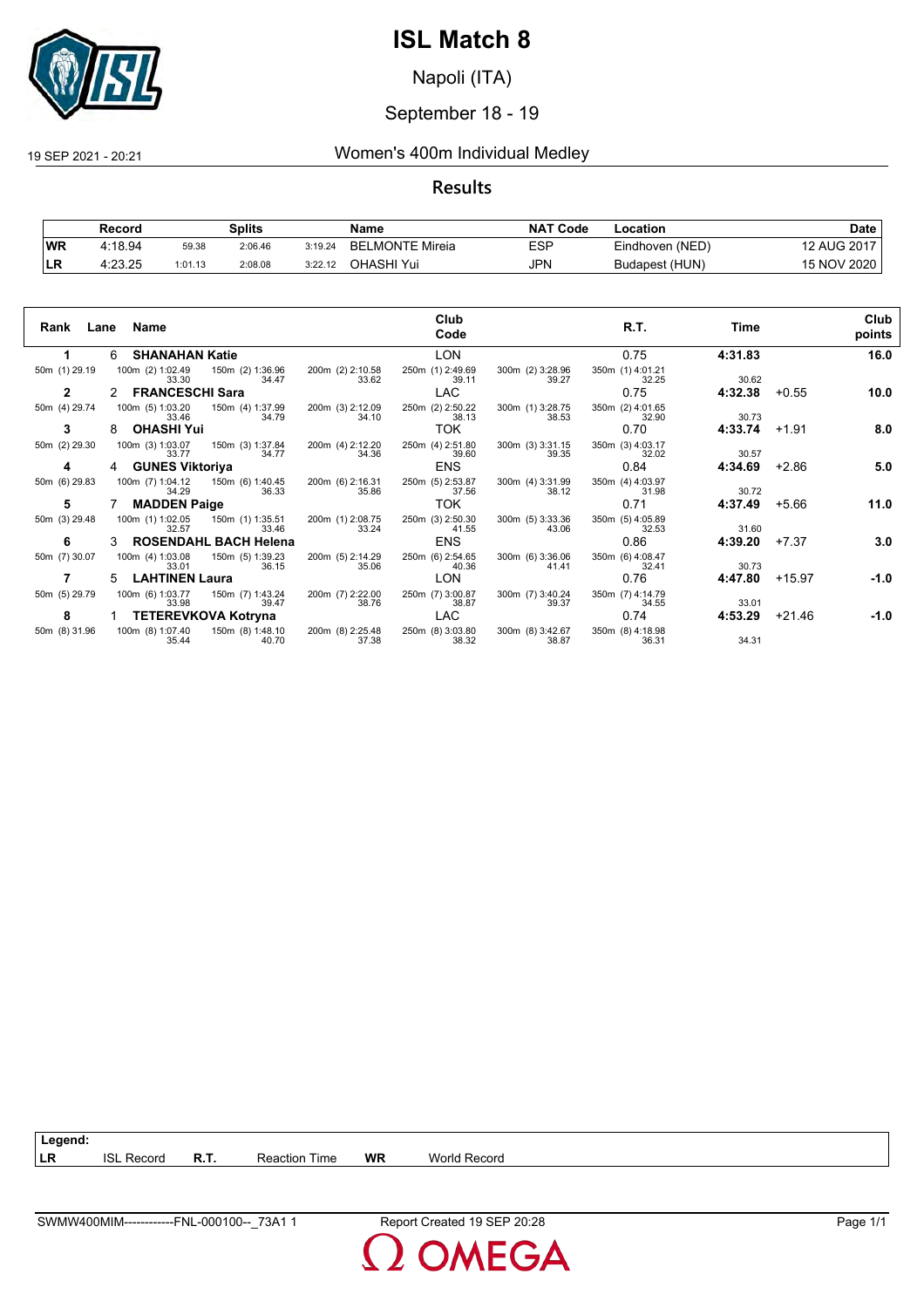

Napoli (ITA)

## September 18 - 19

19 SEP 2021 - 20:28 Men's 400m Individual Medley

## **Results**

|           | Record  |       | Splits  |         | Name               | <b>NAT Code</b> | Location        | Date        |
|-----------|---------|-------|---------|---------|--------------------|-----------------|-----------------|-------------|
| <b>WR</b> | 3:54.81 | 52.35 | 1:51.40 |         | 2:57.90 SETO Daiya | JPN             | Las Vegas (USA) | 20 DEC 2019 |
|           | 3:54.81 | 52.35 | 1:51.40 | 2:57.90 | SETO Daiva         | JPN             | Las Vegas (USA) | 21 DEC 2019 |

| Rank          |                      | Lane Name                  |                                           |                           | Club<br>Code              |                           | R.T.                      | Time    |          | Club<br>points |
|---------------|----------------------|----------------------------|-------------------------------------------|---------------------------|---------------------------|---------------------------|---------------------------|---------|----------|----------------|
| 1.            | 7                    | <b>SETO Daiya</b>          |                                           |                           | <b>TOK</b>                |                           | 0.61                      | 4:00.06 |          | 24.0           |
| 50m (1) 25.01 |                      | 28.74                      | 100m (1) 53.75 150m (1) 1:23.67<br>29.92  | 200m (1) 1:54.18<br>30.51 | 250m (1) 2:28.34<br>34.16 | 300m (1) 3:02.34<br>34.00 | 350m (1) 3:31.88<br>29.54 | 28.18   |          |                |
| $\mathbf{2}$  | 6                    | <b>SCOTT Duncan</b>        |                                           |                           | <b>LON</b>                |                           | 0.65                      | 4:04.61 | $+4.55$  | 7.0            |
| 50m (4) 26.08 |                      | 30.14                      | 100m (5) 56.22 150m (4) 1:27.94<br>31.72  | 200m (3) 1:59.31<br>31.37 | 250m (3) 2:33.31<br>34.00 | 300m (3) 3:08.26<br>34.95 | 350m (2) 3:36.95<br>28.69 | 27.66   |          |                |
| 3             | $\mathcal{P} \equiv$ | <b>HVAS Tomoe</b>          |                                           |                           | <b>LAC</b>                |                           | 0.66                      | 4:05.75 | $+5.69$  | 6.0            |
| 50m (5) 26.19 |                      | 29.86                      | 100m (4) 56.05  150m (5) 1:28.21<br>32.16 | 200m (4) 1:59.60<br>31.39 | 250m (4) 2:33.48<br>33.88 | 300m (2) 3:08.08<br>34.60 | 350m (3) 3:37.66<br>29.58 | 28.09   |          |                |
| 4             |                      | <b>GREENBANK Luke</b>      |                                           |                           | <b>LON</b>                |                           | 0.64                      | 4:06.58 | $+6.52$  | 9.0            |
| 50m (2) 25.72 |                      | $100m$ (=2) 55.49<br>29.77 | 150m (2) 1:25.83<br>30.34                 | 200m (2) 1:55.70<br>29.87 | 250m (2) 2:31.81<br>36.11 | 300m (5) 3:09.13<br>37.32 | 350m (4) 3:38.67<br>29.54 | 27.91   |          |                |
| 5             |                      | <b>SWANSON Charlie</b>     |                                           |                           | <b>ENS</b>                |                           | 0.67                      | 4:08.08 | $+8.02$  | 4.0            |
| 50m (7) 26.72 |                      | 100m (8) 57.60<br>30.88    | 150m (8) 1:29.83<br>32.23                 | 200m (8) 2:02.34<br>32.51 | 250m (6) 2:35.04<br>32.70 | 300m (6) 3:09.51<br>34.47 | 350m (6) 3:39.33<br>29.82 | 28.75   |          |                |
| 6             | 8                    | <b>PASYNKOV Daniil</b>     |                                           |                           | TOK.                      |                           | 0.72                      | 4:08.12 | $+8.06$  | 3.0            |
| 50m (3) 25.81 |                      | $100m$ (=2) 55.49<br>29.68 | 150m (3) 1:27.63<br>32.14                 | 200m (5) 1:59.69<br>32.06 | 250m (5) 2:33.81<br>34.12 | 300m (4) 3:08.98<br>35.17 | 350m (5) 3:39.24<br>30.26 | 28.88   |          |                |
|               | 4                    | <b>MAHONEY Travis</b>      |                                           |                           | <b>ENS</b>                |                           | 0.69                      | 4:10.12 | +10.06   |                |
| 50m (8) 26.93 |                      | 100m (7) 57.48<br>30.55    | 150m (6) 1:28.70<br>31.22                 | 200m (6) 1:59.75<br>31.05 | 250m (7) 2:35.22<br>35.47 | 300m (7) 3:11.66<br>36.44 | 350m (7) 3:41.64<br>29.98 | 28.48   |          |                |
| 8             |                      | <b>DEVINE Abrahm</b>       |                                           |                           | <b>LAC</b>                |                           | 0.71                      | 4:11.81 | $+11.75$ |                |
| 50m (6) 26.41 |                      | 100m (6) 56.69<br>30.28    | 150m (7) 1:28.97<br>32.28                 | 200m (7) 2:01.50<br>32.53 | 250m (8) 2:36.09<br>34.59 | 300m (8) 3:12.99<br>36.90 | 350m (8) 3:43.30<br>30.31 | 28.51   |          |                |

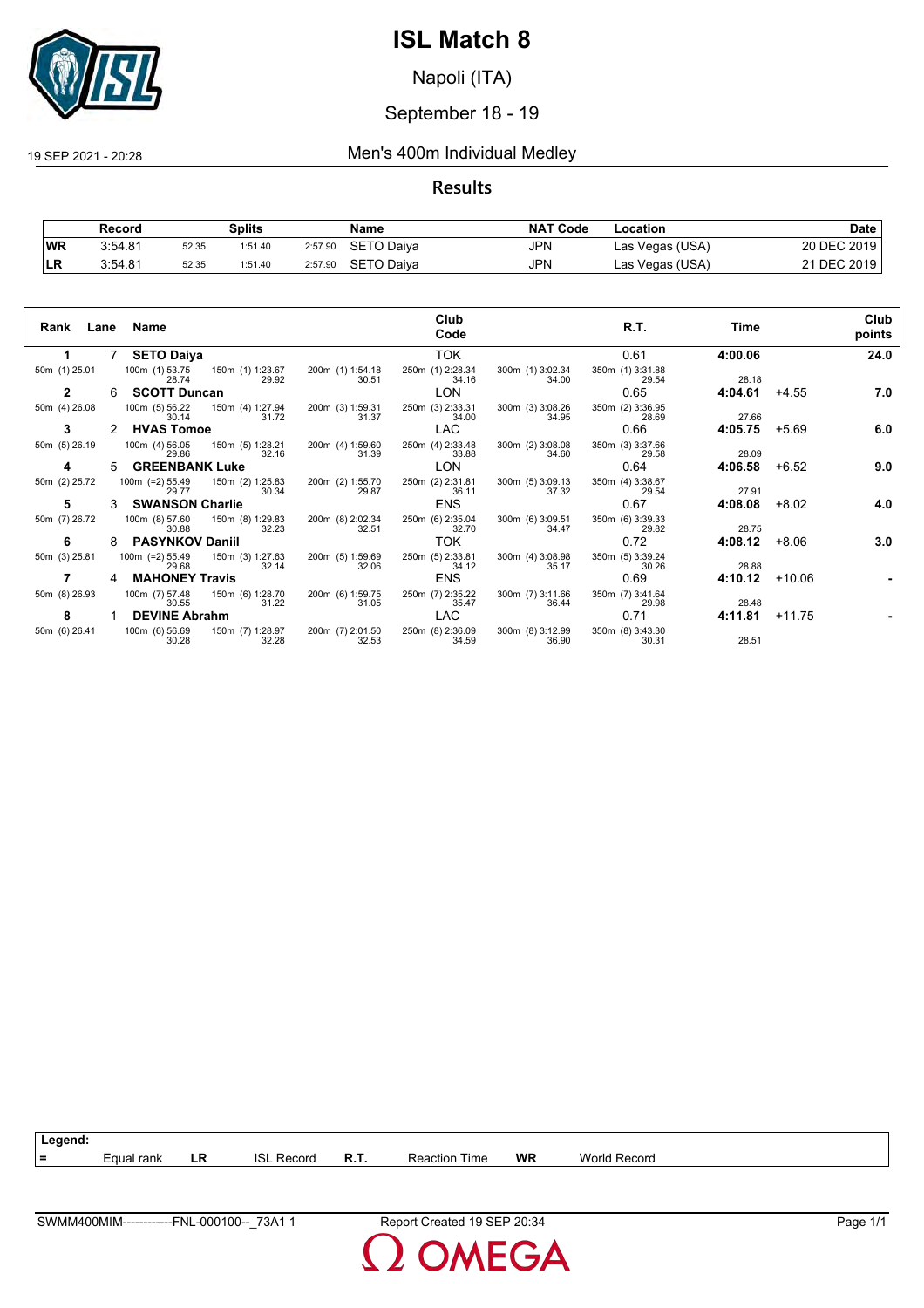

Napoli (ITA)

## September 18 - 19

## 19 SEP 2021 - 20:45 Women's 50m Backstroke Skins

## **Results**

|            | Record Name |                      | <b>NAT Code</b> | Location       | Date,       |
|------------|-------------|----------------------|-----------------|----------------|-------------|
| <b>IWR</b> |             | 25.60 TOUSSAINT Kira | <b>NED</b>      | Budapest (HUN) | 14 NOV 2020 |
| ILR        |             | 25.60 TOUSSAINT Kira | NED             | Budapest (HUN) | 14 NOV 2020 |

#### **Round 1**

| Rank         | Lane | Name                      | <b>Club Code</b> | R.T. | Time  |         | Club points    |          |
|--------------|------|---------------------------|------------------|------|-------|---------|----------------|----------|
|              | 6    | <b>TOUSSAINT Kira</b>     | <b>LON</b>       | 0.52 | 25.73 |         | 15.0           | <b>Q</b> |
| $\mathbf{2}$ |      | <b>WILM Ingrid</b>        | LAC.             | 0.62 | 26.39 | $+0.66$ | 7.0            | $\Omega$ |
| 3            | 4    | <b>HARVEY Mary-Sophie</b> | <b>ENS</b>       | 0.59 | 26.41 | $+0.68$ | 6.0            | Q        |
| 4            |      | <b>DELOOF Catie</b>       | <b>TOK</b>       | 0.66 | 26.67 | $+0.94$ | 5.0            | Q        |
| 5            | 3    | <b>KUBOVA Simona</b>      | <b>ENS</b>       | 0.59 | 26.78 | $+1.05$ | 4.0            |          |
| 6            | 5.   | <b>McKEON Emma</b>        | <b>LON</b>       | 0.82 | 26.88 | $+1.15$ | $\blacksquare$ |          |
| 7            | 2    | <b>GASSON Helena</b>      | LAC.             | 0.60 | 27.01 | $+1.28$ |                |          |
| 8            | 8    | <b>TETZLOFF AIV</b>       | <b>TOK</b>       | 0.60 | 27.06 | $+1.33$ |                |          |

#### **Round 2**

| Rank | Lane | Name                      | <b>Club Code</b> | R.T. | Time  |         | Club points |   |
|------|------|---------------------------|------------------|------|-------|---------|-------------|---|
|      |      | <b>WILM Ingrid</b>        | LAC              | 0.63 | 26.68 |         | 9.0         | Q |
|      | 4    | <b>HARVEY Mary-Sophie</b> | <b>ENS</b>       | 0.61 | 27.37 | $+0.69$ | 7.0         | Q |
|      | 'n.  | <b>TOUSSAINT Kira</b>     | LON              | 0.52 | 27.44 | $+0.76$ | 6.0         |   |
| л    |      | <b>DELOOF Catie</b>       | ток              | 0.62 | 27.54 | $+0.86$ | 5.0         |   |

#### **Final**

| Rank | Lane | Name                      | <b>Club Code</b> | <b>R.T.</b> | Time             | Club points              |
|------|------|---------------------------|------------------|-------------|------------------|--------------------------|
|      |      | <b>WILM Ingrid</b>        | LAC.             | 0.63        | 26.92            | 21.0                     |
|      |      | <b>HARVEY Mary-Sophie</b> | ENS              | 0.64        | 28.94<br>$+2.02$ | $\overline{\phantom{a}}$ |

| Legend: |                        |                          |             |                      |    |                     |  |
|---------|------------------------|--------------------------|-------------|----------------------|----|---------------------|--|
| l LR    | <b>ISL</b><br>. Record | Qualified for next phase | <b>R.T.</b> | <b>Reaction Time</b> | WR | <b>World Record</b> |  |
|         |                        |                          |             |                      |    |                     |  |

**OMEGA**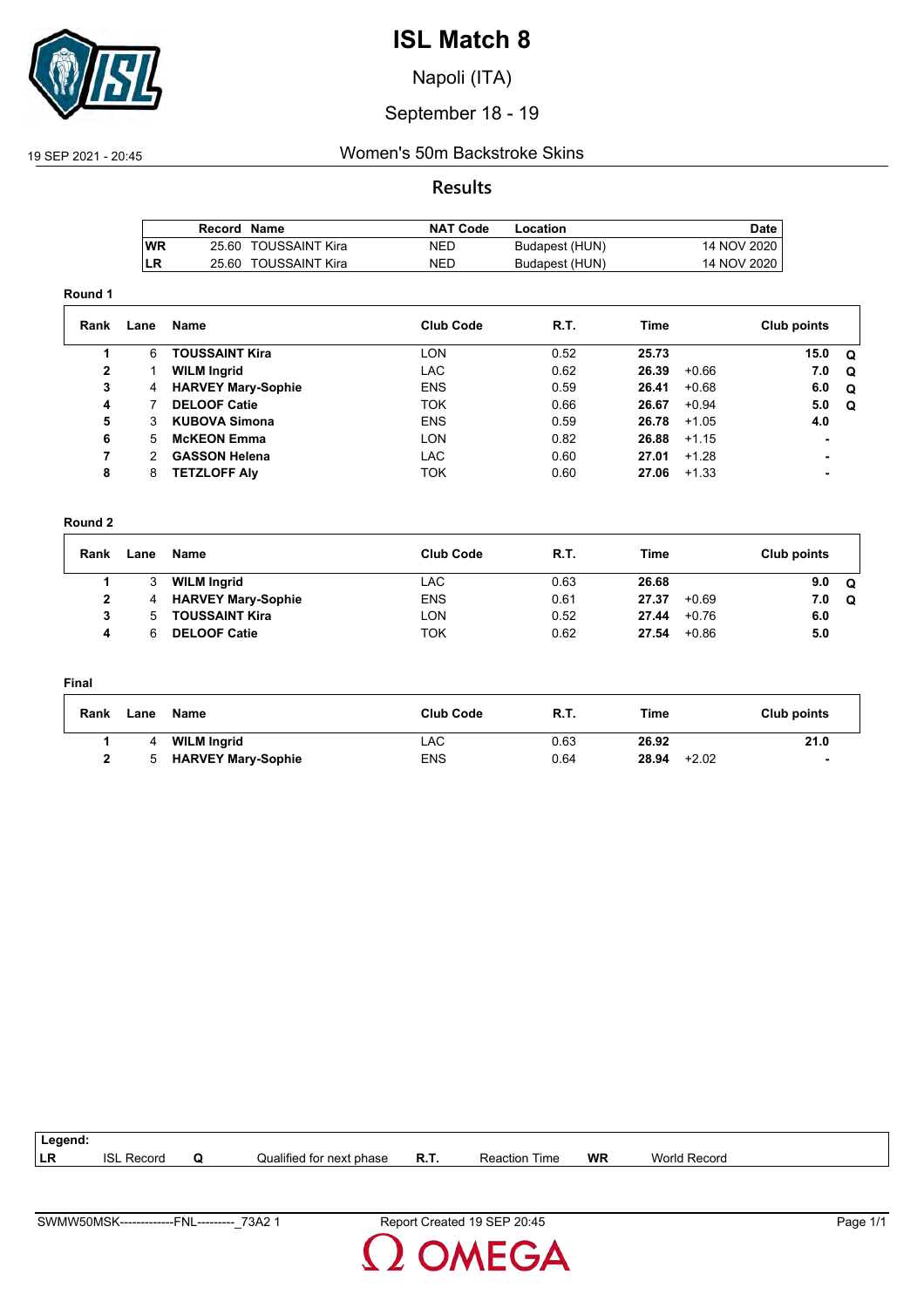

Napoli (ITA)

September 18 - 19

19 SEP 2021 - 20:45 Women's 50m Backstroke Skins

## **Results Summary**

|   | Rank   Name               | Club       | Round 1       |      | Round 2       |      | Final                    | <b>Points</b> |
|---|---------------------------|------------|---------------|------|---------------|------|--------------------------|---------------|
|   |                           | Code       | <b>Points</b> | Rank | <b>Points</b> | Rank | <b>Points</b>            | <b>Total</b>  |
|   | <b>WILM Ingrid</b>        | <b>LAC</b> | 7.0           | 2    | 9.0           |      | 21.0                     | 37.0          |
| 2 | <b>TOUSSAINT Kira</b>     | LON        | 15.0          |      | 6.0           | ◠    |                          | 21.0          |
| 3 | <b>HARVEY Mary-Sophie</b> | <b>ENS</b> | 6.0           | 3    | 7.0           | ົ    | $\overline{\phantom{0}}$ | 13.0          |
| 4 | <b>DELOOF Catie</b>       | <b>TOK</b> | 5.0           | 4    | 5.0           |      |                          | 10.0          |
| 5 | <b>KUBOVA Simona</b>      | <b>ENS</b> | 4.0           | 5    |               |      |                          | 4.0           |
| 6 | <b>GASSON Helena</b>      | <b>LAC</b> |               | 7    |               |      |                          |               |
| 6 | <b>McKEON Emma</b>        | LON        |               | 6    |               |      |                          |               |
| 6 | <b>TETZLOFF Alv</b>       | <b>TOK</b> |               | 8    |               |      |                          |               |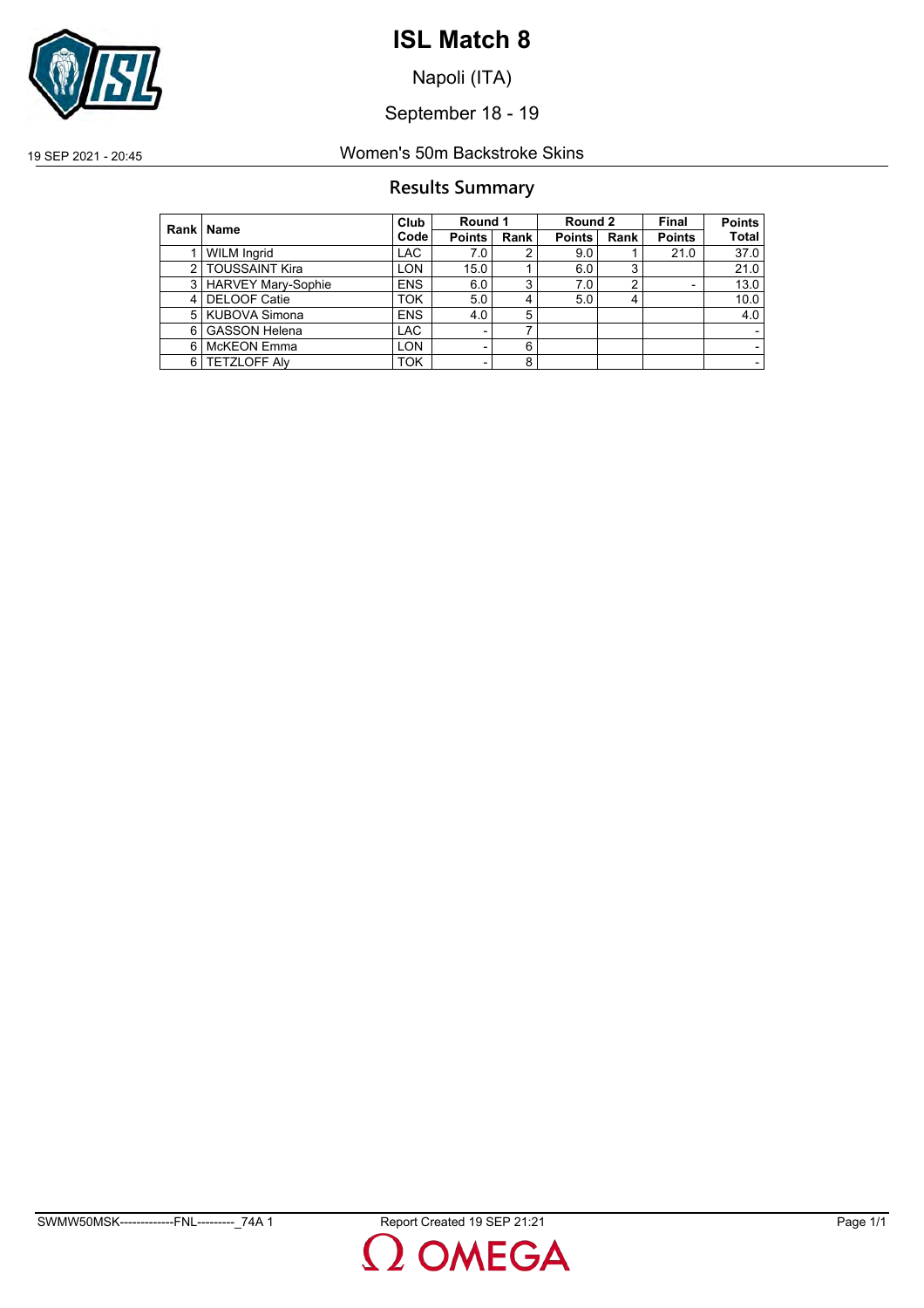

Napoli (ITA)

## September 18 - 19

## 19 SEP 2021 - 20:57 Men's 50m Butterfly Skins

## **Results**

|      | Record Name |                       | <b>NAT Code</b> | Location       | Date        |
|------|-------------|-----------------------|-----------------|----------------|-------------|
| l WR |             | 21.75 SANTOS Nicholas | BRA             | Budapest (HUN) | 6 OCT 2018  |
| ILR  |             | 21.78 SANTOS Nicholas | BRA             | Budapest (HUN) | 10 NOV 2020 |

#### **Round 1**

| Rank | Lane | Name                    | <b>Club Code</b> | R.T. | Time  |         | Club points |          |
|------|------|-------------------------|------------------|------|-------|---------|-------------|----------|
|      |      | <b>KAWAMOTO Takeshi</b> | <b>TOK</b>       | 0.63 | 22.53 |         | 9.0         | <b>Q</b> |
| $=2$ |      | <b>SHIELDS Tom</b>      | LAC.             | 0.72 | 22.55 | $+0.02$ | 6.5         | . വ      |
| $=2$ | 6    | <b>CARTER Dylan</b>     | <b>LON</b>       | 0.66 | 22.55 | $+0.02$ | 6.5         | . വ      |
| 4    | 3    | <b>PROUD Ben</b>        | <b>ENS</b>       | 0.58 | 22.74 | $+0.21$ | 5.0         | Q        |
| 5    | 4    | le CLOS Chad            | <b>ENS</b>       | 0.59 | 22.78 | $+0.25$ | 4.0         |          |
| 6    | 2    | <b>HELD Ryan</b>        | <b>LAC</b>       | 0.62 | 22.80 | $+0.27$ | 3.0         |          |
| 7    | 5.   | <b>LANZA Vini</b>       | <b>LON</b>       | 0.65 | 22.86 | $+0.33$ | 2.0         |          |
| 8    | 8    | <b>MOROZOV Vladimir</b> | <b>TOK</b>       | 0.64 | 22.93 | $+0.40$ | 1.0         |          |

#### **Round 2**

| Rank | Lane | Name                    | Club Code  | <b>R.T.</b> | Time  |         | Club points |          |
|------|------|-------------------------|------------|-------------|-------|---------|-------------|----------|
|      |      | <b>SHIELDS Tom</b>      | LAC        | 0.75        | 23.03 |         | 9.0         | $\Omega$ |
| 2    |      | <b>KAWAMOTO Takeshi</b> | <b>TOK</b> | 0.64        | 23.34 | $+0.31$ | 7.0         | $\Omega$ |
| 3    | -5.  | <b>CARTER Dylan</b>     | LON        | 0.69        | 23.47 | $+0.44$ | 6.0         |          |
| 4    |      | <b>PROUD Ben</b>        | <b>ENS</b> | 0.59        | 23.86 | $+0.83$ | 5.0         |          |

#### **Final**

| Rank | Lane | Name               | <b>Club Code</b> | <b>R.T.</b> | Time             | Club points |
|------|------|--------------------|------------------|-------------|------------------|-------------|
|      |      | <b>SHIELDS Tom</b> | LAC.             | 0.75        | 23.46            | 14.0        |
|      |      | KAWAMOTO Takeshi   | ток              | 0.64        | 23.89<br>$+0.43$ | 7.0         |

| Legend: |                   |   |                          |             |                  |    |              |  |
|---------|-------------------|---|--------------------------|-------------|------------------|----|--------------|--|
| LR      | <b>ISL Record</b> | w | Qualified for next phase | <b>R.T.</b> | Reaction<br>Time | WR | World Record |  |
|         |                   |   |                          |             |                  |    |              |  |

**OMEGA**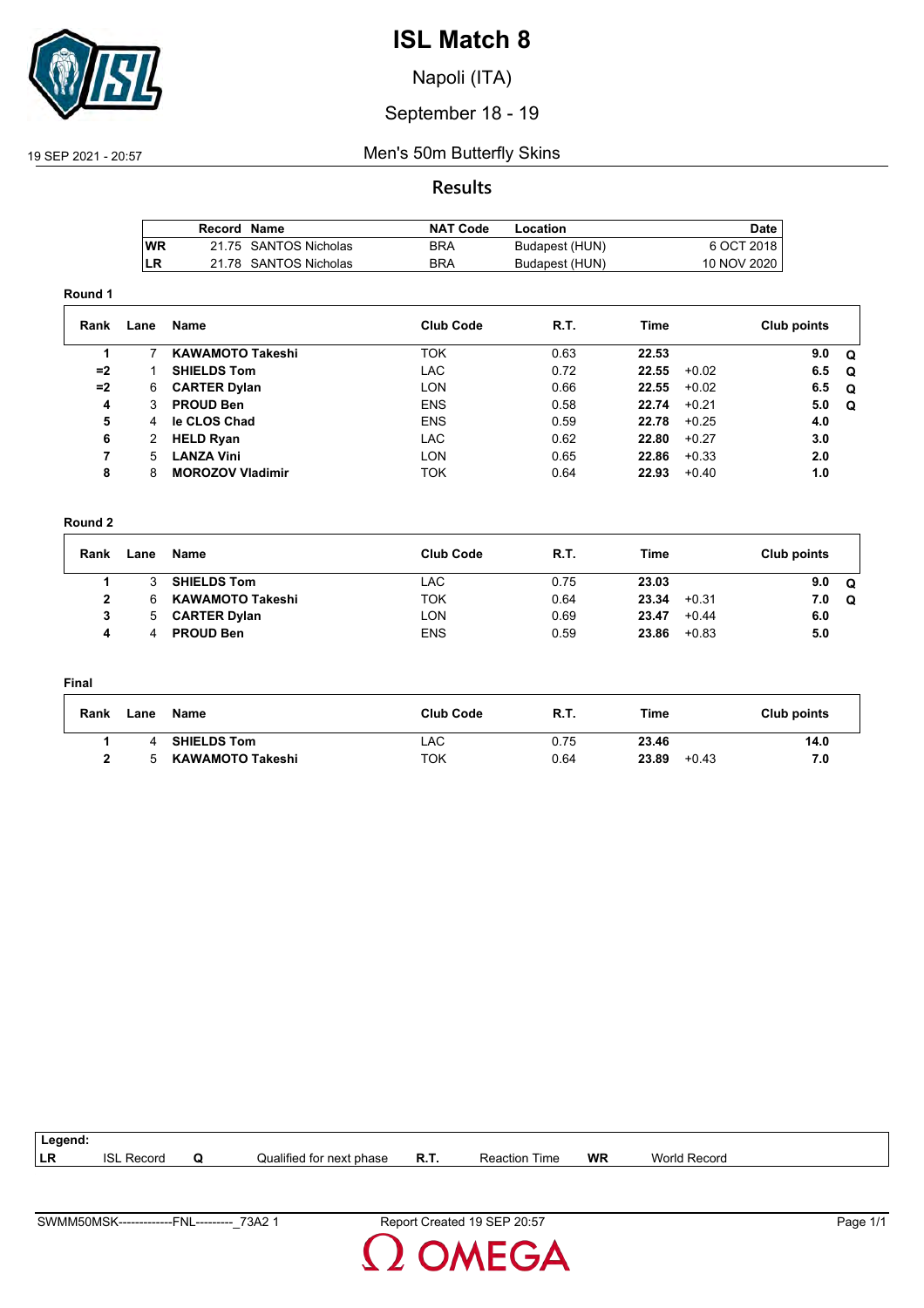

Napoli (ITA)

September 18 - 19

19 SEP 2021 - 20:57 Men's 50m Butterfly Skins

## **Results Summary**

|   | Rank   Name             | Club              |               | Round 1 |               | Round 2        |               | <b>Points</b> |
|---|-------------------------|-------------------|---------------|---------|---------------|----------------|---------------|---------------|
|   |                         | Code <sup>l</sup> | <b>Points</b> | Rank    | <b>Points</b> | Rank           | <b>Points</b> | <b>Total</b>  |
|   | SHIELDS Tom             | <b>LAC</b>        | 6.5           | $=2$    | 9.0           |                | 14.0          | 29.5          |
| 2 | <b>KAWAMOTO Takeshi</b> | <b>TOK</b>        | 9.0           |         | 7.0           | 2              | 7.0           | 23.0          |
| 3 | <b>CARTER Dylan</b>     | LON               | 6.5           | $=2$    | 6.0           | 3              |               | 12.5          |
| 4 | PROUD Ben               | <b>ENS</b>        | 5.0           | 4       | 5.0           | $\overline{4}$ |               | 10.0          |
| 5 | le CLOS Chad            | <b>ENS</b>        | 4.0           | 5       |               |                |               | 4.0           |
| 6 | <b>HELD Ryan</b>        | <b>LAC</b>        | 3.0           | 6       |               |                |               | 3.0           |
|   | <b>LANZA Vini</b>       | <b>LON</b>        | 2.0           | ⇁       |               |                |               | 2.0           |
|   | 8   MOROZOV Vladimir    | <b>TOK</b>        | 1.0           | 8       |               |                |               | 1.0           |

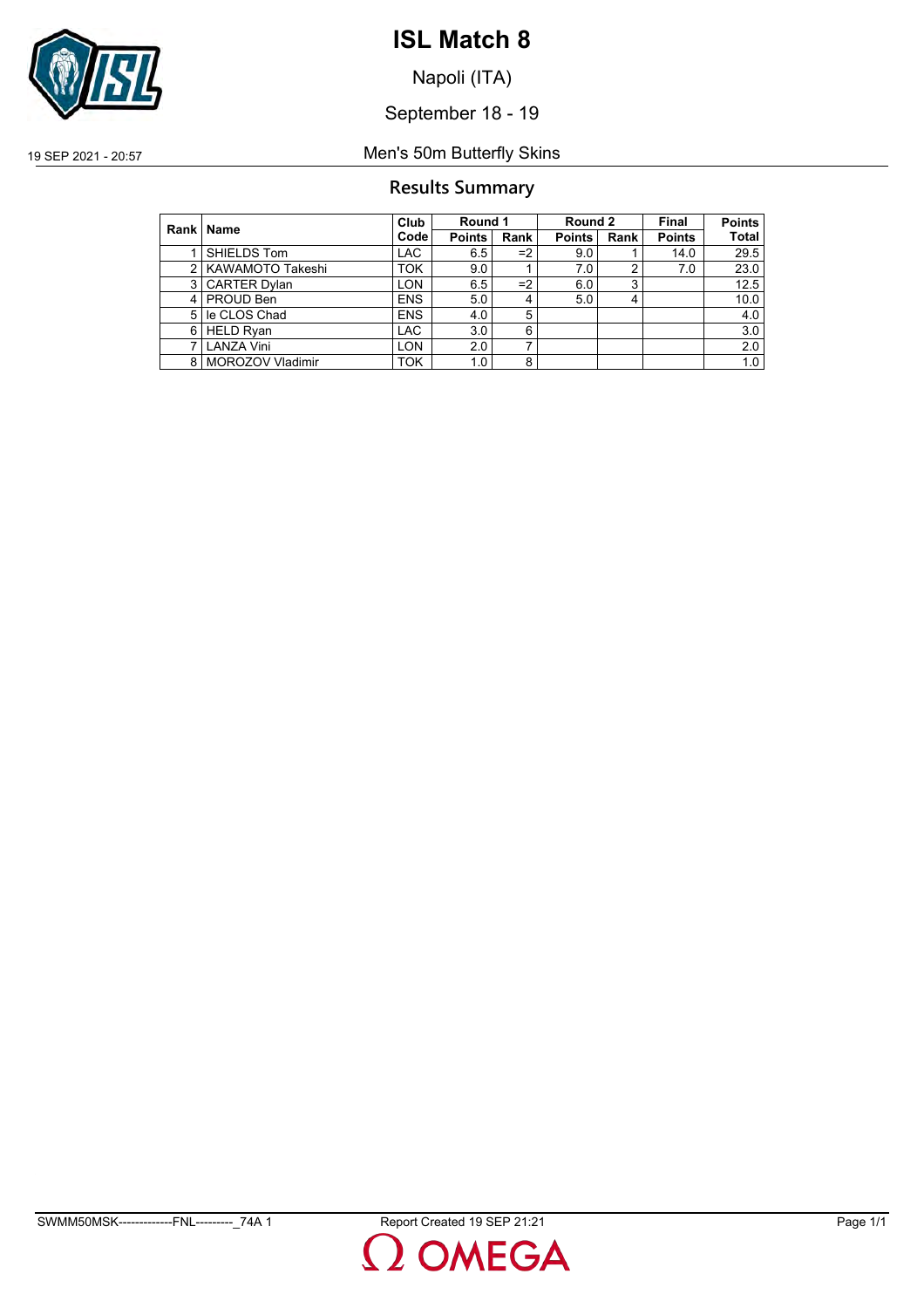

Napoli (ITA)

September 18 - 19

Swimming

## **Club Standings**

After 39 of 39 Events

| Rank | Club             | <b>Club Code</b> | Men   | Women | Mixed                    | Total |
|------|------------------|------------------|-------|-------|--------------------------|-------|
|      | Energy Standard  | <b>ENS</b>       | 211.5 | 245.5 | 50.0                     | 507.0 |
|      | London Roar      | LON              | 241.0 | 221.5 | 24.0                     | 486.5 |
|      | LA Current       | LAC              | 190.5 | 205.0 | $\overline{\phantom{0}}$ | 395.5 |
| 4    | Tokyo Frog Kings | TOK              | 208.0 | 171.0 | -                        | 379.0 |

**HVAS Tomoe (LAC) disqualification has been overturned**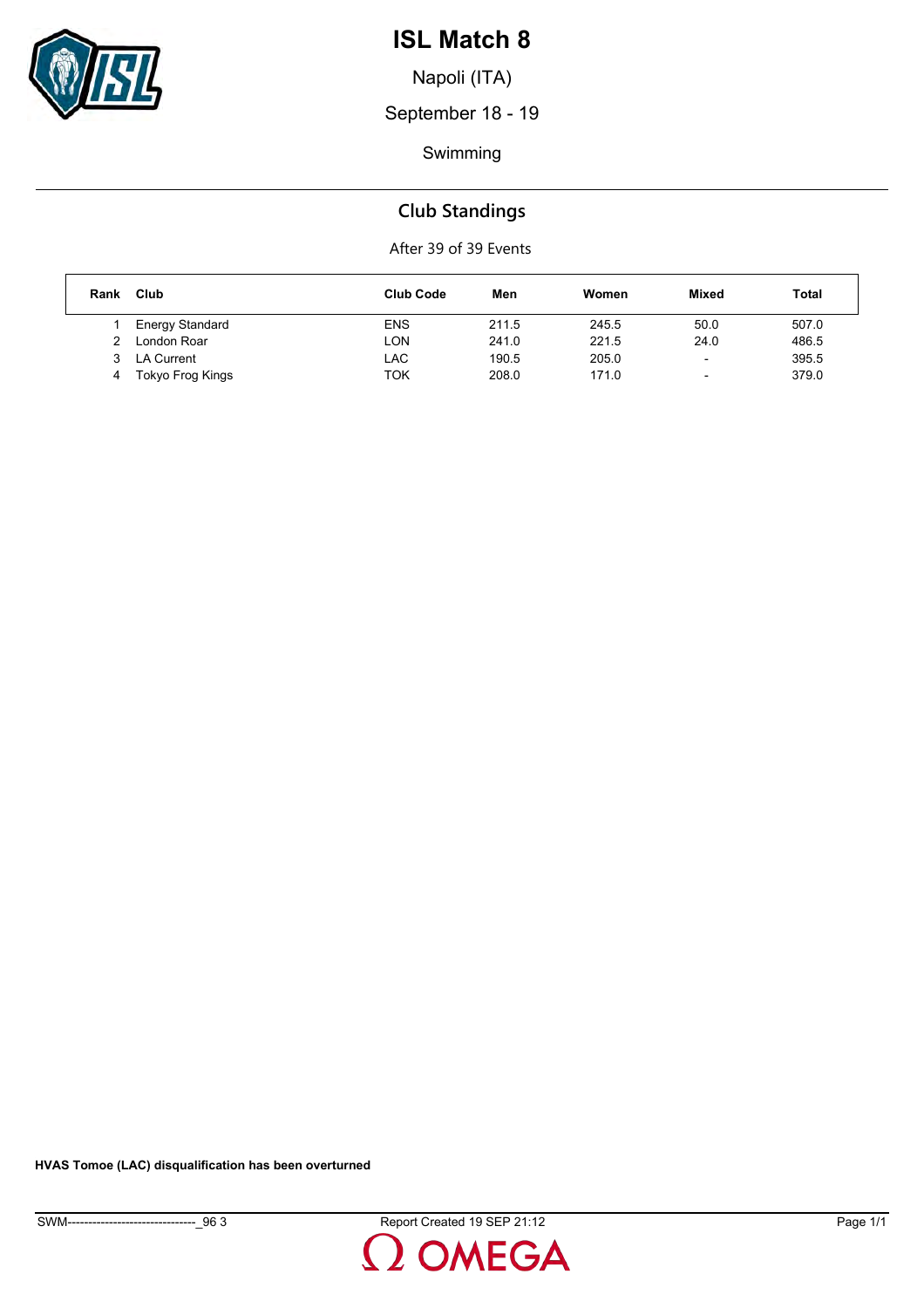

Napoli (ITA)

September 18 - 19

Swimming

## **Match MVP Standings**

## **After 39 of 39 Events**

| Rank           | Name                      | <b>Club Code</b> | <b>Ranking Points</b> | <b>Bonus Points</b>      | Total |
|----------------|---------------------------|------------------|-----------------------|--------------------------|-------|
| 1              | SHYMANOVICH Ilya          | <b>ENS</b>       | 36.0                  | ÷,                       | 64.0  |
| 2              | <b>WILM Ingrid</b>        | LAC              | 44.5                  |                          | 57.0  |
| 3              | <b>SCOTT Duncan</b>       | LON              | 50.0                  |                          | 52.0  |
| 4              | <b>SETO Daiya</b>         | <b>TOK</b>       | 35.5                  | $\overline{\phantom{0}}$ | 47.5  |
| 4              | <b>McKEON</b> Emma        | <b>LON</b>       | 43.5                  | $\overline{a}$           | 47.5  |
| 6              | <b>SJOSTROM Sarah</b>     | <b>ENS</b>       | 34.0                  |                          | 45.0  |
| $\overline{7}$ | <b>HAUGHEY Siobhan</b>    | <b>ENS</b>       | 35.5                  | $\overline{a}$           | 44.5  |
| 8              | SHIELDS Tom               | LAC              | 41.3                  |                          | 44.3  |
| 9              | HARVEY Mary-Sophie        | <b>ENS</b>       | 41.0                  |                          | 38.5  |
| 10             | <b>RYLOV Evgeny</b>       | <b>ENS</b>       | 32.5                  | $\overline{\phantom{a}}$ | 37.5  |
| 10             | <b>ATKINSON Alia</b>      | LON              | 26.0                  | $\overline{a}$           | 37.5  |
| 12             | <b>TOUSSAINT Kira</b>     | LON              | 30.0                  |                          | 34.5  |
| 13             | <b>GUIDO Guilherme</b>    | LON              | 25.0                  |                          | 34.0  |
| 14             | <b>CHALMERS Kyle</b>      | LON              | 29.5                  |                          | 33.5  |
| 15             | <b>MADDEN Paige</b>       | <b>TOK</b>       | 31.0                  |                          | 32.0  |
| 16             | KAWAMOTO Takeshi          | <b>TOK</b>       | 31.5                  | $\overline{\phantom{a}}$ | 30.5  |
| 17             | DELOOF Catie              | <b>TOK</b>       | 30.0                  | $\overline{a}$           | 30.0  |
| 18             | <b>WEITZEIL Abbey</b>     | LAC              | 26.0                  |                          | 29.0  |
| 19             | <b>GORBENKO Anastasia</b> | LAC              | 27.0                  | $\overline{a}$           | 28.0  |
| 20             | <b>HVAS Tomoe</b>         | LAC              | 28.5                  |                          | 26.5  |
| 21             | SHKURDAI Anastasiya       | <b>ENS</b>       | 20.5                  |                          | 25.5  |
| 22             | le CLOS Chad              | <b>ENS</b>       | 24.5                  | $\overline{a}$           | 24.5  |
| 23             | <b>CARTER Dylan</b>       | LON              | 22.8                  | ÷                        | 23.8  |
| 24             | <b>SHANAHAN Katie</b>     | <b>LON</b>       | 22.0                  |                          | 23.0  |
| 25             | PROUD Ben                 | <b>ENS</b>       | 21.0                  | $\overline{a}$           | 21.0  |
| 26             | <b>WATTEL Marie</b>       | LON              | 19.0                  |                          | 20.5  |
| 27             | CHIKUNOVA Evgenia         | <b>ENS</b>       | 20.0                  |                          | 20.0  |
| 27             | <b>GREENBANK Luke</b>     | LON              | 20.0                  | $\overline{\phantom{a}}$ | 20.0  |
| 27             | KOSEKI Yasuhiro           | <b>TOK</b>       | 20.0                  |                          | 20.0  |
| 30             | <b>IGARASHI Chihiro</b>   | <b>TOK</b>       | 20.5                  |                          | 19.5  |
| 31             | <b>MALYUTIN Martin</b>    | LAC              | 19.0                  |                          | 19.0  |
| 32             | <b>ROONEY Maxime</b>      | LAC              | 18.5                  | $\overline{a}$           | 18.5  |
| 33             | ZIRK Kregor               | <b>ENS</b>       | 18.0                  |                          | 18.0  |
| 33             | <b>TEIJONSALO Fanny</b>   | <b>ENS</b>       | 13.0                  | ÷                        | 18.0  |
| 35             | <b>DIENER Christian</b>   | LON              | 17.5                  | $\overline{a}$           | 17.5  |
| 36             | <b>LIMA Felipe</b>        | <b>ENS</b>       | 17.0                  |                          | 17.0  |
| 37             | <b>ACEVEDO Javier</b>     | LAC              | 18.5                  |                          | 16.5  |
| 37             | <b>WATANABE Kanako</b>    | <b>TOK</b>       | 16.5                  |                          | 16.5  |
| 37             | <b>NEMETH Nandor</b>      | <b>TOK</b>       | 16.5                  |                          | 16.5  |
| 40             | MOROZOV Vladimir          | <b>TOK</b>       | 16.0                  |                          | 16.0  |
| 41             | <b>DUMONT Valentine</b>   | LAC              | 15.5                  |                          | 15.5  |
| 42             | <b>HEEMSKERK Femke</b>    | <b>ENS</b>       | 9.5                   |                          | 14.5  |
| 42             | <b>HELD Ryan</b>          | LAC              | 14.5                  |                          | 14.5  |
| 42             | <b>LANZA Vini</b>         | LON              | 16.5                  |                          | 14.5  |
| 42             | NAKAMURA Katsumi          | <b>LON</b>       | 11.5                  |                          | 14.5  |
| 46             | <b>GASTALDELLO Beryl</b>  | LAC              | 14.0                  |                          | 14.0  |
| 46             | ROSENDAHL BACH Helena     | <b>ENS</b>       | 16.0                  |                          | 14.0  |
| 46             | <b>FRANCESCHI Sara</b>    | LAC              | 16.0                  |                          | 14.0  |
| 46             | <b>TUCKER Miranda</b>     | <b>TOK</b>       | 14.0                  |                          | 14.0  |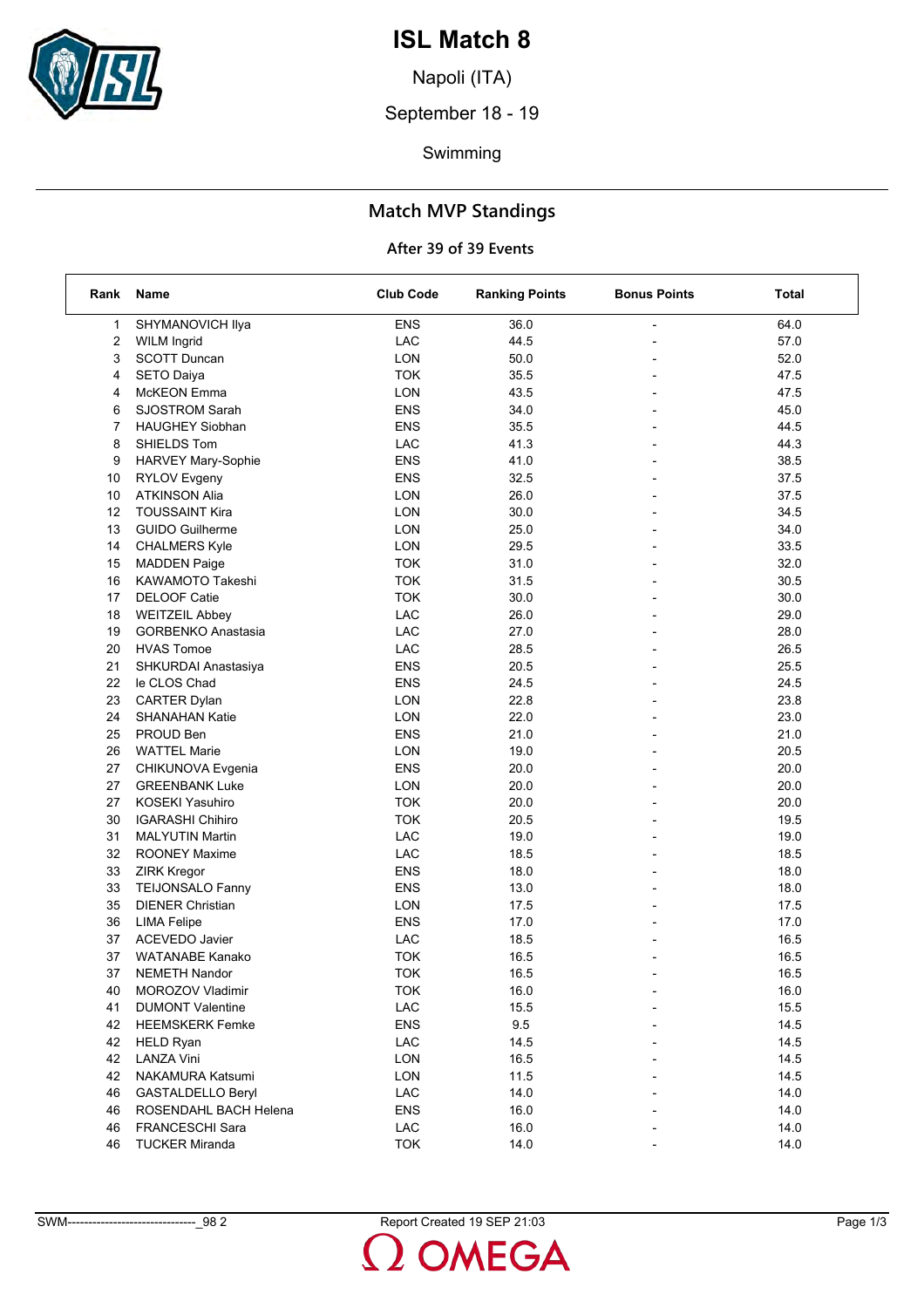

Napoli (ITA)

September 18 - 19

Swimming

## **Match MVP Standings**

## **After 39 of 39 Events**

| Rank | Name                       | <b>Club Code</b> | <b>Ranking Points</b> | <b>Bonus Points</b>      | <b>Total</b> |
|------|----------------------------|------------------|-----------------------|--------------------------|--------------|
| 46   | OHASHI Yui                 | <b>TOK</b>       | 15.0                  |                          | 14.0         |
| 51   | PICKREM Sydney             | LON              | 13.5                  |                          | 13.5         |
| 52   | <b>BANIC Madeline</b>      | <b>ENS</b>       | 13.0                  |                          | 13.0         |
| 52   | <b>SPAJARI Pedro</b>       | <b>TOK</b>       | 15.0                  | $\overline{a}$           | 13.0         |
| 54   | <b>LAZOR Annie</b>         | <b>LON</b>       | 14.0                  |                          | 12.0         |
| 54   | <b>TARASEVICH Grigory</b>  | <b>TOK</b>       | 12.0                  |                          | 12.0         |
| 54   | PASYNKOV Daniil            | <b>TOK</b>       | 13.0                  |                          | 12.0         |
| 57   | <b>KOLESNIKOV Kliment</b>  | <b>ENS</b>       | 13.5                  |                          | 11.5         |
| 57   | <b>MORIMOTO Teppei</b>     | <b>LON</b>       | 11.5                  |                          | 11.5         |
| 57   | NTOUNTOUNAKI Anna          | LAC              | 11.5                  | $\overline{a}$           | 11.5         |
| 60   | PINZUTI Alessandro         | <b>TOK</b>       | 11.0                  |                          | 11.0         |
| 60   | PILATO Benedetta           | <b>ENS</b>       | 11.0                  |                          | 11.0         |
| 62   | <b>CLARK</b> Imogen        | LAC              | 10.5                  |                          | 10.5         |
| 63   | <b>KUBOVA Simona</b>       | <b>ENS</b>       | 10.0                  |                          | 10.0         |
| 63   | <b>MURDOCH Ross</b>        | <b>LON</b>       | 15.0                  |                          | 10.0         |
| 63   | <b>ATHERTON Minna</b>      | <b>LON</b>       | 10.0                  | $\overline{\phantom{0}}$ | 10.0         |
| 63   | <b>MACINNES Keanna</b>     | <b>TOK</b>       | 10.0                  |                          | 10.0         |
| 67   | <b>CHRISTOU Apostolos</b>  | LAC              | 9.5                   |                          | 9.5          |
| 67   | <b>TETZLOFF Aly</b>        | <b>TOK</b>       | 10.0                  | $\overline{a}$           | 9.5          |
| 67   | <b>GASSON Helena</b>       | LAC              | 12.5                  |                          | 9.5          |
| 70   | <b>SWANSON Charlie</b>     | <b>ENS</b>       | 11.0                  |                          | 9.0          |
| 70   | <b>MUREZ Andi</b>          | <b>LON</b>       | 10.0                  | $\overline{\phantom{0}}$ | 9.0          |
| 72   | DELOOF Gabby               | <b>TOK</b>       | 11.5                  |                          | 8.5          |
| 72   | ROTHBAUER Christopher      | LAC              | 15.5                  |                          | 8.5          |
| 74   | <b>MANAUDOU Florent</b>    | <b>ENS</b>       | 8.0                   |                          | 8.0          |
| 75   | <b>MILDRED Edward</b>      | LON              | 4.5                   |                          | 7.5          |
| 75   | <b>SCHEFFER Fernando</b>   | LAC              | 7.5                   |                          | 7.5          |
| 75   | <b>QUINTERO Cristian</b>   | <b>TOK</b>       | 7.5                   | $\overline{a}$           | 7.5          |
| 78   | <b>BIANCHI Ilaria</b>      | LON              | 7.0                   |                          | 7.0          |
| 78   | <b>GUNES Viktoriya</b>     | <b>ENS</b>       | 9.0                   |                          | 7.0          |
| 78   | <b>ZHILKIN Andrey</b>      | <b>ENS</b>       | 9.0                   | $\overline{a}$           | 7.0          |
| 81   | <b>CORREIA Breno</b>       | LAC              | 6.0                   |                          | 6.0          |
| 81   | <b>GINGRICH Leah</b>       | <b>TOK</b>       | 7.0                   |                          | 6.0          |
| 83   | <b>ANDERSON Freya</b>      | LON              | 5.5                   | $\overline{\phantom{0}}$ | 5.5          |
| 83   | <b>BOHUS Richard</b>       | <b>TOK</b>       | 6.5                   |                          | 5.5          |
| 85   | <b>INCERTI Zac</b>         | <b>LON</b>       | 5.0                   |                          | 5.0          |
| 85   | <b>BRZOSKOWSKI Maarten</b> | <b>TOK</b>       | 6.0                   |                          | 5.0          |
| 87   | <b>PINFOLD Brett</b>       | LAC              | 4.5                   |                          | 4.5          |
| 88   | <b>MAHONEY Travis</b>      | ENS              | 8.0                   |                          | 4.0          |
| 88   | <b>VALL Jessica</b>        | <b>ENS</b>       | 5.0                   |                          | 4.0          |
| 88   | <b>BUKHOV Vladislav</b>    | LAC              | 4.0                   |                          | 4.0          |
| 88   | TETEREVKOVA Kotryna        | ${\sf LAC}$      | 9.0                   |                          | 4.0          |
| 92   | <b>COMERFORD Mallory</b>   | <b>TOK</b>       | 5.5                   |                          | 3.5          |
| 92   | <b>MEYNEN Julie</b>        | <b>TOK</b>       | 5.5                   |                          | $3.5\,$      |
| 94   | de TULLIO Marco            | <b>ENS</b>       | $4.0$                 |                          | $3.0\,$      |
| 94   | <b>BARRETT Adam</b>        | <b>ENS</b>       | 3.0                   |                          | 3.0          |
| 94   | <b>LAHTINEN Laura</b>      | <b>LON</b>       | 9.0                   |                          | 3.0          |
| 97   | <b>BILIS Simonas</b>       | <b>ENS</b>       | 3.0                   |                          | 2.0          |
| 97   | <b>BUSCH Kim</b>           | LON              | 2.0                   |                          | 2.0          |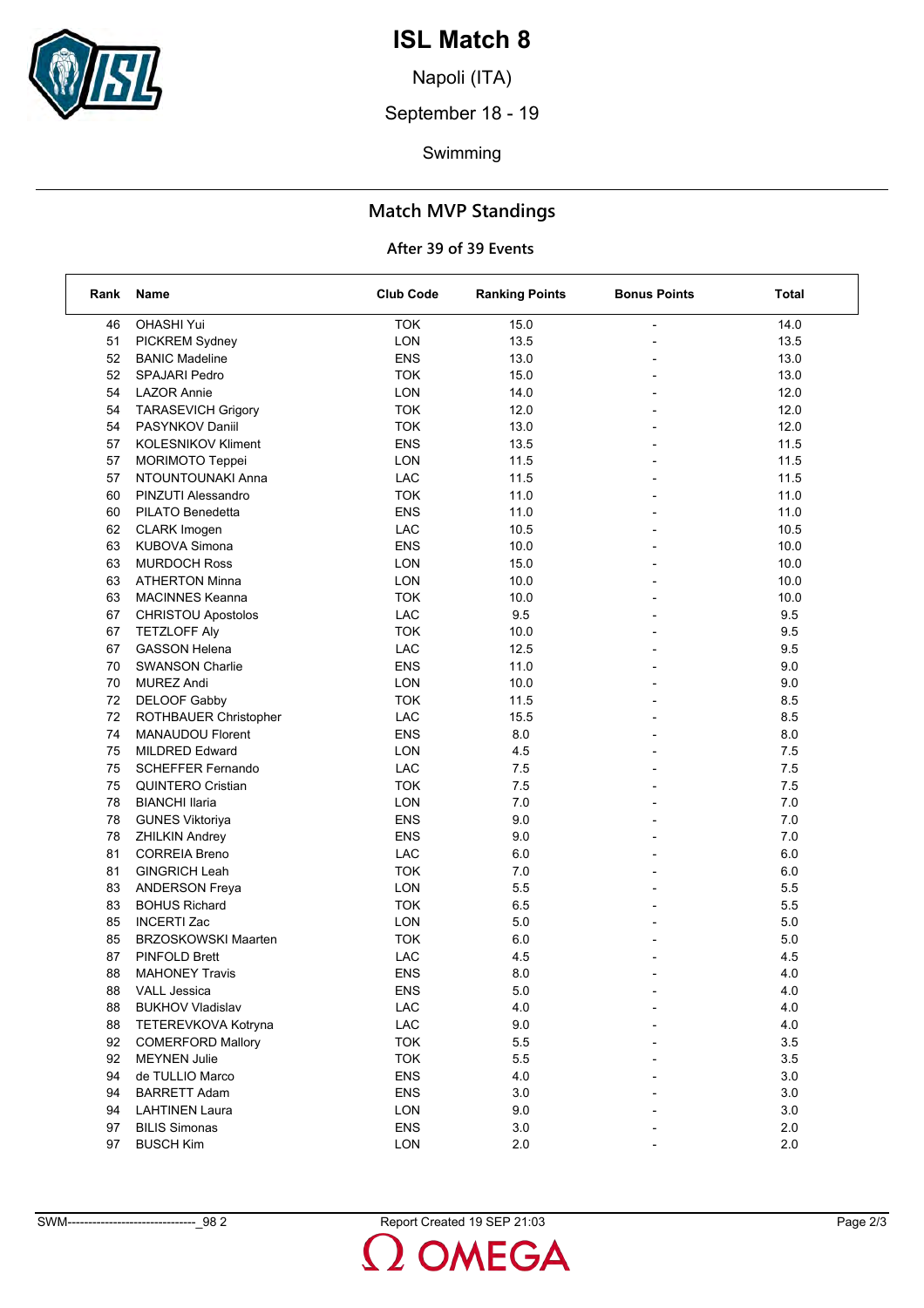

Napoli (ITA)

September 18 - 19

Swimming

## **Match MVP Standings**

### **After 39 of 39 Events**

| Rank | Name            | <b>Club Code</b> | <b>Ranking Points</b> | <b>Bonus Points</b>      | Total |
|------|-----------------|------------------|-----------------------|--------------------------|-------|
| 97   | WILLIAMSON Sam  | LON              | 9.0                   | -                        | 2.0   |
| 100  | DAHLKE Mikaela  | LAC              | 1.5                   | $\overline{\phantom{0}}$ | 1.5   |
| 101  | POGGIO Federico | TOK              | 0.5                   | $\overline{\phantom{0}}$ | 0.5   |

**HVAS Tomoe (LAC) disqualification has been overturned**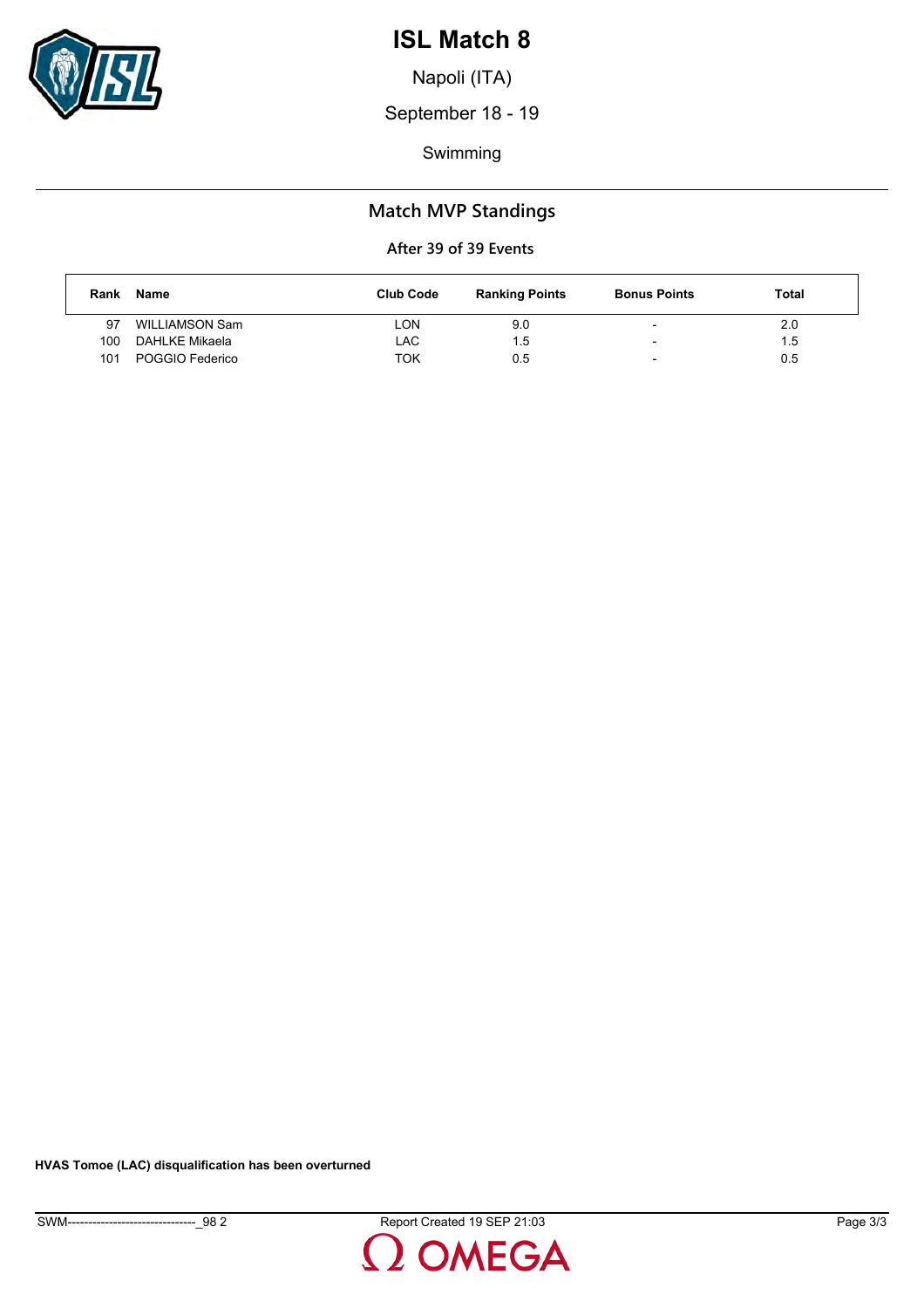

Napoli (ITA)

September 18 - 19

Swimming

## **Season Clubs Points**

| Rank  | <b>Name</b>            | Club<br>Code |   |                |   |   |   |   | Match 1   Match 2   Match 3   Match 4   Match 5   Match 6   Match 7   Match 8 |   | <b>Total</b>    |
|-------|------------------------|--------------|---|----------------|---|---|---|---|-------------------------------------------------------------------------------|---|-----------------|
|       | Cali Condors           | <b>CAC</b>   |   | 4              |   | 4 |   | 3 | 4                                                                             |   | 15              |
| 2     | <b>Energy Standard</b> | <b>ENS</b>   | 4 |                | 4 |   |   |   |                                                                               | 4 | 12 <sup>°</sup> |
| 3 I   | <b>LA Current</b>      | <b>LAC</b>   |   | 3              |   | 3 | 3 |   |                                                                               | 2 | 11              |
| $=4$  | London Roar            | <b>LON</b>   |   |                | 3 |   |   | 4 |                                                                               | 3 | 10 <sup>°</sup> |
| $=4$  | <b>Toronto Titans</b>  | <b>TOR</b>   | 3 |                |   |   | 4 |   | 3                                                                             |   | 10 <sup>°</sup> |
| 6 I   | <b>Aqua Centurions</b> | <b>AQC</b>   | 2 |                |   | 2 |   | 2 |                                                                               |   | 6               |
|       | <b>Iron</b>            | <b>IRO</b>   |   |                | 2 |   |   |   | $\overline{2}$                                                                |   | 5               |
| $= 8$ | <b>DC Trident</b>      | <b>DCT</b>   |   |                |   |   | 2 |   |                                                                               |   | $\overline{4}$  |
| $= 8$ | Tokyo Frog Kings       | <b>TOK</b>   |   | $\overline{2}$ |   |   |   |   |                                                                               |   | $\sim$          |
| 10    | <b>NY Breakers</b>     | <b>NYB</b>   |   |                |   |   |   |   |                                                                               |   | 3               |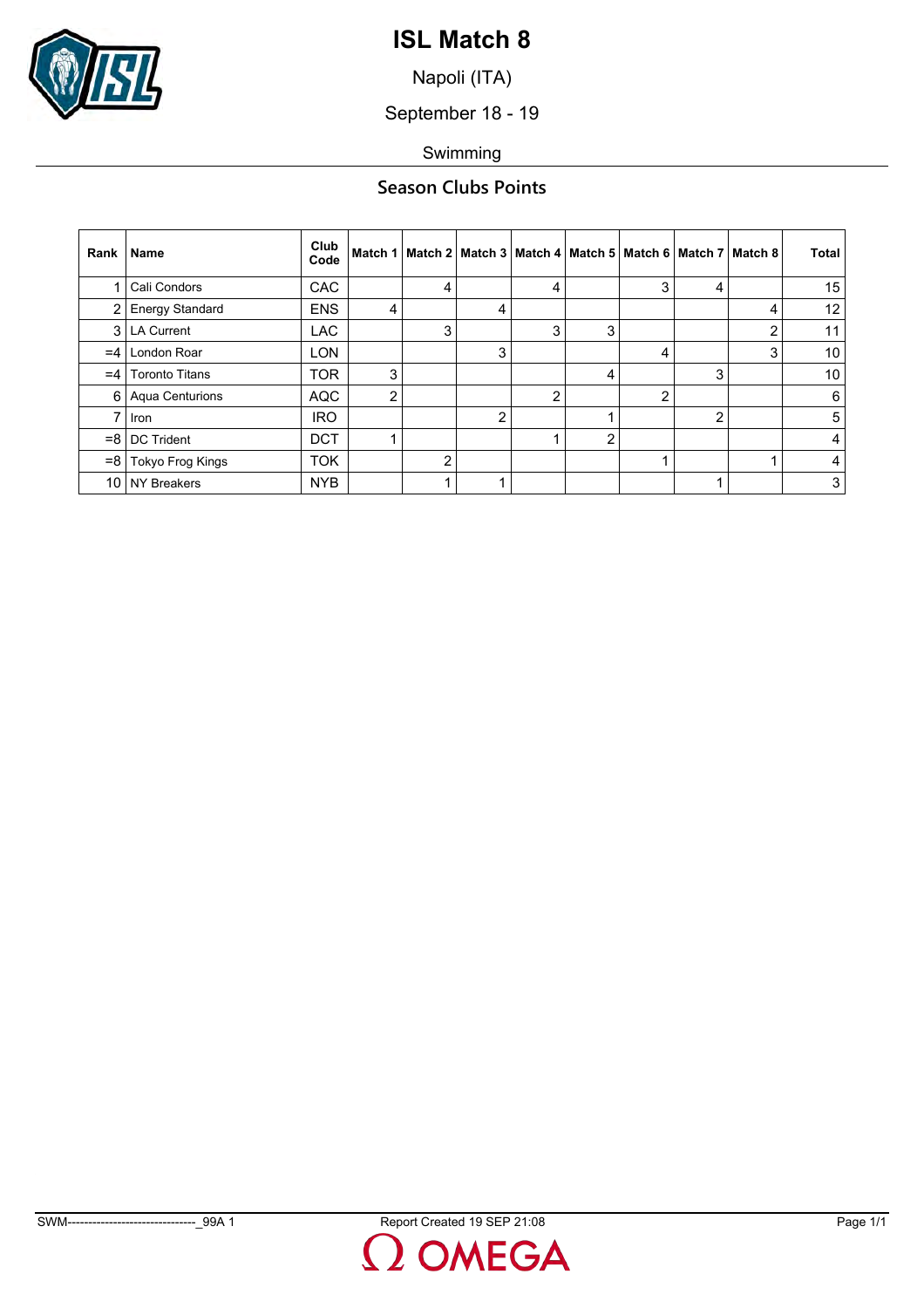

Napoli (ITA)

September 18 - 19

Swimming

| Rank           | Name                      | Club<br>Code | Match 1 |       | Match 2   Match 3 |        | Match 4   Match 5   Match 6   Match 7   Match 8 |       |       |       | <b>Total</b> |
|----------------|---------------------------|--------------|---------|-------|-------------------|--------|-------------------------------------------------|-------|-------|-------|--------------|
| 1              | <b>DRESSEL Caeleb</b>     | CAC          |         | 93.00 |                   | 112.50 |                                                 | 27.50 |       |       | 233.00       |
| $\overline{2}$ | <b>NELSON Beata</b>       | CAC          |         | 59.50 |                   | 53.50  |                                                 | 52.00 | 67.00 |       | 232.00       |
| 3              | <b>STEWART Coleman</b>    | CAC          |         | 95.00 |                   | 37.50  |                                                 | 21.50 | 54.50 |       | 208.50       |
| 4              | <b>DAHLIA Kelsi</b>       | CAC          |         | 34.50 |                   | 58.50  |                                                 | 52.50 | 40.00 |       | 185.50       |
| 5              | <b>SJOSTROM Sarah</b>     | <b>ENS</b>   | 60.50   |       | 77.50             |        |                                                 |       |       | 45.00 | 183.00       |
| 6              | <b>KING Lilly</b>         | CAC          |         | 42.00 |                   | 43.00  |                                                 | 36.00 | 57.50 |       | 178.50       |
| 7              | <b>HAUGHEY Siobhan</b>    | <b>ENS</b>   | 51.00   |       | 78.00             |        |                                                 |       |       | 44.50 | 173.50       |
| 8              | <b>SETO Daiya</b>         | <b>TOK</b>   |         | 64.00 |                   |        |                                                 | 57.00 |       | 47.50 | 168.50       |
| 9              | SHIELDS Tom               | LAC          |         | 29.00 |                   | 37.50  | 46.00                                           |       |       | 44.25 | 156.75       |
| 10             | <b>WILM Ingrid</b>        | LAC          |         | 19.50 |                   | 35.00  | 39.50                                           |       |       | 57.00 | 151.00       |
| 11             | WOOD Abbie                | <b>NYB</b>   |         | 48.00 | 51.00             |        |                                                 |       | 47.00 |       | 146.00       |
| 12             | <b>SCOTT Duncan</b>       | LON          |         |       | 44.00             |        |                                                 | 48.00 |       | 52.00 | 144.00       |
| 13             | <b>HANSSON Louise</b>     | <b>TOR</b>   | 46.50   |       |                   |        | 57.50                                           |       | 37.25 |       | 141.25       |
| 14             | <b>WEITZEIL Abbey</b>     | LAC          |         | 41.50 |                   | 41.50  | 23.00                                           |       |       | 29.00 | 135.00       |
| 15             | <b>RESS Justin</b>        | CAC          |         | 36.00 |                   | 31.50  |                                                 | 27.50 | 36.50 |       | 131.50       |
| 16             | SHYMANOVICH Ilya          | <b>ENS</b>   |         |       | 64.00             |        |                                                 |       |       | 64.00 | 128.00       |
| 17             | <b>BROWN Erika</b>        | CAC          |         | 34.50 |                   | 23.75  |                                                 | 38.00 | 29.00 |       | 125.25       |
| 18             | <b>GUIDO Guilherme</b>    | LON          |         |       | 39.50             |        |                                                 | 46.00 |       | 34.00 | 119.50       |
| 19             | <b>GORBENKO Anastasia</b> | LAC          |         | 26.00 |                   | 30.50  | 31.50                                           |       |       | 28.00 | 116.00       |
| 20             | <b>WILSON Madison</b>     | LAC          |         | 29.50 |                   | 44.50  | 34.50                                           |       |       |       | 108.50       |
| 21             | <b>FINK Nic</b>           | CAC          |         |       |                   | 34.50  |                                                 | 30.00 | 43.00 |       | 107.50       |
| 22             | le CLOS Chad              | <b>ENS</b>   | 46.50   |       | 29.50             |        |                                                 |       |       | 24.50 | 100.50       |
| 23             | <b>MASSE Kylie</b>        | <b>TOR</b>   | 30.50   |       |                   |        | 29.00                                           |       | 40.50 |       | 100.00       |
| 24             | <b>TOUSSAINT Kira</b>     | LON          |         |       | 34.50             |        |                                                 | 30.50 |       | 34.50 | 99.50        |
| 25             | KROMOWIDJOJO Ranomi       | <b>IRO</b>   |         |       | 30.50             |        | 37.00                                           |       | 29.50 |       | 97.00        |
| 26             | SEEMANOVA Barbora         | <b>IRO</b>   |         |       | 34.00             |        | 25.50                                           |       | 35.00 |       | 94.50        |
| $= 27$         | <b>McKEON</b> Emma        | LON          |         |       |                   |        |                                                 | 45.00 |       | 47.50 | 92.50        |
| $=27$          | <b>WASICK Kasia</b>       | <b>TOR</b>   | 24.00   |       |                   |        | 28.00                                           |       | 40.50 |       | 92.50        |
| 29             | <b>KUSCH Marius</b>       | <b>TOR</b>   | 27.75   |       |                   |        | 29.50                                           |       | 34.00 |       | 91.25        |
| 30             | <b>HARVEY Mary-Sophie</b> | <b>ENS</b>   | 20.50   |       | 32.00             |        |                                                 |       |       | 38.50 | 91.00        |
| 31             | SANCHEZ Kayla             | <b>TOR</b>   | 30.50   |       |                   |        | 33.50                                           |       | 26.50 |       | 90.50        |
| $= 32$         | <b>ANDISON Bailey</b>     | <b>DCT</b>   | 22.00   |       |                   | 38.00  | 30.00                                           |       |       |       | 90.00        |
| $=32$          | <b>ATKINSON Alia</b>      | LON          |         |       | 31.00             |        |                                                 | 21.50 |       | 37.50 | 90.00        |
| 34             | <b>RYAN Shane</b>         | <b>TOR</b>   | 29.00   |       |                   |        | 38.25                                           |       | 21.50 |       | 88.75        |
| 35             | <b>HVAS Tomoe</b>         | LAC          |         | 5.00  |                   | 26.00  | 31.00                                           |       |       | 26.50 | 88.50        |
| 36             | <b>CECCON Thomas</b>      | <b>AQC</b>   | 42.00   |       |                   | 28.00  |                                                 | 17.50 |       |       | 87.50        |
| 37             | <b>RYLOV Evgeny</b>       | <b>ENS</b>   | 48.50   |       |                   |        |                                                 |       |       | 37.50 | 86.00        |
| 38             | <b>GLINTA Robert</b>      | <b>IRO</b>   |         |       | 23.50             |        | 23.50                                           |       | 37.00 |       | 84.00        |
| 39             | <b>MARTINENGHI Nicolo</b> | <b>AQC</b>   | 29.00   |       |                   | 28.50  |                                                 | 26.00 |       |       | 83.50        |
| $=40$          | KAWAMOTO Takeshi          | <b>TOK</b>   |         | 27.50 |                   |        |                                                 | 24.00 |       | 30.50 | 82.00        |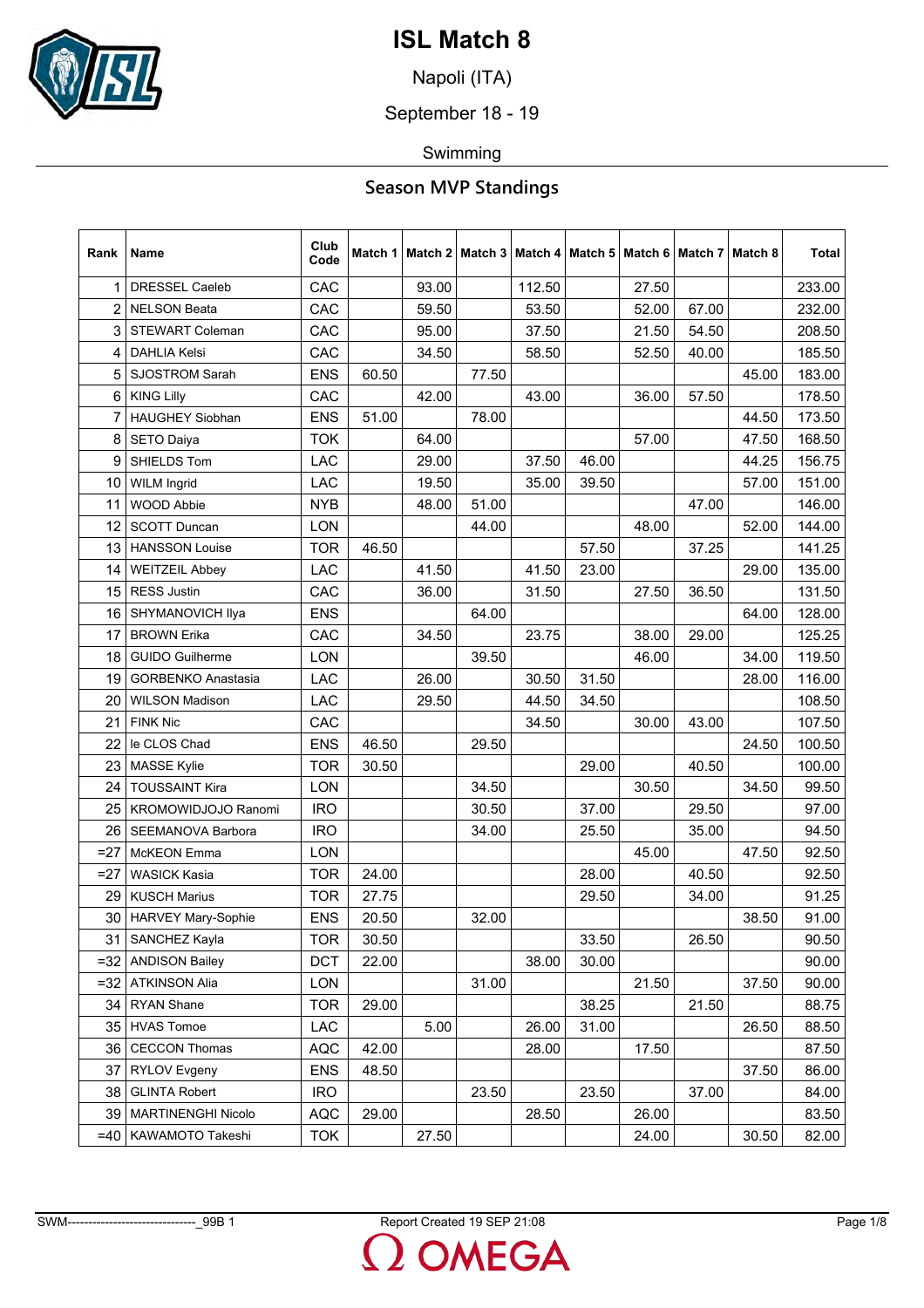

Napoli (ITA)

September 18 - 19

Swimming

| Rank   | Name                              | Club<br>Code | Match 1 |       | Match 2   Match 3 |       |       |       | Match 4   Match 5   Match 6   Match 7   Match 8 |       | <b>Total</b> |
|--------|-----------------------------------|--------------|---------|-------|-------------------|-------|-------|-------|-------------------------------------------------|-------|--------------|
| $=40$  | RAZZETTI Alberto                  | <b>TOR</b>   | 25.00   |       |                   |       | 23.00 |       | 34.00                                           |       | 82.00        |
| $=42$  | CHIKUNOVA Evgenia                 | <b>ENS</b>   | 27.50   |       | 34.00             |       |       |       |                                                 | 20.00 | 81.50        |
| $=42$  | <b>KOSEKI Yasuhiro</b>            | <b>TOK</b>   |         | 38.00 |                   |       |       | 23.50 |                                                 | 20.00 | 81.50        |
| $=42$  | <b>MALYUTIN Martin</b>            | LAC          |         | 18.50 |                   | 22.50 | 21.50 |       |                                                 | 19.00 | 81.50        |
| 45     | <b>LANZA Vini</b>                 | LON          |         |       | 38.75             |       |       | 27.50 |                                                 | 14.50 | 80.75        |
| 46     | SMITH Brendon                     | <b>NYB</b>   |         | 26.00 | 31.00             |       |       |       | 23.00                                           |       | 80.00        |
| =47    | <b>DRESSEL Sherridon</b>          | CAC          |         | 37.00 |                   | 18.50 |       | 17.50 | 6.00                                            |       | 79.00        |
| $=47$  | <b>VAZAIOS Andreas</b>            | <b>DCT</b>   | 19.00   |       |                   | 28.00 | 32.00 |       |                                                 |       | 79.00        |
| 49     | <b>SCHEFFER Fernando</b>          | LAC          |         | 29.50 |                   | 20.00 | 19.50 |       |                                                 | 7.50  | 76.50        |
| 50     | <b>IGARASHI Chihiro</b>           | <b>TOK</b>   |         | 31.50 |                   |       |       | 24.50 |                                                 | 19.50 | 75.50        |
| $= 51$ | <b>COLEMAN Michelle</b>           | <b>TOR</b>   | 23.00   |       |                   |       | 25.00 |       | 26.50                                           |       | 74.50        |
| $= 51$ | <b>SANTOS Nicholas</b>            | <b>IRO</b>   |         |       | 33.50             |       | 18.50 |       | 22.50                                           |       | 74.50        |
| $= 53$ | <b>DELOOF Ali</b>                 | <b>DCT</b>   | 23.00   |       |                   | 25.50 | 25.50 |       |                                                 |       | 74.00        |
| $= 53$ | <b>MADDEN Paige</b>               | <b>TOK</b>   |         | 25.00 |                   |       |       | 17.00 |                                                 | 32.00 | 74.00        |
| $=53$  | <b>SCHWINGENSCHLOGL</b><br>Fabian | <b>TOR</b>   | 20.50   |       |                   |       | 27.00 |       | 26.50                                           |       | 74.00        |
| $= 53$ | SHKURDAI Anastasiya               | <b>ENS</b>   | 18.50   |       | 30.00             |       |       |       |                                                 | 25.50 | 74.00        |
| 57     | <b>KAMENEVA Mariia</b>            | <b>AQC</b>   | 26.50   |       |                   | 23.50 |       | 23.50 |                                                 |       | 73.50        |
| 58     | <b>MIRESSI Alessandro</b>         | <b>AQC</b>   | 25.50   |       |                   | 26.00 |       | 20.50 |                                                 |       | 72.00        |
| $= 59$ | McINTOSH Summer                   | <b>TOR</b>   | 38.00   |       |                   |       | 33.00 |       |                                                 |       | 71.00        |
| $= 59$ | <b>PIERONI Blake</b>              | <b>TOR</b>   | 21.50   |       |                   |       | 22.50 |       | 27.00                                           |       | 71.00        |
| 61     | <b>ATHERTON Minna</b>             | LON          |         |       | 25.00             |       |       | 35.50 |                                                 | 10.00 | 70.50        |
| 62     | <b>CASTIGLIONI Arianna</b>        | <b>AQC</b>   | 27.00   |       |                   | 20.50 |       | 22.50 |                                                 |       | 70.00        |
| 63     | <b>HANNIS Molly</b>               | CAC          |         | 27.50 |                   | 15.00 |       | 12.50 | 14.50                                           |       | 69.50        |
| 64     | <b>GREENBANK Luke</b>             | LON          |         |       | 34.50             |       |       | 14.00 |                                                 | 20.00 | 68.50        |
| $=65$  | <b>OHASHI Yui</b>                 | <b>TOK</b>   |         | 21.00 |                   |       |       | 33.00 |                                                 | 14.00 | 68.00        |
| $=65$  | SMOLIGA Olivia                    | CAC          |         |       |                   | 19.50 |       | 30.50 | 18.00                                           |       | 68.00        |
| 67     | <b>GASSON Helena</b>              | LAC          |         | 18.00 |                   | 18.25 | 22.00 |       |                                                 | 9.50  | 67.75        |
| 68     | <b>SHANAHAN Katie</b>             | LON          |         |       | 20.00             |       |       | 24.00 |                                                 | 23.00 | 67.00        |
| 69     | <b>DUMONT Valentine</b>           | LAC          |         | 26.00 |                   | 15.00 | 9.50  |       |                                                 | 15.50 | 66.00        |
| 70     | <b>ORSI Marco</b>                 | <b>IRO</b>   |         |       | 20.50             |       | 29.00 |       | 15.50                                           |       | 65.00        |
| 71     | <b>TEMPLE Matt</b>                | <b>NYB</b>   |         | 20.50 | 21.50             |       |       |       | 22.50                                           |       | 64.50        |
| 72     | SZABO Szebasztian                 | <b>AQC</b>   | 29.25   |       |                   | 11.50 |       | 23.00 |                                                 |       | 63.75        |
| $= 73$ | <b>BARRATT Holly</b>              | <b>AQC</b>   | 14.00   |       |                   | 19.00 |       | 30.00 |                                                 |       | 63.00        |
| $= 73$ | PEBLEY Jacob                      | DCT          | 16.00   |       |                   | 22.00 | 25.00 |       |                                                 |       | 63.00        |
| 75     | NAKAMURA Katsumi                  | LON          |         |       | 8.00              |       |       | 39.50 |                                                 | 14.50 | 62.00        |
| 76     | <b>KOLESNIKOV Kliment</b>         | <b>ENS</b>   | 19.00   |       | 31.00             |       |       |       |                                                 | 11.50 | 61.50        |
| 77     | <b>CHRISTOU Apostolos</b>         | LAC          |         | 15.00 |                   | 16.50 | 19.50 |       |                                                 | 9.50  | 60.50        |
| 78     | <b>ROONEY Maxime</b>              | LAC          |         | 7.00  |                   | 12.00 | 22.50 |       |                                                 | 18.50 | 60.00        |
| 79     | <b>CARTER Dylan</b>               | LON          |         |       | 16.00             |       |       | 20.00 |                                                 | 23.75 | 59.75        |
| 80     | <b>ZIRK Kregor</b>                | <b>ENS</b>   | 15.00   |       | 26.50             |       |       |       |                                                 | 18.00 | 59.50        |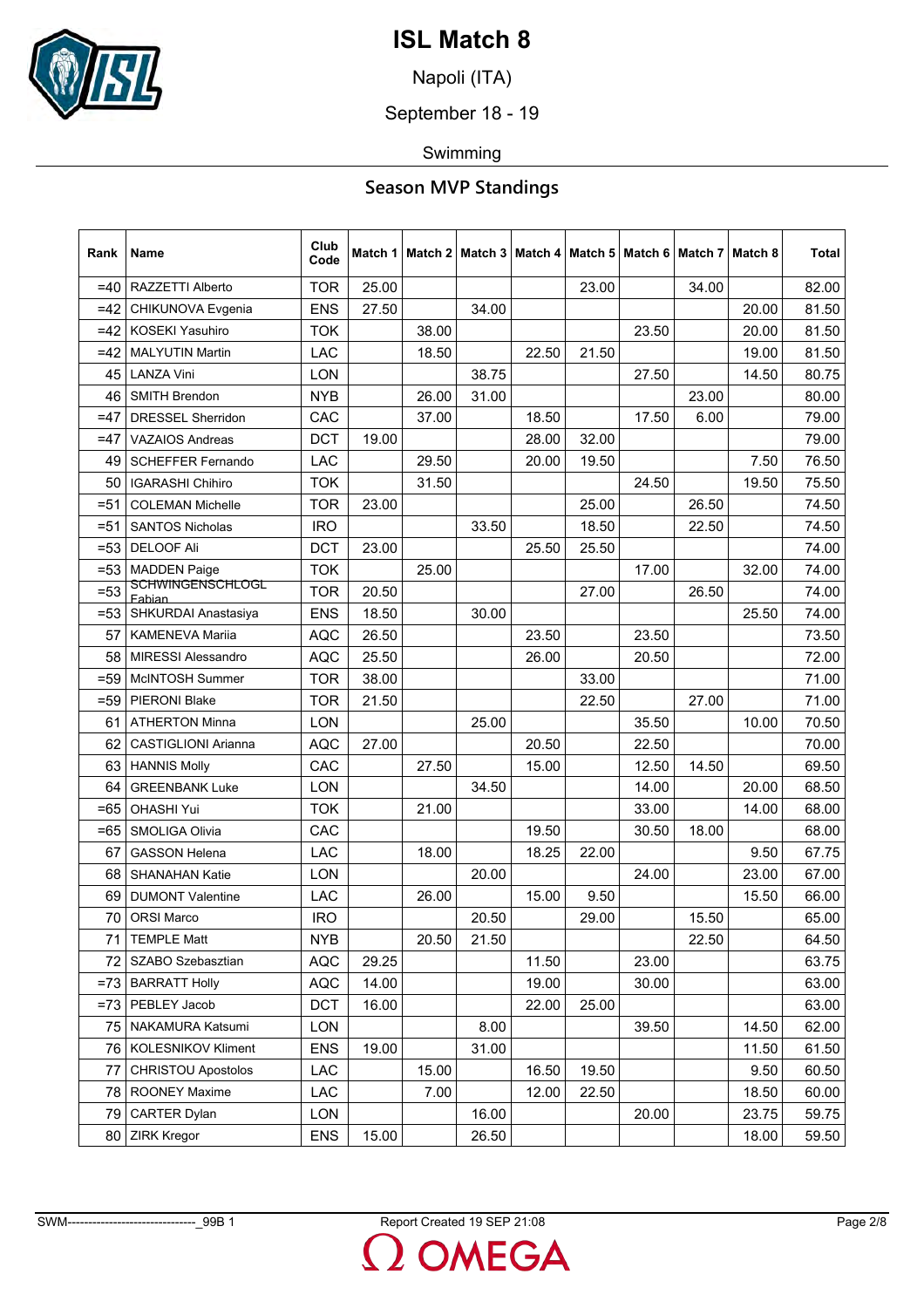

Napoli (ITA)

September 18 - 19

Swimming

| Rank    | Name                        | Club<br>Code |       | Match 1   Match 2   Match 3 |       |       | Match 4   Match 5   Match 6   Match 7 |       |       | Match 8 | Total |
|---------|-----------------------------|--------------|-------|-----------------------------|-------|-------|---------------------------------------|-------|-------|---------|-------|
| 81      | PROUD Ben                   | <b>ENS</b>   | 14.00 |                             | 24.25 |       |                                       |       |       | 21.00   | 59.25 |
| $= 82$  | CHIMROVA Svetlana           | <b>NYB</b>   |       | 26.00                       | 16.50 |       |                                       |       | 16.50 |         | 59.00 |
| =82     | ROTHBAUER Christopher       | LAC          |       | 17.00                       |       | 14.00 | 19.50                                 |       |       | 8.50    | 59.00 |
| 84      | GASTALDELLO Beryl           | LAC          |       | 13.00                       |       | 19.00 | 12.50                                 |       |       | 14.00   | 58.50 |
| 85      | <b>MACK Linnea</b>          | <b>DCT</b>   | 11.50 |                             |       | 26.50 | 20.00                                 |       |       |         | 58.00 |
| 86      | <b>BRATTON Lisa</b>         | <b>TOR</b>   | 21.50 |                             |       |       | 16.50                                 |       | 18.00 |         | 56.00 |
| $= 87$  | <b>FRANCESCHI Sara</b>      | LAC          |       | 17.00                       |       | 15.00 | 9.00                                  |       |       | 14.00   | 55.00 |
| $= 87$  | <b>MARTINEZ Jose Angel</b>  | CAC          |       | 17.00                       |       | 6.00  |                                       | 7.00  | 25.00 |         | 55.00 |
| $=89$   | de BOER Thom                | <b>IRO</b>   |       |                             | 14.00 |       | 25.50                                 |       | 14.50 |         | 54.00 |
| $= 89$  | <b>KROON Luc</b>            | <b>TOR</b>   | 13.00 |                             |       |       | 15.00                                 |       | 26.00 |         | 54.00 |
| $= 91$  | <b>NEALE Leah</b>           | <b>DCT</b>   | 19.00 |                             |       | 21.50 | 13.00                                 |       |       |         | 53.50 |
| $= 91$  | <b>WATTEL Marie</b>         | LON          |       |                             | 18.50 |       |                                       | 14.50 |       | 20.50   | 53.50 |
| $= 93$  | <b>BANIC Madeline</b>       | <b>ENS</b>   | 18.00 |                             | 22.00 |       |                                       |       |       | 13.00   | 53.00 |
| $= 93$  | <b>CARRARO</b> Martina      | <b>AQC</b>   | 22.00 |                             |       | 15.50 |                                       | 15.50 |       |         | 53.00 |
| $= 93$  | PELLEGRINI Federica         | <b>AQC</b>   | 23.00 |                             |       | 13.00 |                                       | 17.00 |       |         | 53.00 |
| =96     | di LIDDO Elena              | <b>AQC</b>   | 15.00 |                             |       | 16.50 |                                       | 21.00 |       |         | 52.50 |
| =96     | LITCHFIELD Joe              | <b>NYB</b>   |       | 16.50                       | 14.00 |       |                                       |       | 22.00 |         | 52.50 |
| 98      | <b>SAVARD Katerine</b>      | CAC          |       | 14.00                       |       | 9.00  |                                       | 15.00 | 14.00 |         | 52.00 |
| $= 99$  | <b>CHALMERS Kyle</b>        | LON          |       |                             |       |       |                                       | 17.50 |       | 33.50   | 51.00 |
| $=99$   | <b>CIAMPI Matteo</b>        | <b>AQC</b>   | 19.00 |                             |       | 15.50 |                                       | 16.50 |       |         | 51.00 |
| $= 99$  | COPE Tommy                  | <b>DCT</b>   | 22.00 |                             |       | 13.00 | 16.00                                 |       |       |         | 51.00 |
| $=99$   | FRANCA SILVA Felipe         | <b>DCT</b>   | 14.00 |                             |       | 13.50 | 23.50                                 |       |       |         | 51.00 |
| $=99$   | <b>KRASKA Jakub</b>         | <b>NYB</b>   |       | 9.00                        | 22.50 |       |                                       |       | 19.50 |         | 51.00 |
| 104     | <b>HARTING Zach</b>         | <b>DCT</b>   | 18.00 |                             |       | 11.00 | 21.50                                 |       |       |         | 50.50 |
| $=105$  | <b>KALISZ Chase</b>         | <b>AQC</b>   | 22.00 |                             |       | 14.00 |                                       | 14.00 |       |         | 50.00 |
| $=105$  | SANTOS Leonardo             | <b>IRO</b>   |       |                             | 20.00 |       | 14.00                                 |       | 16.00 |         | 50.00 |
| $=107$  | <b>DIENER Christian</b>     | LON          |       |                             | 15.50 |       |                                       | 16.00 |       | 17.50   | 49.00 |
| $=107$  | <b>TARASEVICH Grigory</b>   | <b>TOK</b>   |       | 18.50                       |       |       |                                       | 18.50 |       | 12.00   | 49.00 |
| $=109$  | <b>CIEPLUCHA Tessa</b>      | <b>TOR</b>   | 15.00 |                             |       |       | 16.00                                 |       | 17.00 |         | 48.00 |
| $=109$  | <b>REITSHAMMER Bernhard</b> | <b>IRO</b>   |       |                             | 17.00 |       | 14.00                                 |       | 17.00 |         | 48.00 |
| $=111$  | <b>LIMA Felipe</b>          | <b>ENS</b>   | 16.00 |                             | 14.50 |       |                                       |       |       | 17.00   | 47.50 |
| $= 111$ | RIVOLTA Matteo              | <b>AQC</b>   | 18.50 |                             |       | 21.00 |                                       | 8.00  |       |         | 47.50 |
| $= 113$ | <b>BORODIN Ilia</b>         | <b>AQC</b>   | 17.00 |                             |       | 19.00 |                                       | 11.00 |       |         | 47.00 |
| $= 113$ | DELOOF Catie                | <b>TOK</b>   |       |                             |       |       |                                       | 17.00 |       | 30.00   | 47.00 |
| $= 113$ | <b>KNOX Finlay</b>          | <b>TOR</b>   | 13.00 |                             |       |       | 13.00                                 |       | 21.00 |         | 47.00 |
| $= 116$ | <b>HULKKO</b> Ida           | <b>IRO</b>   |       |                             | 14.00 |       | 15.50                                 |       | 16.00 |         | 45.50 |
| $= 116$ | NTOUNTOUNAKI Anna           | LAC          |       | 8.50                        |       | 11.00 | 14.50                                 |       |       | 11.50   | 45.50 |
| $= 118$ | <b>CORDES Kevin</b>         | CAC          |       | 18.00                       |       | 9.00  |                                       | 8.00  | 9.00  |         | 44.00 |
| $= 118$ | de DEUS Leonardo            | <b>AQC</b>   | 17.00 |                             |       | 15.50 |                                       | 11.50 |       |         | 44.00 |
| $=120$  | <b>HOPKIN Anna</b>          | <b>DCT</b>   | 13.50 |                             |       | 17.50 | 12.50                                 |       |       |         | 43.50 |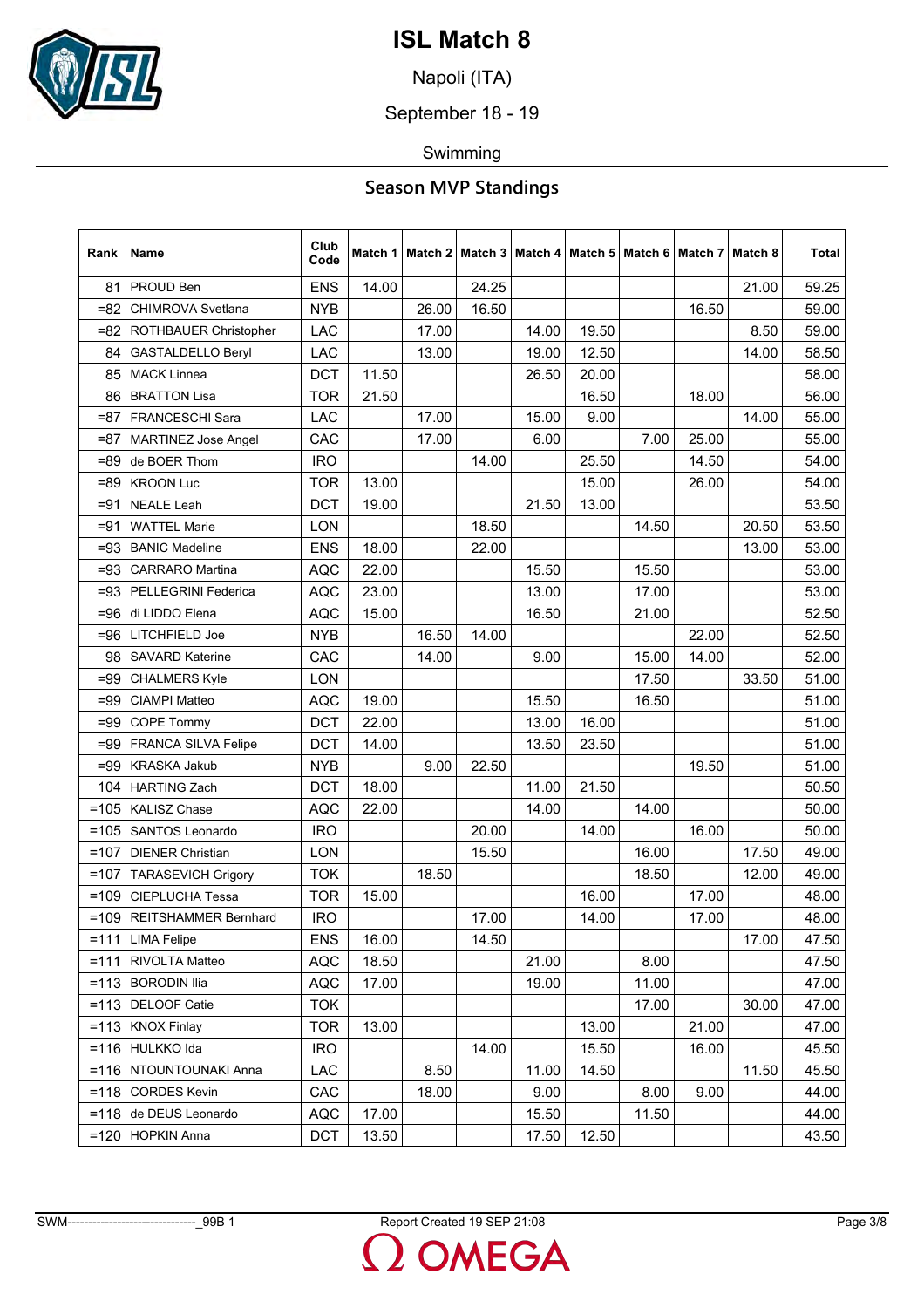

Napoli (ITA)

September 18 - 19

Swimming

| Rank    | Name                      | Club<br>Code |       | Match 1   Match 2   Match 3 |       |       |       |       | Match 4   Match 5   Match 6   Match 7   Match 8 |       | <b>Total</b> |
|---------|---------------------------|--------------|-------|-----------------------------|-------|-------|-------|-------|-------------------------------------------------|-------|--------------|
| $=120$  | <b>TCHORZ Alicja</b>      | <b>NYB</b>   |       | 18.50                       | 12.50 |       |       |       | 12.50                                           |       | 43.50        |
| 122     | <b>PERSSON Erik</b>       | <b>IRO</b>   |       |                             | 11.00 |       | 11.00 |       | 21.00                                           |       | 43.00        |
| 123     | <b>TEMNIKOVA Maria</b>    | <b>DCT</b>   | 14.00 |                             |       | 8.00  | 20.50 |       |                                                 |       | 42.50        |
| 124     | <b>NEMETH Nandor</b>      | <b>TOK</b>   |       | 11.00                       |       |       |       | 14.50 |                                                 | 16.50 | 42.00        |
| $=125$  | <b>BELONOGOFF Tatiana</b> | <b>DCT</b>   | 11.00 |                             |       | 10.50 | 20.00 |       |                                                 |       | 41.50        |
| $=125$  | <b>GROTHE Zane</b>        | <b>DCT</b>   | 13.00 |                             |       | 15.50 | 13.00 |       |                                                 |       | 41.50        |
| $=125$  | <b>SPAJARI Pedro</b>      | <b>TOK</b>   |       | 11.00                       |       |       |       | 17.50 |                                                 | 13.00 | 41.50        |
| $=128$  | <b>JAKABOS Zsuzsanna</b>  | <b>DCT</b>   | 21.00 |                             |       | 8.00  | 12.00 |       |                                                 |       | 41.00        |
| $=128$  | LITCHFIELD Max            | <b>TOR</b>   | 10.00 |                             |       |       | 12.00 |       | 19.00                                           |       | 41.00        |
| 130     | <b>KISIL Yuri</b>         | <b>TOR</b>   | 11.00 |                             |       |       | 20.25 |       | 9.50                                            |       | 40.75        |
| 131     | <b>HASSLER Julia</b>      | <b>TOR</b>   | 12.00 |                             |       |       | 9.50  |       | 19.00                                           |       | 40.50        |
| $=132$  | CLARK Imogen              | LAC          |       | 9.00                        |       | 5.00  | 15.00 |       |                                                 | 10.50 | 39.50        |
| $=132$  | <b>LAZOR Annie</b>        | LON          |       |                             | 14.50 |       |       | 13.00 |                                                 | 12.00 | 39.50        |
| $=132$  | <b>MORIMOTO Teppei</b>    | LON          |       |                             | 18.00 |       |       | 10.00 |                                                 | 11.50 | 39.50        |
| $=132$  | <b>PICKREM Sydney</b>     | LON          |       |                             | 10.00 |       |       | 16.00 |                                                 | 13.50 | 39.50        |
| $=136$  | <b>KAMMINGA Arno</b>      | <b>AQC</b>   | 16.00 |                             |       | 15.50 |       | 7.50  |                                                 |       | 39.00        |
| $= 136$ | TEIJONSALO Fanny          | <b>ENS</b>   | 5.50  |                             | 15.50 |       |       |       |                                                 | 18.00 | 39.00        |
| $= 136$ | <b>TUCKER Miranda</b>     | <b>TOK</b>   |       | 15.50                       |       |       |       | 9.50  |                                                 | 14.00 | 39.00        |
| $=139$  | <b>KOSTIN Oleg</b>        | CAC          |       | 20.50                       |       | 9.00  |       | 4.00  | 5.00                                            |       | 38.50        |
| $=139$  | <b>THOMAS Alys</b>        | <b>IRO</b>   |       |                             | 19.50 |       | 14.00 |       | 5.00                                            |       | 38.50        |
| $= 141$ | <b>CIESLAK Marcin</b>     | CAC          |       | 11.00                       |       | 2.00  |       | 10.00 | 15.00                                           |       | 38.00        |
| =141    | NAZIEBLO Klaudia          | <b>DCT</b>   | 11.50 |                             |       | 14.00 | 12.50 |       |                                                 |       | 38.00        |
| $=141$  | <b>PUTS Jesse</b>         | CAC          |       | 10.50                       |       | 3.50  |       | 8.50  | 15.50                                           |       | 38.00        |
| $=141$  | ROSENDAHL BACH Helena     | <b>ENS</b>   | 9.00  |                             | 15.00 |       |       |       |                                                 | 14.00 | 38.00        |
| $= 141$ | UGOLKOVA Maria            | <b>IRO</b>   |       |                             | 14.00 |       | 7.00  |       | 17.00                                           |       | 38.00        |
| $= 146$ | <b>MELO Luiz Altamir</b>  | <b>IRO</b>   |       |                             | 22.00 |       | 15.00 |       | 0.00                                            |       | 37.00        |
| $= 146$ | SHCHEGOLEV Aleksandr      | <b>DCT</b>   |       |                             |       | 17.50 | 19.50 |       |                                                 |       | 37.00        |
| $= 148$ | <b>KOCH Marco</b>         | <b>NYB</b>   |       | 14.00                       | 10.00 |       |       |       | 12.50                                           |       | 36.50        |
| $= 148$ | PEKARSKI Grigori          | <b>TOR</b>   | 19.00 |                             |       |       | 6.50  |       | 11.00                                           |       | 36.50        |
| $= 150$ | <b>BECKMANN Emilie</b>    | <b>IRO</b>   |       |                             | 8.00  |       | 15.00 |       | 13.00                                           |       | 36.00        |
| $=150$  | PILATO Benedetta          | <b>ENS</b>   | 11.50 |                             | 13.50 |       |       |       |                                                 | 11.00 | 36.00        |
| 152     | PASYNKOV Daniil           | <b>TOK</b>   |       | 8.50                        |       |       |       | 15.00 |                                                 | 12.00 | 35.50        |
| $=153$  | de WAARD Maaike           | CAC          |       | 21.00                       |       | 2.00  |       |       | 12.00                                           |       | 35.00        |
| $=153$  | PINZUTI Alessandro        | <b>TOK</b>   |       | 14.00                       |       |       |       | 10.00 |                                                 | 11.00 | 35.00        |
| $= 155$ | <b>ACEVEDO Javier</b>     | LAC          |       |                             |       | 8.00  | 10.00 |       |                                                 | 16.50 | 34.50        |
| $= 155$ | <b>MAJCHRZAK Kacper</b>   | CAC          |       | 18.50                       |       | 3.50  |       | 6.50  | 6.00                                            |       | 34.50        |
| $=155$  | <b>ZHILKIN Andrey</b>     | <b>ENS</b>   | 11.00 |                             | 16.50 |       |       |       |                                                 | 7.00  | 34.50        |
| 158     | SZTANDERA Dominika        | <b>TOR</b>   | 10.50 |                             |       |       | 15.00 |       | 8.50                                            |       | 34.00        |
| $= 159$ | APPLE Zach                | <b>DCT</b>   | 10.50 |                             |       | 11.50 | 11.50 |       |                                                 |       | 33.50        |
| $= 159$ | <b>BOHUS Richard</b>      | <b>TOK</b>   |       | 14.00                       |       |       |       | 14.00 |                                                 | 5.50  | 33.50        |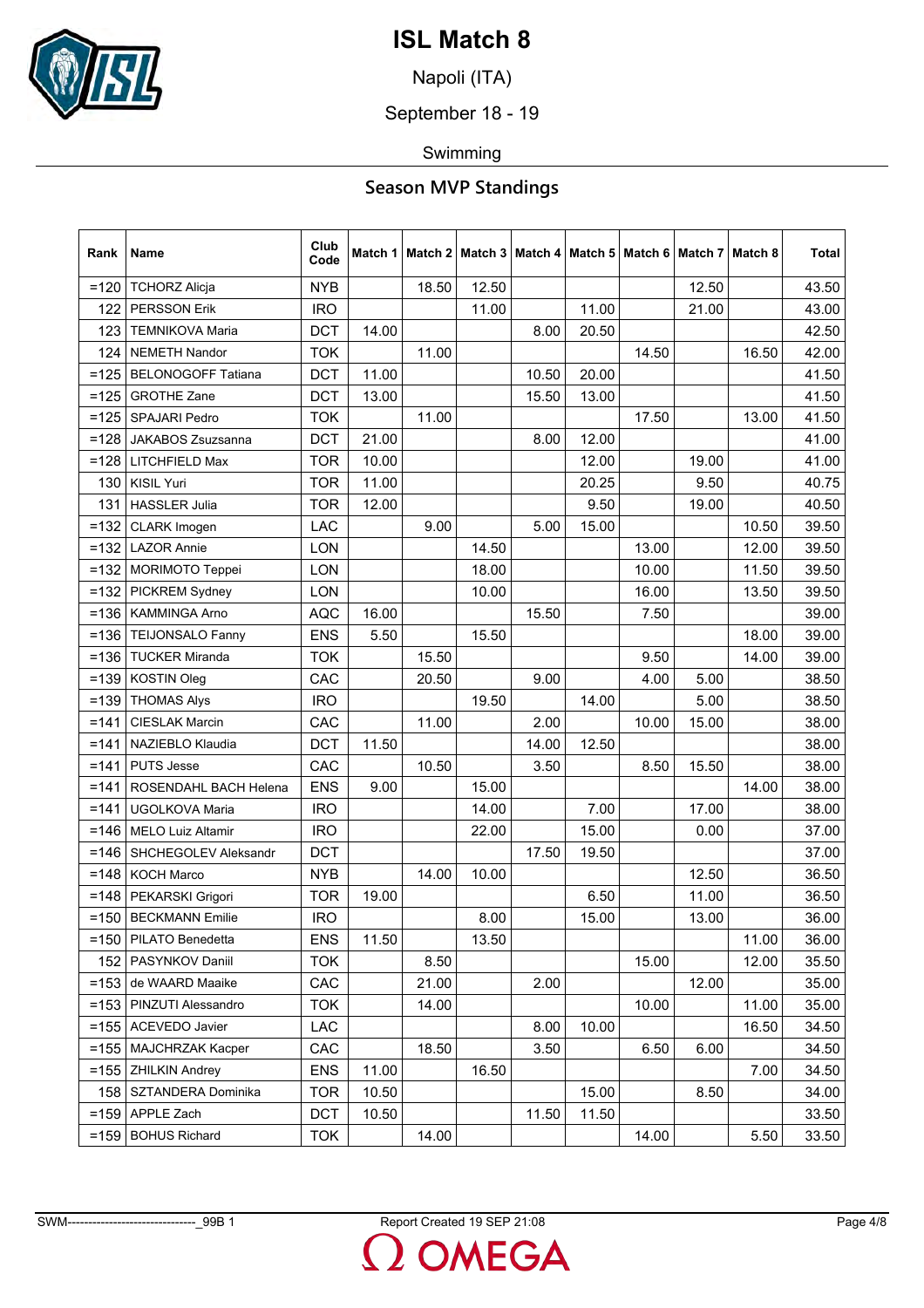

Napoli (ITA)

September 18 - 19

Swimming

## **Season MVP Standings**

| Rank    | Name                    | Club<br>Code | Match 1 |       | Match 2   Match 3 |       | Match 4   Match 5   Match 6   Match 7 |       |       | Match 8 | <b>Total</b> |
|---------|-------------------------|--------------|---------|-------|-------------------|-------|---------------------------------------|-------|-------|---------|--------------|
| $= 159$ | <b>HINDS Natalie</b>    | CAC          |         |       |                   |       |                                       | 14.50 | 19.00 |         | 33.50        |
| $= 159$ | <b>WATANABE Kanako</b>  | <b>TOK</b>   |         | 10.00 |                   |       |                                       | 7.00  |       | 16.50   | 33.50        |
| 163     | <b>TETZLOFF Aly</b>     | <b>TOK</b>   |         | 18.50 |                   |       |                                       | 5.00  |       | 9.50    | 33.00        |
| 164     | <b>HELD Ryan</b>        | LAC          |         | 11.50 |                   | 4.50  | 2.00                                  |       |       | 14.50   | 32.50        |
| 165     | <b>MURDOCH Ross</b>     | LON          |         |       | 8.50              |       |                                       | 13.50 |       | 10.00   | 32.00        |
| $= 166$ | <b>DELOOF Gabby</b>     | <b>TOK</b>   |         | 9.00  |                   |       |                                       | 14.00 |       | 8.50    | 31.50        |
| $= 166$ | <b>INCERTI Zac</b>      | LON          |         |       | 12.50             |       |                                       | 14.00 |       | 5.00    | 31.50        |
| $= 168$ | EVANS Joanna            | <b>DCT</b>   | 9.00    |       |                   | 15.50 | 6.50                                  |       |       |         | 31.00        |
| $= 168$ | PEDA Paulina            | <b>NYB</b>   |         | 12.50 | 9.50              |       |                                       |       | 9.00  |         | 31.00        |
| $= 168$ | STRAUCH Jenna           | <b>IRO</b>   |         |       | 14.00             |       | 13.00                                 |       | 4.00  |         | 31.00        |
| 171     | <b>SURKOVA Arina</b>    | <b>NYB</b>   |         | 6.50  | 11.50             |       |                                       |       | 12.50 |         | 30.50        |
| $=172$  | <b>LOYNING Ingeborg</b> | <b>IRO</b>   |         |       | 16.00             |       | 9.50                                  |       | 4.50  |         | 30.00        |
| $=172$  | MAJERSKI Jakub          | <b>NYB</b>   |         | 9.00  | 10.00             |       |                                       |       | 11.00 |         | 30.00        |
| $=172$  | MOROZOV Vladimir        | <b>TOK</b>   |         |       |                   |       |                                       | 14.00 |       | 16.00   | 30.00        |
| 175     | <b>MIGNON Clement</b>   | <b>ENS</b>   | 15.00   |       | 14.50             |       |                                       |       |       |         | 29.50        |
| $=176$  | <b>BUKHOV Vladislav</b> | LAC          |         | 9.50  |                   | 7.50  | 8.00                                  |       |       | 4.00    | 29.00        |
| $= 176$ | <b>McKEE</b> Anton      | <b>TOR</b>   | 13.50   |       |                   |       | 7.50                                  |       | 8.00  |         | 29.00        |
| $= 176$ | SCOZZOLI Fabio          | <b>AQC</b>   | 10.00   |       |                   | 6.00  |                                       | 13.00 |       |         | 29.00        |
| $=179$  | <b>ALMEIDA Brandonn</b> | <b>NYB</b>   |         | 9.50  | 9.00              |       |                                       |       | 10.00 |         | 28.50        |
| $=179$  | <b>DAVIES Georgia</b>   | <b>ENS</b>   | 14.00   |       | 14.50             |       |                                       |       |       |         | 28.50        |
| $=179$  | <b>GINGRICH Leah</b>    | <b>TOK</b>   |         | 14.00 |                   |       |                                       | 8.50  |       | 6.00    | 28.50        |
| $=179$  | <b>HOFFER Ryan</b>      | <b>DCT</b>   | 9.00    |       |                   | 3.50  | 16.00                                 |       |       |         | 28.50        |
| 183     | <b>KULLMAN Leonie</b>   | CAC          |         | 13.00 |                   | 5.00  |                                       | 4.00  | 6.00  |         | 28.00        |
| $=184$  | <b>RENSHAW Molly</b>    | <b>NYB</b>   |         | 5.50  | 7.00              |       |                                       |       | 14.50 |         | 27.00        |
| $= 184$ | <b>RICHARDS Matt</b>    | <b>IRO</b>   |         |       | 11.00             |       | 6.50                                  |       | 9.50  |         | 27.00        |
| $=184$  | <b>TAYLOR Laura</b>     | <b>AQC</b>   | 5.00    |       |                   | 8.00  |                                       | 14.00 |       |         | 27.00        |
| 187     | <b>BALLO Stefano</b>    | AQC          | 13.00   |       |                   | 9.00  |                                       | 4.00  |       |         | 26.00        |
| 188     | PIJNENBURG Stan         | <b>NYB</b>   |         | 6.50  | 14.50             |       |                                       |       | 4.00  |         | 25.00        |
| $=189$  | ANDRUSENKO Veronika     | <b>IRO</b>   |         |       | 5.50              |       | 6.00                                  |       | 13.00 |         | 24.50        |
|         | =189   PRATT Cole       | <b>TOR</b>   | 5.00    |       |                   |       | 8.00                                  |       | 11.50 |         | 24.50        |
| =189    | <b>SAKCI Emre</b>       | <b>IRO</b>   |         |       | 12.50             |       | 12.00                                 |       |       |         | 24.50        |
| $=192$  | <b>BAKER Kathleen</b>   | LAC          |         | 16.50 |                   | 2.50  | 5.00                                  |       |       |         | 24.00        |
| $=192$  | <b>DEVINE Abrahm</b>    | <b>LAC</b>   |         | 5.00  |                   | 14.00 | 5.00                                  |       |       | 0.00    | 24.00        |
| $=192$  | <b>ESCOBEDO Emily</b>   | CAC          |         | 14.00 |                   | 10.00 |                                       |       |       |         | 24.00        |
| $=192$  | SOROKINA Anastasia      | CAC          |         |       |                   | 7.00  |                                       | 12.00 | 5.00  |         | 24.00        |
| 196     | <b>SZARANEK Mark</b>    | CAC          |         | 7.00  |                   | 5.50  |                                       | 3.00  | 8.00  |         | 23.50        |
| $=197$  | di PIETRO Silvia        | <b>AQC</b>   | 4.50    |       |                   | 12.50 |                                       | 6.00  |       |         | 23.00        |
| $=197$  | <b>GRINEV Vladislav</b> | <b>AQC</b>   | 11.00   |       |                   | 7.50  |                                       | 4.50  |       |         | 23.00        |
| $=197$  | <b>GUNES Viktoriya</b>  | <b>ENS</b>   | 7.00    |       | 9.00              |       |                                       |       |       | 7.00    | 23.00        |
| $=197$  | <b>LICON Will</b>       | LAC          |         | 7.50  |                   | 8.50  | 7.00                                  |       |       |         | 23.00        |

 $\mathbf{L}$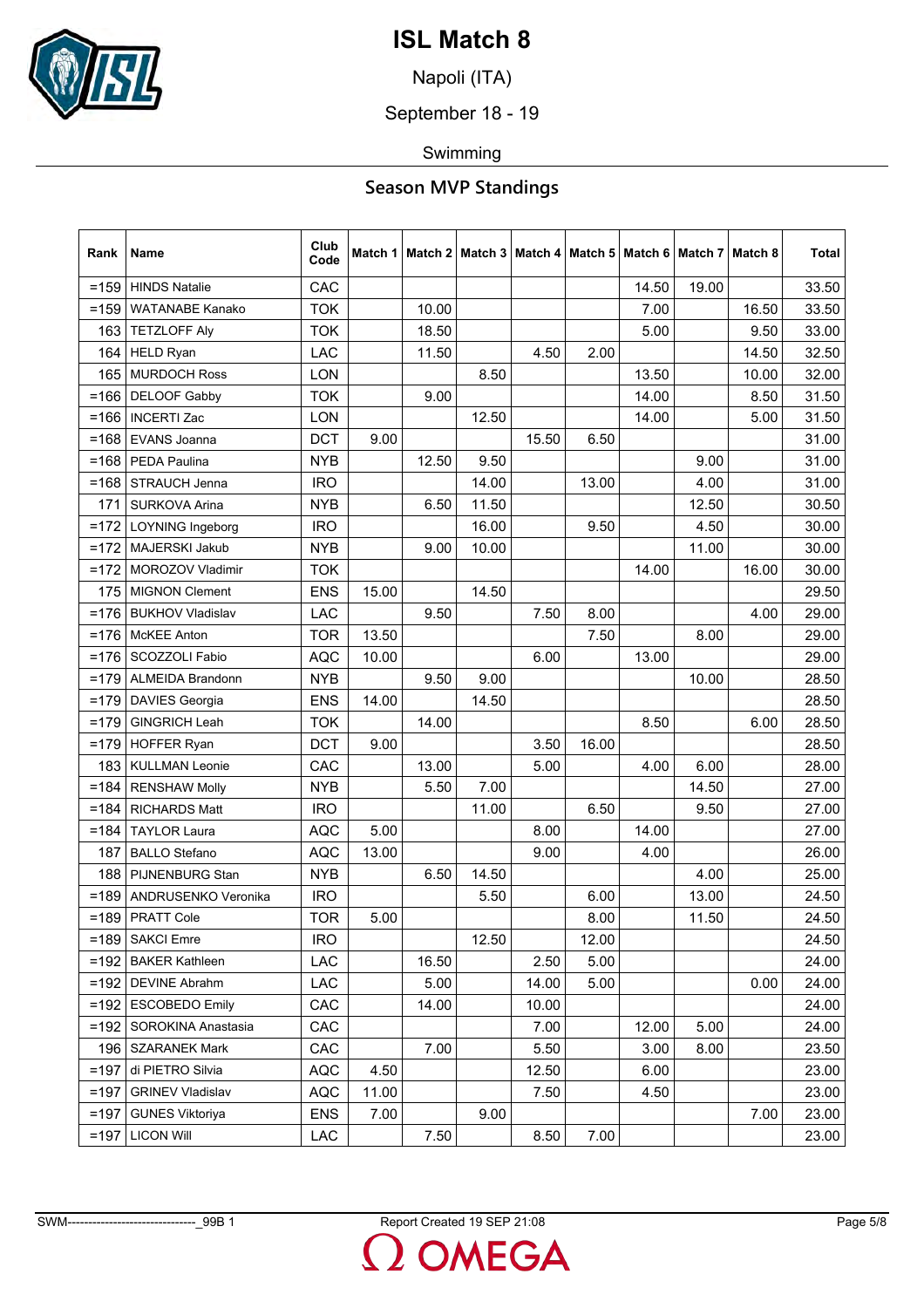

Napoli (ITA)

September 18 - 19

Swimming

| Rank    | Name                        | Club<br>Code |      | Match 1   Match 2   Match 3 |       |       |       | Match 4   Match 5   Match 6   Match 7 |       | Match 8 | <b>Total</b> |
|---------|-----------------------------|--------------|------|-----------------------------|-------|-------|-------|---------------------------------------|-------|---------|--------------|
| 201     | <b>SWANSON Charlie</b>      | <b>ENS</b>   | 9.50 |                             | 4.00  |       |       |                                       |       | 9.00    | 22.50        |
| $=202$  | <b>MACINNES Keanna</b>      | <b>TOK</b>   |      | 6.00                        |       |       |       | 6.00                                  |       | 10.00   | 22.00        |
| $=202$  | <b>MORA Lorenzo</b>         | <b>IRO</b>   |      |                             | 7.00  |       | 1.00  |                                       | 14.00 |         | 22.00        |
| $=202$  | OMOTO Rika                  | <b>AQC</b>   | 8.00 |                             |       | 6.00  |       | 8.00                                  |       |         | 22.00        |
| $= 205$ | <b>CHIERIGHINI Marcelo</b>  | <b>AQC</b>   | 7.50 |                             |       | 11.00 |       | 3.00                                  |       |         | 21.50        |
| $= 205$ | <b>PINFOLD Brett</b>        | LAC          |      | 4.50                        |       | 5.50  | 7.00  |                                       |       | 4.50    | 21.50        |
| $=207$  | <b>BUSCH Kim</b>            | LON          |      |                             | 11.00 |       |       | 8.00                                  |       | 2.00    | 21.00        |
| $=207$  | POLIERI Alessia             | <b>AQC</b>   | 5.00 |                             |       | 7.00  |       | 9.00                                  |       |         | 21.00        |
| $= 209$ | <b>HAAS Townley</b>         | CAC          |      | 2.00                        |       |       |       | 8.50                                  | 10.00 |         | 20.50        |
| $=209$  | <b>WHITTLE Jacob</b>        | <b>NYB</b>   |      | 6.50                        | 11.00 |       |       |                                       | 3.00  |         | 20.50        |
| $= 211$ | <b>BASSETO Guilherme</b>    | <b>IRO</b>   |      |                             | 4.00  |       | 6.50  |                                       | 9.50  |         | 20.00        |
| $= 211$ | <b>COCCONCELLI Costanza</b> | <b>IRO</b>   |      |                             | 6.00  |       | 5.50  |                                       | 8.50  |         | 20.00        |
| $= 211$ | <b>DEMLER Kathrin</b>       | CAC          |      | 5.00                        |       |       |       | 4.00                                  | 11.00 |         | 20.00        |
| $= 211$ | <b>HAYDEN Brent</b>         | <b>TOR</b>   | 3.00 |                             |       |       | 7.50  |                                       | 9.50  |         | 20.00        |
| $= 211$ | <b>KUBOVA Simona</b>        | <b>ENS</b>   | 6.00 |                             | 4.00  |       |       |                                       |       | 10.00   | 20.00        |
| $= 211$ | <b>MILDRED Edward</b>       | <b>LON</b>   |      |                             | 3.00  |       |       | 9.50                                  |       | 7.50    | 20.00        |
| $= 211$ | <b>STEENBERGEN Marrit</b>   | <b>NYB</b>   |      | 8.50                        | 7.00  |       |       |                                       | 4.50  |         | 20.00        |
| $= 218$ | <b>MILLER Cody</b>          | <b>DCT</b>   |      |                             |       |       | 19.50 |                                       |       |         | 19.50        |
| $= 218$ | PIETRUSCHKA Marie           | CAC          |      | 7.00                        |       | 5.00  |       | 4.00                                  | 3.50  |         | 19.50        |
| 220     | <b>NIKOLAEV Mark</b>        | <b>DCT</b>   |      |                             |       | 12.00 | 7.00  |                                       |       |         | 19.00        |
| 221     | <b>USTINOVA Daria S</b>     | <b>NYB</b>   |      | 1.50                        | 6.50  |       |       |                                       | 10.50 |         | 18.50        |
| $=222$  | <b>BIANCHI Ilaria</b>       | LON          |      |                             | 6.00  |       |       | 5.00                                  |       | 7.00    | 18.00        |
| $=222$  | de TULLIO Marco             | <b>ENS</b>   | 6.00 |                             | 9.00  |       |       |                                       |       | 3.00    | 18.00        |
| $=222$  | <b>QUINTERO Cristian</b>    | <b>TOK</b>   |      | 0.00                        |       |       |       | 10.50                                 |       | 7.50    | 18.00        |
| $=222$  | <b>ZAMORANO Africa</b>      | <b>IRO</b>   |      |                             | 14.00 |       | 4.00  |                                       | 0.00  |         | 18.00        |
| 226     | <b>BAQLAH Khader</b>        | CAC          |      | 2.00                        |       | 4.00  |       | 0.00                                  | 11.00 |         | 17.00        |
| $=227$  | <b>ANDERSON Freya</b>       | LON          |      |                             |       |       |       | 11.00                                 |       | 5.50    | 16.50        |
| $=227$  | <b>MAHONEY Travis</b>       | <b>ENS</b>   | 7.00 |                             | 5.50  |       |       |                                       |       | 4.00    | 16.50        |
| $=229$  | <b>BRZOSKOWSKI Maarten</b>  | <b>TOK</b>   |      | 7.00                        |       |       |       | 4.00                                  |       | 5.00    | 16.00        |
| $= 229$ | ZEVINA Daryna               | <b>NYB</b>   |      | 6.00                        | 5.00  |       |       |                                       | 5.00  |         | 16.00        |
| 231     | <b>HINDLEY Isabella</b>     | <b>DCT</b>   | 6.50 |                             |       | 3.00  | 6.00  |                                       |       |         | 15.50        |
| $= 232$ | <b>BARRETT Adam</b>         | <b>ENS</b>   | 5.50 |                             | 6.50  |       |       |                                       |       | 3.00    | 15.00        |
| $= 232$ | STJEPANOVIC Velimir         | <b>DCT</b>   | 3.00 |                             |       | 3.00  | 9.00  |                                       |       |         | 15.00        |
| $= 232$ | <b>WILLIAMS Brodie</b>      | CAC          |      | 11.00                       |       | 3.00  |       |                                       | 1.00  |         | 15.00        |
| $= 235$ | FIEDKIEWICZ Kornelia        | <b>NYB</b>   |      | 5.50                        | 6.50  |       |       |                                       | 2.50  |         | 14.50        |
| $= 235$ | <b>HEEMSKERK Femke</b>      | <b>ENS</b>   |      |                             |       |       |       |                                       |       | 14.50   | 14.50        |
| $= 235$ | <b>STEPHENS Laura</b>       | <b>TOR</b>   | 2.50 |                             |       |       | 6.00  |                                       | 6.00  |         | 14.50        |
| $= 238$ | <b>HOPE Lucy</b>            | <b>NYB</b>   |      | 6.00                        | 3.00  |       |       |                                       | 5.00  |         | 14.00        |
| $= 238$ | MURPHY Camden               | <b>DCT</b>   | 8.50 |                             |       | 2.00  | 3.50  |                                       |       |         | 14.00        |
| $= 240$ | <b>STRELNIKOV Kirill</b>    | <b>IRO</b>   |      |                             |       |       | 1.00  |                                       | 12.50 |         | 13.50        |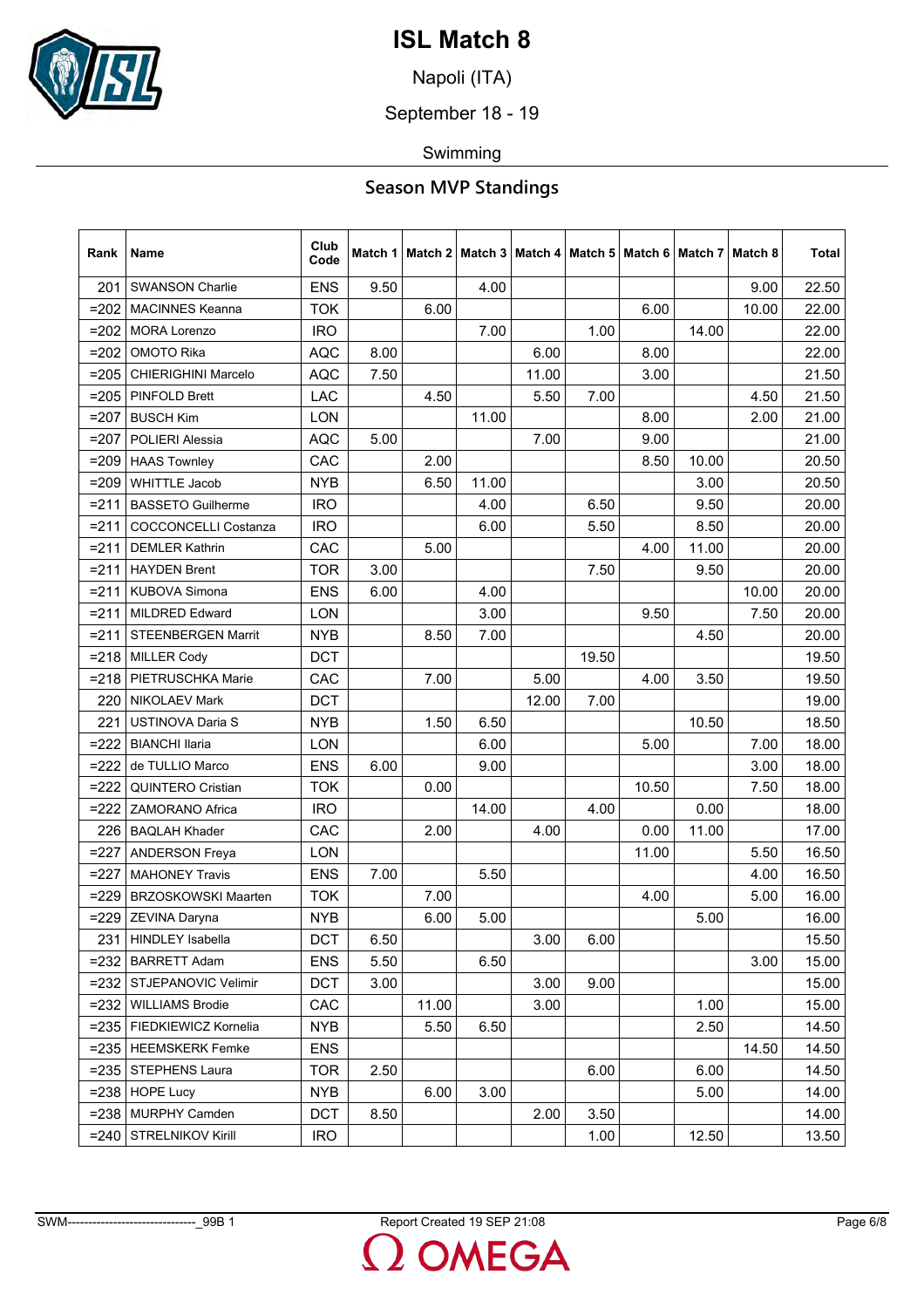

Napoli (ITA)

September 18 - 19

Swimming

| Rank    | Name                         | Club<br>Code |      | Match 1   Match 2   Match 3 |      |      |      | Match 4   Match 5   Match 6   Match 7 |       | Match 8 | <b>Total</b> |
|---------|------------------------------|--------------|------|-----------------------------|------|------|------|---------------------------------------|-------|---------|--------------|
| $= 240$ | <b>WOG Kelsey</b>            | <b>TOR</b>   | 0.50 |                             |      |      | 6.00 |                                       | 7.00  |         | 13.50        |
| 242     | <b>VALL Jessica</b>          | <b>ENS</b>   | 6.00 |                             | 3.00 |      |      |                                       |       | 4.00    | 13.00        |
| $= 243$ | <b>BRUHN Annika</b>          | <b>DCT</b>   | 3.00 |                             |      | 3.00 | 6.50 |                                       |       |         | 12.50        |
| $= 243$ | <b>CORREIA Breno</b>         | LAC          |      | 3.00                        |      | 0.00 | 3.50 |                                       |       | 6.00    | 12.50        |
| $= 245$ | LITHERLAND Jay               | <b>DCT</b>   | 5.00 |                             |      | 7.00 |      |                                       |       |         | 12.00        |
| $= 245$ | VEKOVISHCHEV Mikhail         | <b>IRO</b>   |      |                             | 4.00 |      | 3.50 |                                       | 4.50  |         | 12.00        |
| $= 245$ | <b>WILLIAMSON Sam</b>        | LON          |      |                             | 5.50 |      |      | 4.50                                  |       | 2.00    | 12.00        |
| 248     | QUAH Ting Wen                | <b>DCT</b>   | 4.50 |                             |      | 3.00 | 4.00 |                                       |       |         | 11.50        |
| $= 249$ | <b>LAHTINEN Laura</b>        | <b>LON</b>   |      |                             | 8.00 |      |      | 0.00                                  |       | 3.00    | 11.00        |
| $= 249$ | <b>LELLIOTT Jay</b>          | <b>TOR</b>   |      |                             |      |      |      |                                       | 11.00 |         | 11.00        |
| $= 249$ | <b>LESAFFRE Fantine</b>      | <b>AQC</b>   | 5.00 |                             |      | 0.00 |      | 6.00                                  |       |         | 11.00        |
| $= 249$ | <b>MARSH Alyssa</b>          | LAC          |      | 10.00                       |      | 1.00 |      |                                       |       |         | 11.00        |
| $= 249$ | TETEREVKOVA Kotryna          | LAC          |      |                             |      | 0.00 | 7.00 |                                       |       | 4.00    | 11.00        |
| $= 254$ | <b>CARAMIGNOLI Martina</b>   | <b>AQC</b>   |      |                             |      | 4.00 |      | 6.00                                  |       |         | 10.00        |
| $= 254$ | <b>MONTEIRO Ana Catarina</b> | <b>NYB</b>   |      | 5.00                        | 5.00 |      |      |                                       | 0.00  |         | 10.00        |
| $= 256$ | <b>HEINTZ Philip</b>         | <b>NYB</b>   |      | 0.00                        | 1.50 |      |      |                                       | 8.00  |         | 9.50         |
| $= 256$ | <b>SCALIA Silvia</b>         | <b>IRO</b>   |      |                             | 2.50 |      | 5.00 |                                       | 2.00  |         | 9.50         |
| $= 258$ | <b>COMERFORD Mallory</b>     | <b>TOK</b>   |      |                             |      |      |      | 5.50                                  |       | 3.50    | 9.00         |
| $= 258$ | MUNOZ del CAMPO Lidon        | <b>AQC</b>   | 2.50 |                             |      | 4.00 |      | 2.50                                  |       |         | 9.00         |
| $= 258$ | <b>MUREZ Andi</b>            | LON          |      |                             |      |      |      |                                       |       | 9.00    | 9.00         |
| $= 258$ | PERIBONIO Tomas              | CAC          |      |                             |      | 4.00 |      | 5.00                                  | 0.00  |         | 9.00         |
| $= 258$ | <b>STUPIN Max</b>            | <b>ENS</b>   | 5.00 |                             | 4.00 |      |      |                                       |       |         | 9.00         |
| $= 263$ | <b>APOSTALON Anika</b>       | <b>TOR</b>   | 8.50 |                             |      |      | 0.00 |                                       |       |         | 8.50         |
| $= 263$ | <b>TOMAC Mewen</b>           | <b>NYB</b>   |      |                             |      |      |      |                                       | 8.50  |         | 8.50         |
| $= 265$ | <b>MANAUDOU Florent</b>      | <b>ENS</b>   |      |                             |      |      |      |                                       |       | 8.00    | 8.00         |
| $= 265$ | <b>MEITZ Kaersten</b>        | <b>TOR</b>   |      |                             |      |      |      |                                       | 8.00  |         | 8.00         |
| 267     | <b>GROVES Madeline</b>       | <b>DCT</b>   | 2.50 |                             |      |      | 5.00 |                                       |       |         | 7.50         |
| 268     | <b>BILIS Simonas</b>         | <b>ENS</b>   |      |                             | 5.00 |      |      |                                       |       | 2.00    | 7.00         |
| 269     | SHEVTSOV Sergey              | <b>DCT</b>   | 4.50 |                             |      | 2.00 |      |                                       |       |         | 6.50         |
| $= 270$ | <b>GIREV</b> Ivan            | <b>TOK</b>   |      | 6.00                        |      |      |      | 0.00                                  |       | 0.00    | 6.00         |
| $= 270$ | SIMONS Kenzo                 | <b>LON</b>   |      |                             | 4.00 |      |      | 2.00                                  |       | 0.00    | 6.00         |
| $=272$  | <b>BECKER Bowe</b>           | <b>TOK</b>   |      | 5.50                        |      |      |      |                                       |       |         | 5.50         |
| $=272$  | <b>HILL Danielle</b>         | <b>IRO</b>   |      |                             | 3.00 |      | 2.50 |                                       | 0.00  |         | 5.50         |
| 274     | <b>MEYNEN Julie</b>          | <b>TOK</b>   |      | 0.00                        |      |      |      | 1.50                                  |       | 3.50    | 5.00         |
| 275     | <b>BRAUNSCHEIG Ole</b>       | <b>NYB</b>   |      | 3.50                        | 1.00 |      |      |                                       |       |         | 4.50         |
| $= 276$ | NASRETDINOVA Rosalia         | <b>AQC</b>   | 0.00 |                             |      | 0.00 |      | 4.00                                  |       |         | 4.00         |
| $= 276$ | SEGEL Janja                  | <b>ENS</b>   | 2.00 |                             | 2.00 |      |      |                                       |       | 0.00    | 4.00         |
| $= 276$ | <b>VASEY Sarah</b>           | <b>NYB</b>   |      | 0.00                        |      |      |      |                                       | 4.00  |         | 4.00         |
| 279     | <b>JONES Harriet</b>         | <b>TOK</b>   |      | 3.50                        |      |      |      | 0.00                                  |       | 0.00    | 3.50         |
| 280     | <b>HENIQUE Melanie</b>       | <b>IRO</b>   |      |                             |      |      |      |                                       | 3.25  |         | 3.25         |